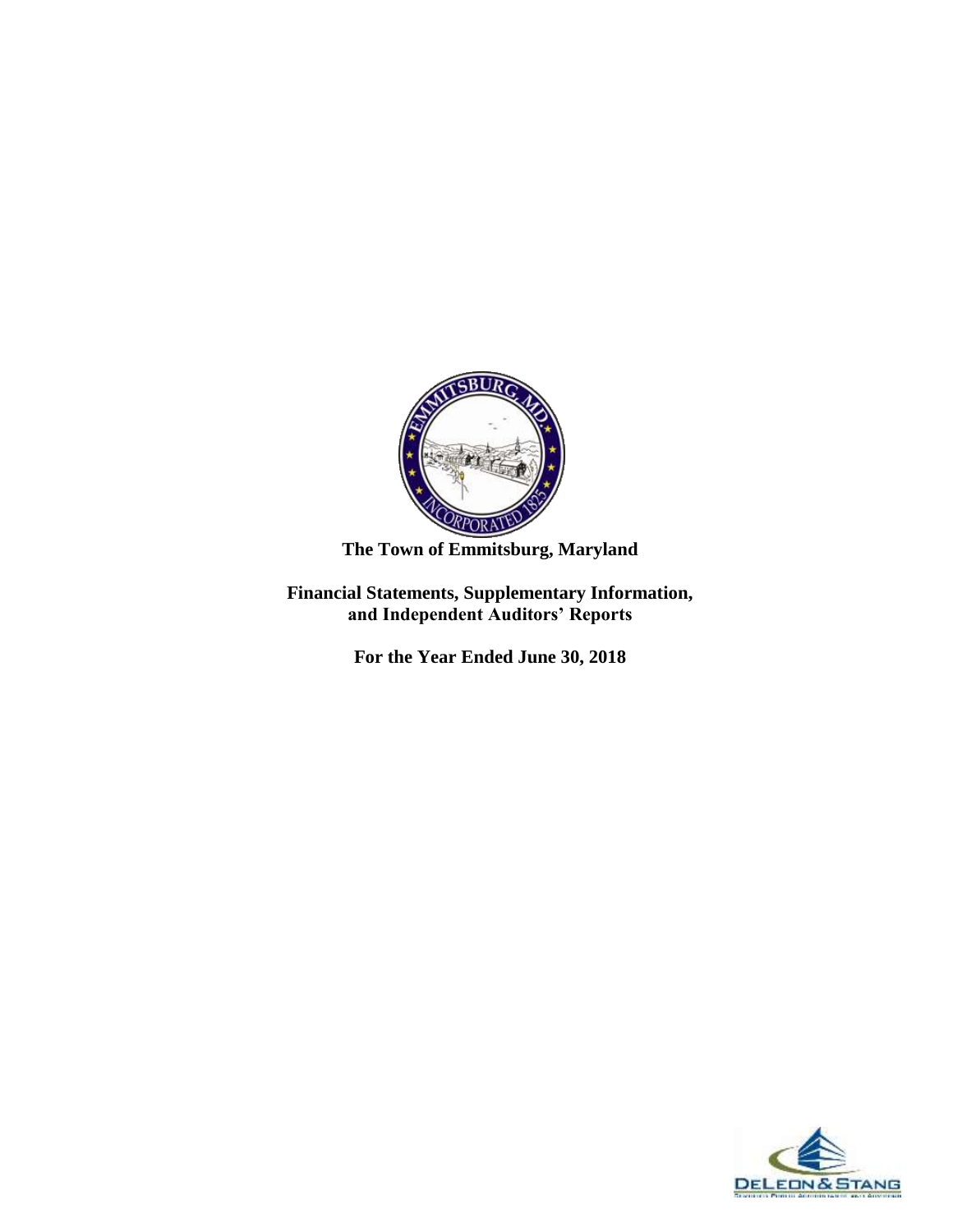# **Town of Emmitsburg, Maryland Summary of Elected and Appointed Officials**

**As of June 30, 2018**

# **Mayor**

Donald N. Briggs

# **Commissioners**

Glenn Blanchard

Elizabeth Buckman

Tim O'Donnell

Joseph Ritz III

Clifford L. Sweeney

# **Town Manager**

Cathy Willets

# **Town Auditor**

DeLeon & Stang, CPAs and Advisors

# **Town Attorney**

John R. Clapp, Esquire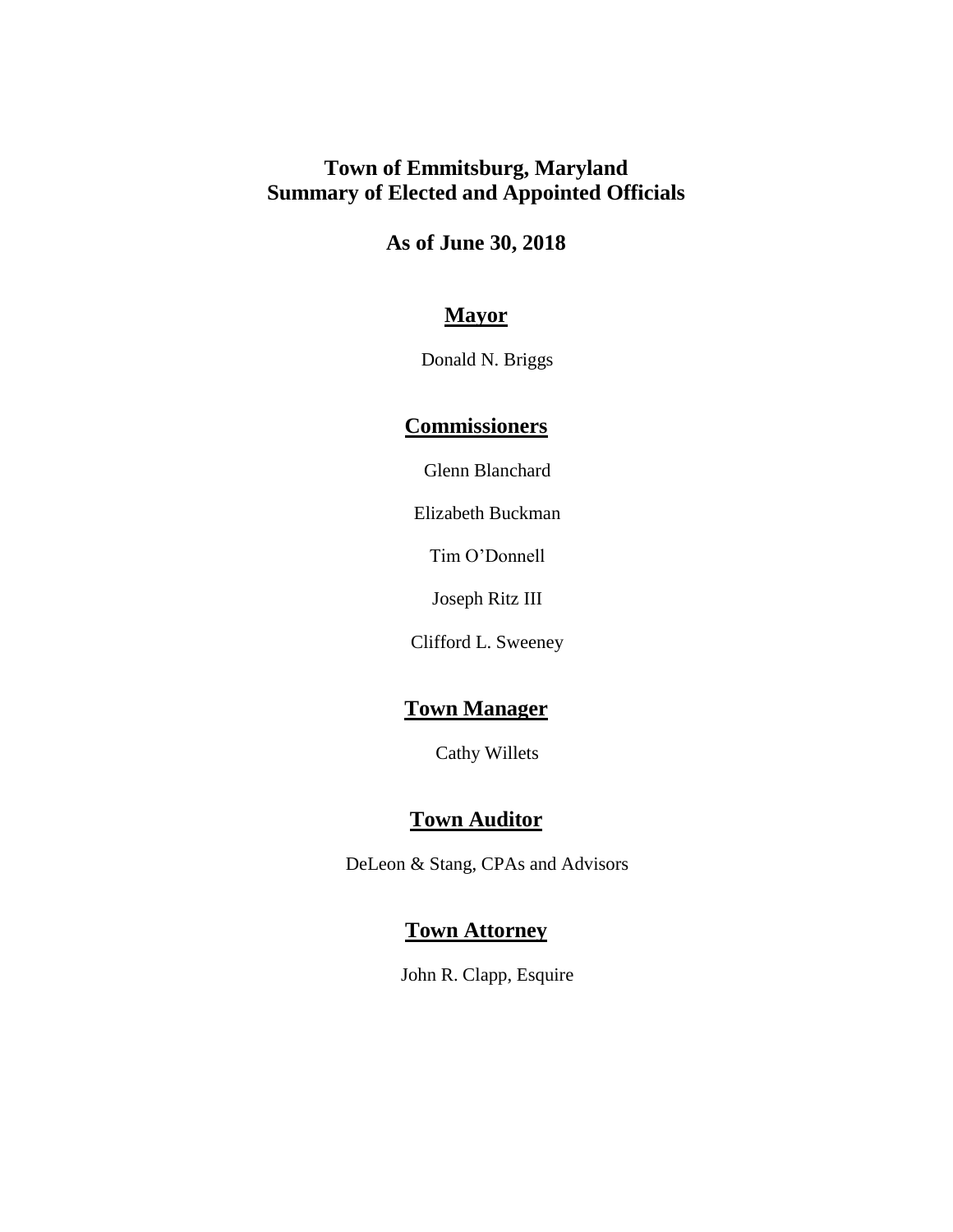# **Town of Emmitsburg, Maryland For the Year Ended June 30, 2018**

# **TABLE OF CONTENTS**

| <b>Financial Section</b>                                                                              |              |
|-------------------------------------------------------------------------------------------------------|--------------|
| Independent Auditors' Report                                                                          | $\mathbf{1}$ |
| Management's Discussion and Analysis                                                                  | 3            |
| <b>Basic Financial Statements</b>                                                                     |              |
| Government-wide financial statements                                                                  |              |
| <b>Statement of Net Position</b>                                                                      | 10           |
| <b>Statement of Activities</b>                                                                        | 11           |
| Fund-level financial statements                                                                       |              |
| <b>Balance Sheet – Governmental Funds</b>                                                             | 12           |
| Statement of Revenues, Expenditures, and Changes in Fund Balances -<br><b>Governmental Funds</b>      | 13           |
| Reconciliation of Fund Balance to Net Position of Governmental Activities                             | 14           |
| <b>Statement of Net Position - Proprietary Funds</b>                                                  | 15           |
| Statement of Revenues, Expenses, and Changes in Fund Net Position –<br><b>Proprietary Funds</b>       | 16           |
| Statement of Cash Flows - Proprietary Funds                                                           | 17           |
| Notes to the Financial Statements                                                                     | 19           |
| <b>Required Supplementary Information</b>                                                             |              |
| Statement of Revenues, Expenditures, and Changes in Fund Balance –<br>Budget to Actual – General Fund | 40           |
| Schedule of the Town's Proportionate Share of the Net Pension Liability                               | 45           |
| <b>Schedule of Contributions and Related Ratios</b>                                                   | 45           |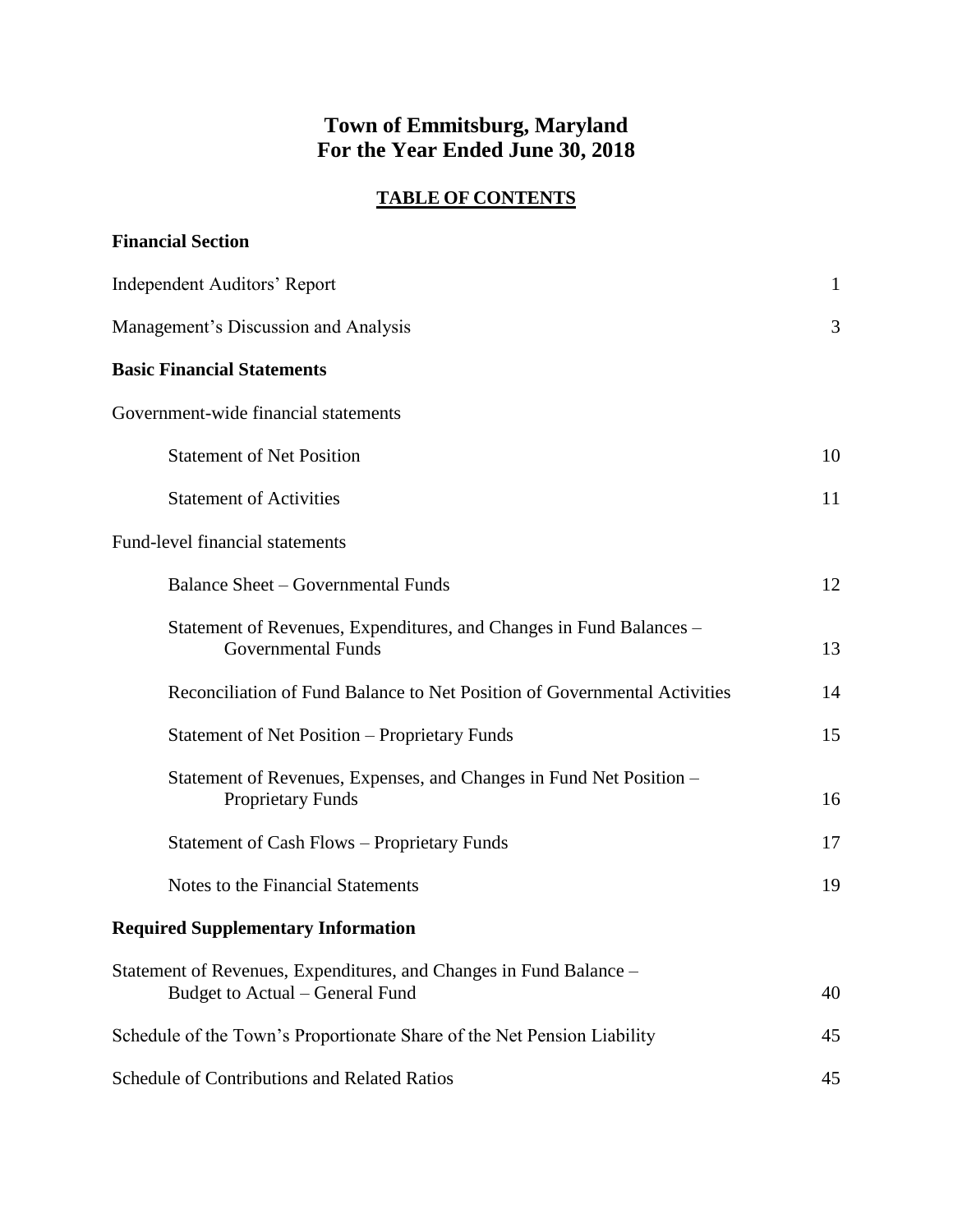# **Other Information**

Independent Auditors' Report on:

Internal Control over Financial Reporting and on Compliance and Other Matters Based on an Audit of Financial Statements Performed in Accordance with *Government Auditing Standards* 49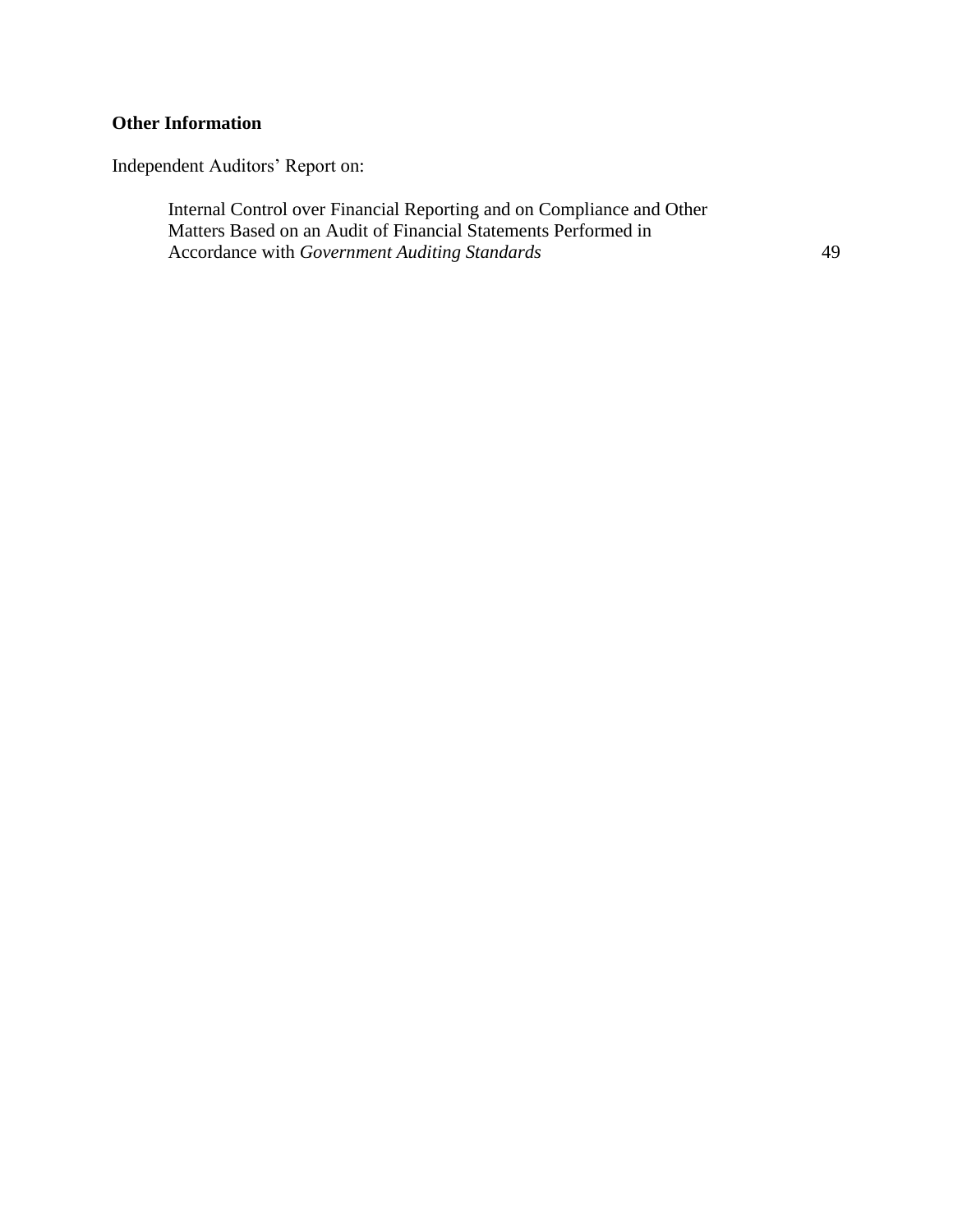

### **INDEPENDENT AUDITORS' REPORT**

### **Mayor and Board of Commissioners Town of Emmitsburg, Maryland**

## **Report on the Financial Statements**

We have audited the accompanying financial statements of the governmental activities, the business-type activities, and each major fund of the Town of Emmitsburg, Maryland, as of and for the year ended June 30, 2018, and the related notes to the financial statements, which collectively comprise the Town of Emmitsburg, Maryland's basic financial statements as listed in the table of contents.

## *Management's Responsibility for the Financial Statements*

Management is responsible for the preparation and fair presentation of these financial statements in accordance with accounting principles generally accepted in the United States of America; this includes the design, implementation, and maintenance of internal control relevant to the preparation and fair presentation of financial statements that are free from material misstatement, whether due to fraud or error.

#### *Auditors' Responsibility*

Our responsibility is to express opinions on these financial statements based on our audit. We conducted our audit in accordance with auditing standards generally accepted in the United States of America and the standards applicable to financial audits contained in *Government Auditing Standards*, issued by the Comptroller General of the United States. Those standards require that we plan and perform the audit to obtain reasonable assurance about whether the financial statements are free from material misstatement.

An audit involves performing procedures to obtain audit evidence about the amounts and disclosures in the financial statements. The procedures selected depend on the auditors' judgment, including the assessment of the risks of material misstatement of the financial statements, whether due to fraud or error. In making those risk assessments, the auditor considers internal control relevant to the entity's preparation and fair presentation of the financial statements in order to design audit procedures that are appropriate in the circumstances, but not for the purpose of expressing an opinion on the effectiveness of the entity's internal control. Accordingly, we express no such opinion. An audit also includes evaluating the appropriateness of accounting policies used and the reasonableness of significant accounting estimates made by management, as well as evaluating the overall presentation of the financial statements.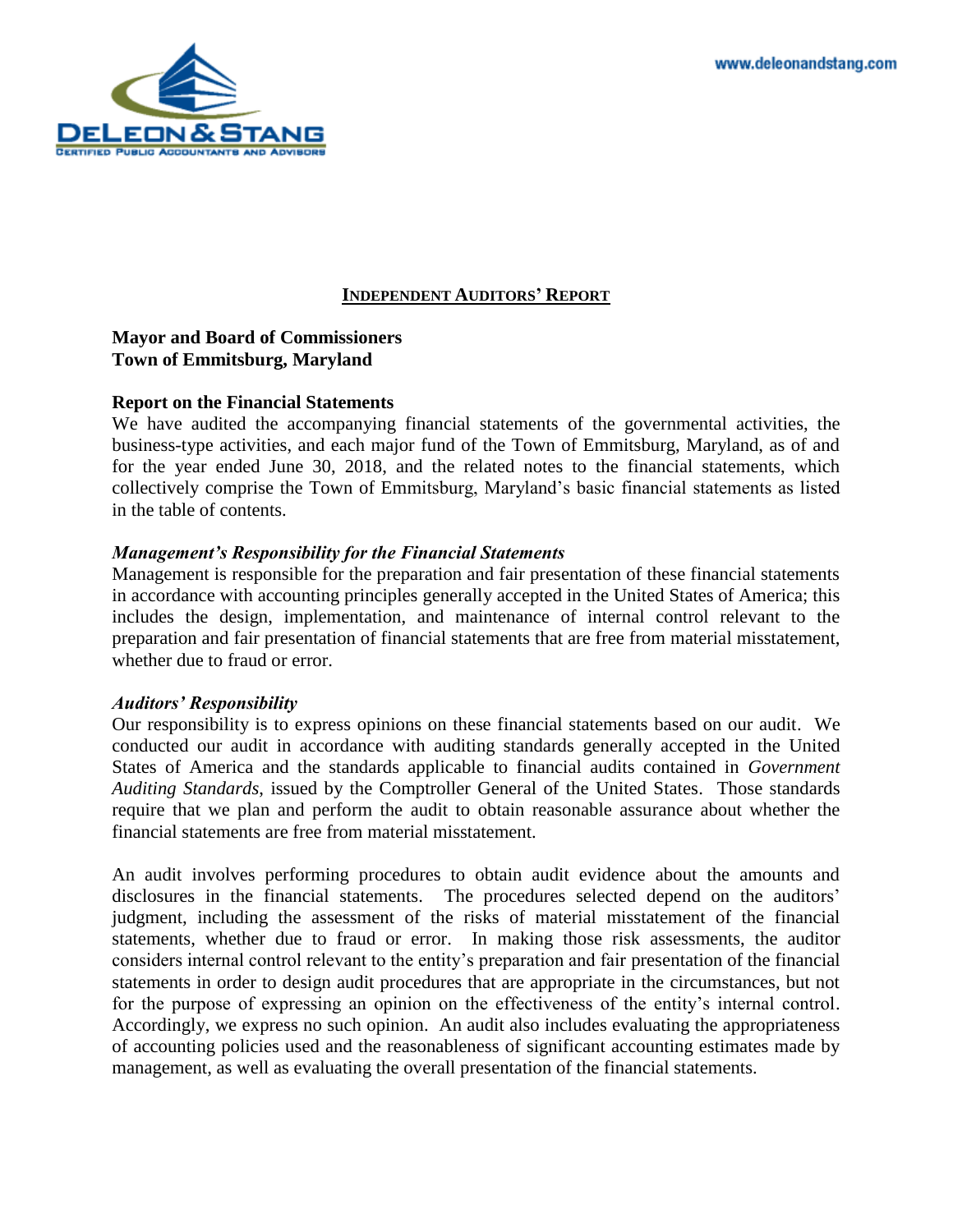### **Town of Emmitsburg, Maryland Independent Auditors' Report Page 2**

We believe that the audit evidence we have obtained is sufficient and appropriate to provide a basis for our audit opinions.

### *Opinions*

In our opinion, the financial statements referred to above present fairly, in all material respects, the respective financial position of the governmental activities, the business-type activities, and each major fund, of the Town of Emmitsburg, Maryland, as of June 30, 2018, and the respective changes in financial position, and, where applicable, cash flows thereof for the year then ended in accordance with accounting principles generally accepted in the United States of America.

## *Other Matters*

## *Required Supplementary Information*

Accounting principles generally accepted in the United States of America require that the management's discussion and analysis, budgetary comparison information, and pension schedules on pages  $3 - 9$  and  $40 - 48$  be presented to supplement the basic financial statements. Such information, although not a part of the basic financial statements, is required by the Governmental Accounting Standards Board, who considers it to be an essential part of financial reporting for placing the basic financial statements in an appropriate operational, economic, or historical context. We have applied certain limited procedures to the required supplementary information in accordance with auditing standards generally accepted in the United States of America, which consisted of inquiries of management about the methods of preparing the information and comparing the information for consistency with management's responses to our inquiries, the basic financial statements, and other knowledge we obtained during our audit of the basic financial statements. We do not express an opinion or provide any assurance on the information because the limited procedures do not provide us with sufficient evidence to express an opinion or provide any assurance.

#### **Other Reporting Required by** *Government Auditing Standards*

In accordance with *Government Auditing Standards*, we have also issued our report dated October 31, 2018, on our consideration of the Town of Emmitsburg, Maryland's internal control over financial reporting and on our tests of its compliance with certain provisions of laws, regulations, contracts, and grant agreements and other matters. The purpose of that report is to describe the scope of our testing of internal control over financial reporting and compliance and the results of that testing, and not to provide an opinion on internal control over financial reporting or on compliance. That report is an integral part of an audit performed in accordance with *Government Auditing Standards* in considering the Town of Emmitsburg, Maryland's internal control over financial reporting and compliance.

DeLeon & Stang

**DeLeon and Stang CPAs and Advisors Frederick, Maryland October 31, 2018**

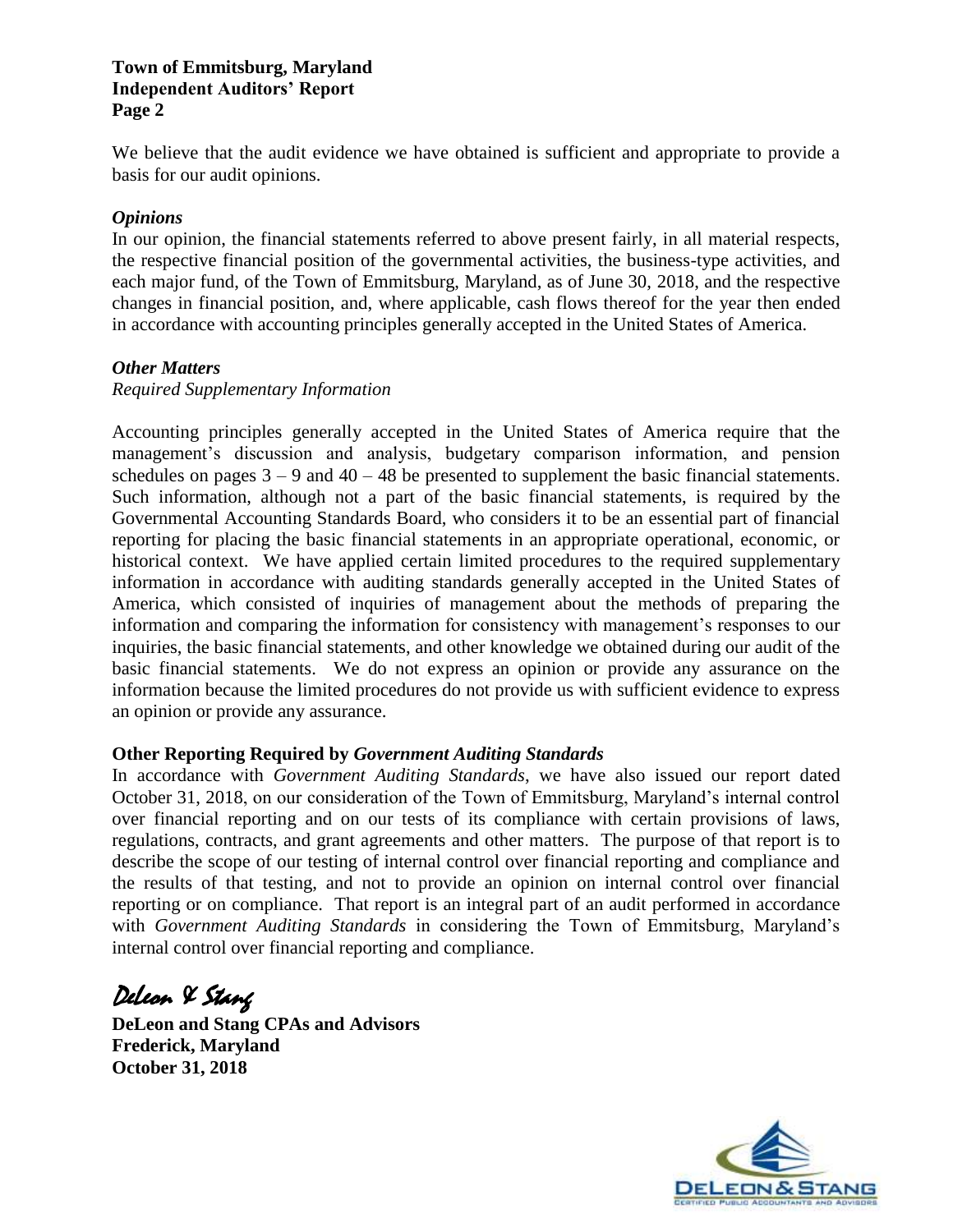

Town of



**Mayor Donald N. Briggs**

**Board of Commissioners**  Timothy O'Donnell, *President*  Clifford Sweeney, *Vice President*  Glenn Blanchard, *Treasurer*  Joseph Ritz III Elizabeth Buckman **Town Manager**

Cathy Willets

**Town Clerk**

Madeline Shaw

# **TOWN OF EMMITSBURG, MARYLAND**

# **MANAGEMENT'S DISCUSSION AND ANALYSIS**

As management of the Town of Emmitsburg, Maryland, we offer readers of the Town of Emmitsburg's financial statements this narrative overview and analysis of the financial activities of the Town of Emmitsburg as of and for the fiscal year ended June 30, 2018. We encourage readers to consider the information presented here in conjunction with all other information furnished in this package.

#### **FINANCIAL HIGHLIGHTS:**

- 1. The Town's government-wide net position increased \$269,387 in fiscal year 2018 as compared to a decrease of \$201,430 in fiscal year 2017. This net position increase was primarily due to construction in the Town and the associated tap fees with the new building activity. Also, the Town has been able to increase funding by awarded grants for various projects within the Town.
- 2. The assets of the Town of Emmitsburg exceeded its liabilities and as of June 30, 2018 as below noted:

Governmental Activities …………………………………………... \$5,524,399 (up \$389,652 from last year)

Business-Type Activities – Enterprise Funds …....... \$27,515,804 (down \$120,267 from last year)

Of the total net position, \$5,443,461 is unrestricted, \$1,350,480 is restricted and \$26,246,262 is net investment in capital assets.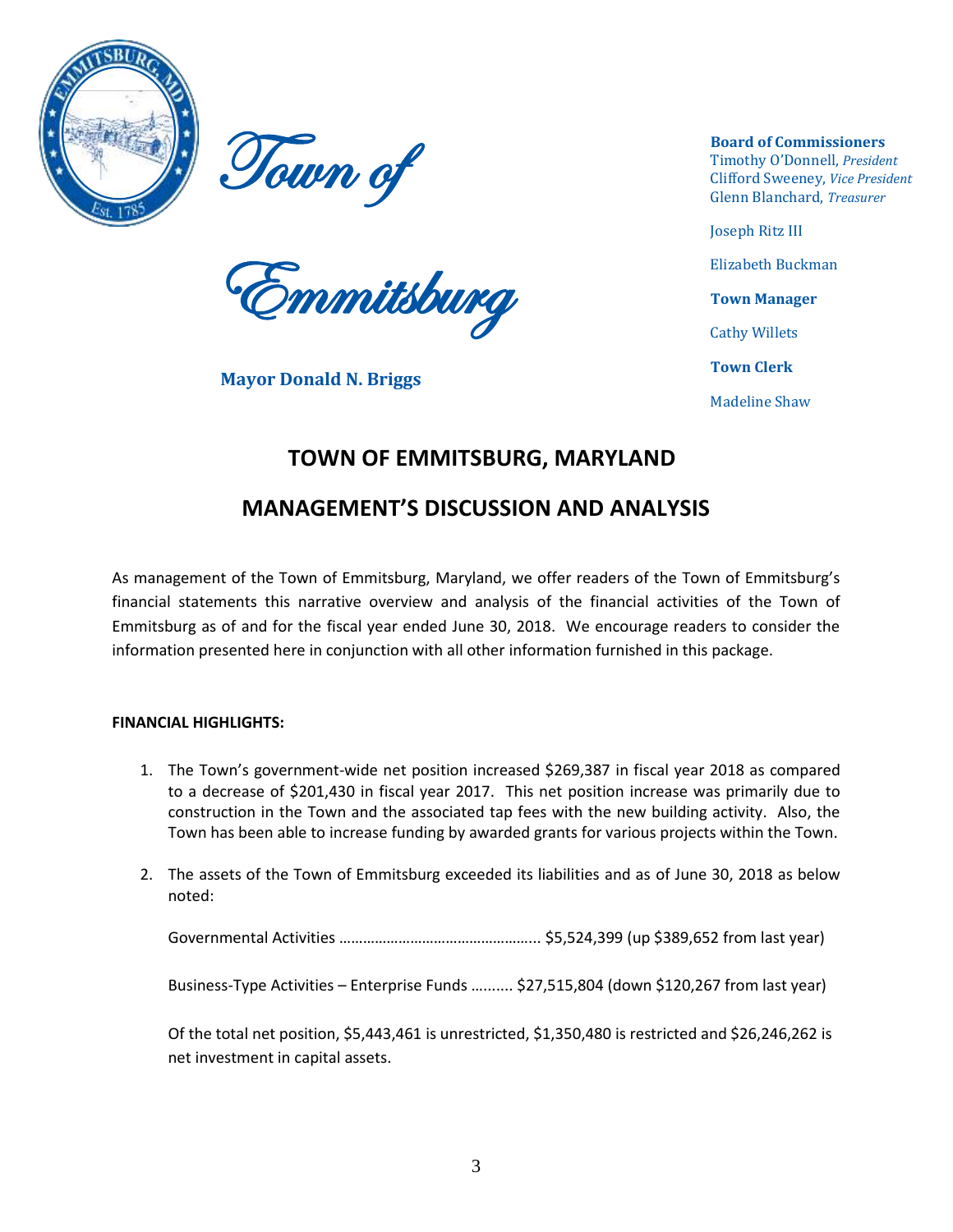- 3. Total governmental and business-type assets were \$6,595,878 and \$34,351,818, respectively. Capital assets, net of accumulated depreciation, for governmental and business-type activities were \$4,056,675 and \$28,738,848, respectively.
- 4. Total deferred outflows of resources for governmental and business-type activities were \$72,844 and \$52,751, respectively.
- 5. Total governmental and business-type liabilities were \$953,555 and \$6,798,353, respectively. Of these amounts, \$7,089,295 are long-term liabilities.
- 6. Total deferred inflows of resources for governmental and business-type activities were \$190,768 and \$90,412, respectively.
- 7. As of June 30, 2018, the Town of Emmitsburg's governmental funds reported a combined ending fund balance of \$2,097,330 (down \$59,265 from last year). Of that amount, \$1,266,074 is unassigned or 60.4% of total government fund balance.
- 8. As of June 30, 2018, the Town of Emmitsburg's revenues were as herein noted: Governmental Funds were \$2,066,818 (up \$151,954 or 7.9% from last year), Enterprise Funds operating revenues were \$1,690,714 (up \$290,823 or 20.8% from last year). The increase in governmental funds revenue was primarily from increased Intergovernmental revenues, increasing \$97,163 from the prior year. Also, miscellaneous revenue increased \$41,545 over the prior year. The increase in enterprise fund revenue was directly tied to new tap fees of \$226,800 and a \$30,000 grant for sewer operations.

As of June 30, 2018, the Town of Emmitsburg's expenditures were as herein noted: Governmental Funds were \$2,126,083 (up \$408,868 or 23.8% from last year), Enterprise Funds operating expenses were \$1,780,594 (down \$29,333 or 1.6% from last year). The governmental funds increase is contributable to an increase in Recreation and culture, related for the most part, to the construction work on the new Town Pool.

#### **OVERVIEW OF THE FINANCIAL STATEMENTS:**

The discussion and analysis are intended to serve as an introduction to the Town of Emmitsburg's basic financial statements. The Town of Emmitsburg's basic financial statements are comprised of three (3) components: 1) government-wide financial statements; 2) fund financial statements, and 3) notes to the financial statements. This report also contains other supplementary information in addition to the basic financial statements themselves.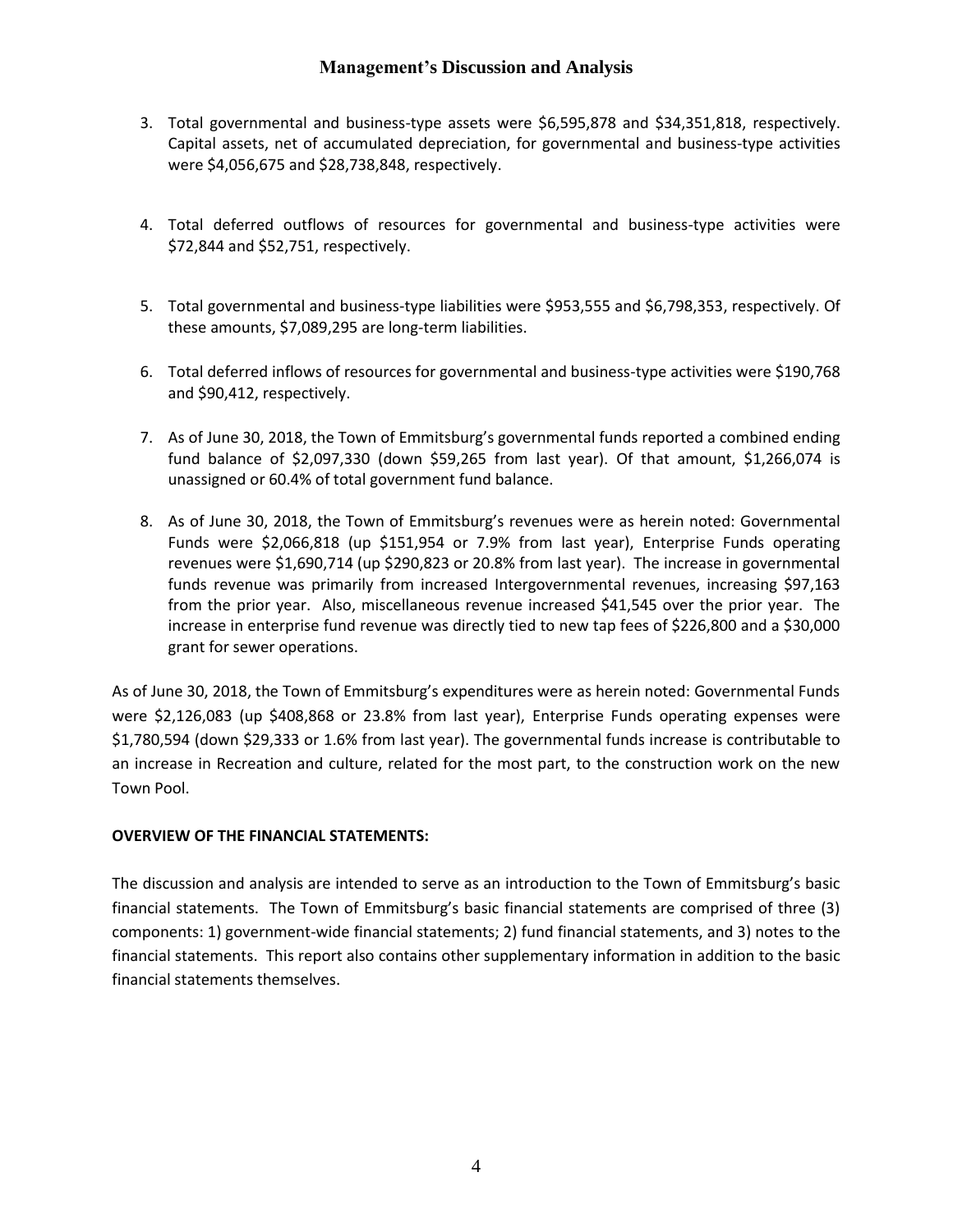**Government-wide financial statements.** The government-wide financial statements are designed to provide readers with a broad overview of the Town of Emmitsburg's finances, in a manner similar to a private-sector business.

The statement of net position presents information on all of the town's assets and liabilities, with the difference between the two reported as net position. Over time, increases or decreases in the net position may serve as a useful indicator of whether the financial position of the Town is improving or deteriorating.

The statement of activities presents information showing how the government's net position changed during the most recent fiscal year. All changes in net position are reported as soon as the underlying event giving rise to the change occurs, regardless of the timing of the cash flows. Thus, revenues and expenses are reported in this statement for some items that will only result in cash flows in future fiscal periods.

Both of the government-wide financial statements distinguish functions of the Town that are principally supported by taxes and intergovernmental revenues (governmental activities) from other functions that are intended to recover all or a significant portion of their costs through user fees and charges (businesstype activities). The governmental activities of the Town of Emmitsburg include legislative, executive, planning and zoning, public safety, garbage, streets, recreation & parks, and other charges. The major business-type activities of the Town of Emmitsburg include the water & sewer enterprise funds.

The government-wide financial statements include only the Town of Emmitsburg itself (known as the primary government).

The government-wide financial statements can be found on pages  $10 - 11$  of this report.

**Fund financial statements.** A fund is a grouping of related accounts that is used to maintain control over resources that have been segregated for specific activities or objectives. The town, like other state and local governments, uses fund accounting to ensure and demonstrate compliance with finance-related legal requirements. All of the funds of the Town of Emmitsburg can be divided into two (2) categories: governmental funds and proprietary funds.

The fund financial statements can be found on pages 12 – 18 of this report.

**Governmental funds.** Governmental funds are used to account for essentially the same functions reported as governmental activities in the government-wide financial statements. However, unlike the government-wide financial statements, governmental fund financial statements focus on near term inflows and outflows of spendable resources, as well as on balances of spendable resources available at the end of the fiscal year. Such information may be useful in evaluating a government's near term financing requirements.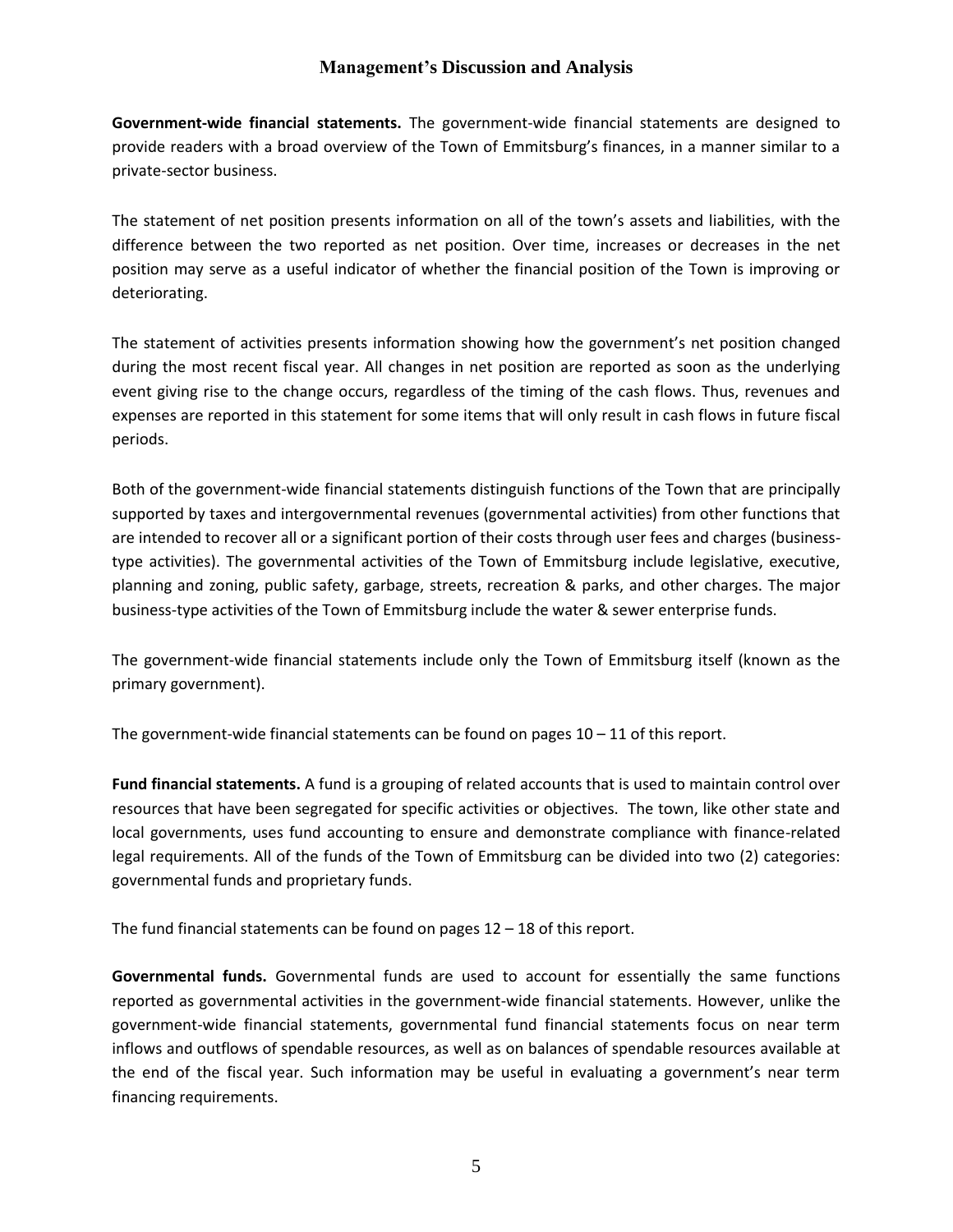Because the focus of governmental funds is narrower than that of the government-wide financial statements, it is useful to compare the information presented for governmental funds with similar information presented for governmental activities in the government-wide financial statements. By doing so, readers may better understand the long-term impact of the government's near-term financing decisions. Both the governmental fund balance sheet and the governmental fund statement of revenues, expenditures, and changes in fund balances provide a reconciliation to facilitate this comparison between the two.

The governmental funds financial statements can be found on pages  $12 - 14$  of this report.

**Proprietary funds.** The Town of Emmitsburg maintains two proprietary, or enterprise, funds. Enterprise funds are used to report the same functions as business-type activities in the government-wide financial statements. The Town of Emmitsburg operates a Sanitary Sewer Enterprise Fund and a Water Enterprise Fund.

The proprietary funds financial statements can be found on pages 15 – 18 of this report.

**Notes to the Financial Statements.** These notes provide additional information that is essential to a full understanding of the data provided in the government-wide and fund financial statements.

The notes to the financial statements can be found on pages 19 – 39 of this report.

**Required supplementary information.** In addition to the basic financial statements and accompanying notes, this report also presents certain other supplementary information.

The required supplementary information can be found on pages 40 – 48 of this report.

With all of the aforementioned stated, please review the following data closely for a detailed accounting of the financial activities and assets of the Town of Emmitsburg, Maryland.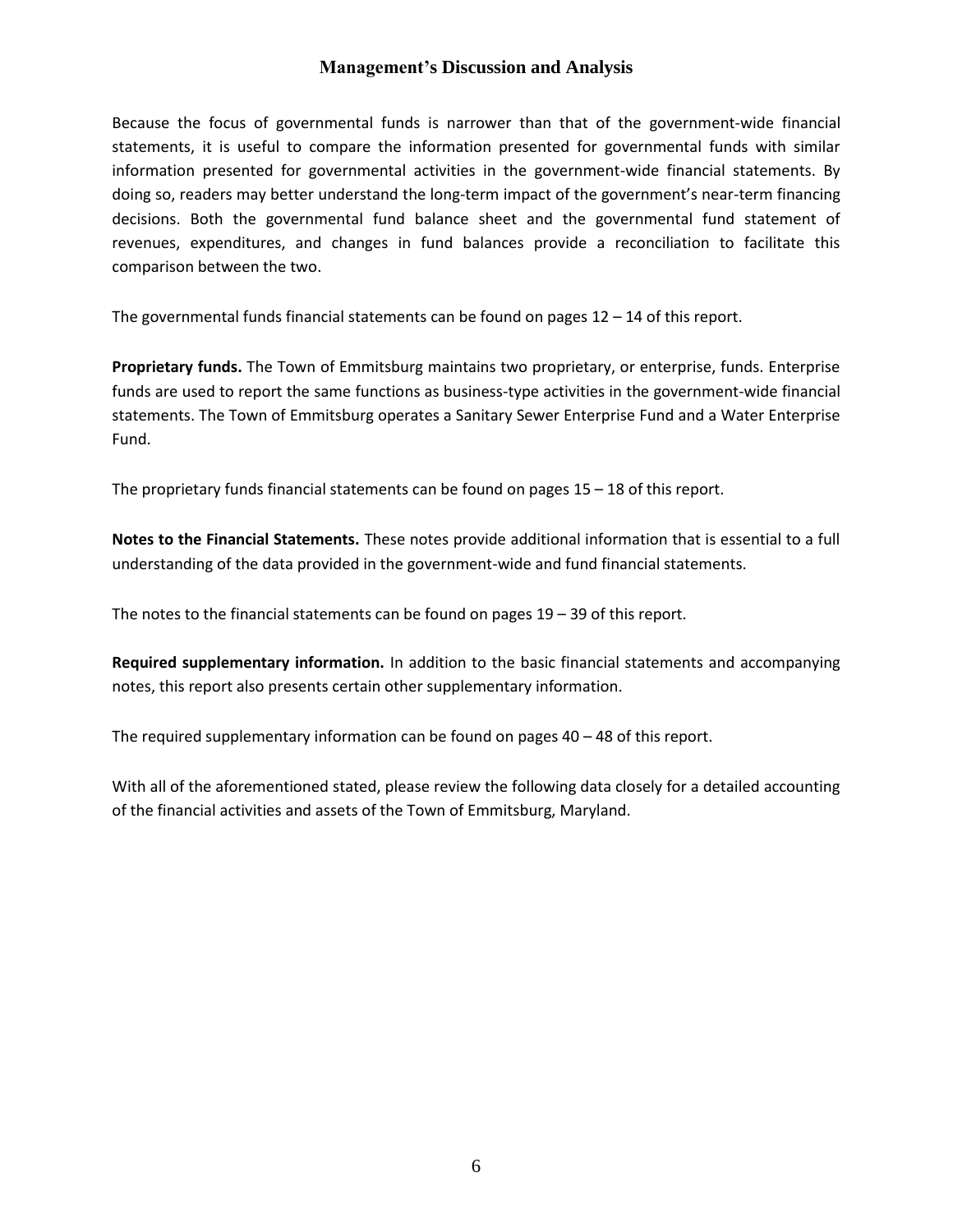The following table summarizes revenues and expenses for the governmental activities of the Town and totals for the government overall:

|                                    | Governmental      |           |    | <b>Total</b> |    |             |            |           |
|------------------------------------|-------------------|-----------|----|--------------|----|-------------|------------|-----------|
|                                    | <b>Activities</b> |           |    |              |    |             | Government |           |
|                                    |                   | 2017      |    | 2018         |    | 2017        |            | 2018      |
| <b>REVENUES</b>                    |                   |           |    |              |    |             |            |           |
| Program Revenues                   |                   |           |    |              |    |             |            |           |
| Charges for services               | \$                | 270,696   | \$ | 273,562      |    | \$1,670,587 | \$         | 1,964,276 |
| Operating grants and contributions |                   | 109,333   |    | 115,190      |    | 109,333     |            | 115,190   |
| Capital grants and contributions   |                   | 148,545   |    | 210,424      |    | 148,545     |            | 210,424   |
| <b>General Revenues</b>            |                   |           |    |              |    |             |            |           |
| <b>Taxes</b>                       |                   | 966,268   |    | 976,647      |    | 966,268     |            | 976,647   |
| Intergovernmental                  |                   | 369,621   |    | 399,049      |    | 369,621     |            | 399,049   |
| Investment income                  |                   | 9,119     |    | 26,745       |    | 18,237      |            | 53,489    |
| Rental income                      |                   | 36,382    |    | 37,522       |    | 123,582     |            | 124,797   |
| Miscellaneous                      |                   | 4,900     |    | 27,679       |    | 5,705       |            | 41,513    |
|                                    |                   |           |    |              |    |             |            |           |
| <b>TOTAL REVENUES</b>              | S.                | 1,914,864 |    | \$2,066,818  |    | \$3,411,878 | \$         | 3,885,385 |
| <b>PROGRAM EXPENSES</b>            |                   |           |    |              |    |             |            |           |
| General government                 | \$                | 563,392   | \$ | 539,077      | \$ | 563,392     | \$         | 539,077   |
| Public safety                      |                   | 276,154   |    | 286,265      |    | 276,154     |            | 286,265   |
| Public works                       |                   | 598,551   |    | 645,694      |    | 598,551     |            | 645,694   |
| Recreation and culture             |                   | 195,657   |    | 195,190      |    | 195,657     |            | 195,190   |
| Interest                           |                   | 14,244    |    | 10,939       |    | 14,244      |            | 10,939    |
| <b>Business-type activities</b>    |                   |           |    |              |    | 1,965,310   |            | 1,938,834 |
| <b>TOTAL PROGRAM EXPENSES</b>      |                   | 1,647,998 |    | 1,677,165    |    | 3,613,308   |            | 3,615,999 |
|                                    |                   |           |    |              |    |             |            |           |
| <b>TRANSFERS</b>                   |                   |           |    |              |    |             |            |           |
| <b>CHANGE IN NET POSITION</b>      | \$                | 266,866   | \$ | 389,653      | \$ | (201, 430)  | \$         | 269,386   |

#### **Budget Variances**

In comparing the final budget amounts to the actual revenues and expenditures for the Town's General Fund, the Town's revenues were higher than the appropriated budget by \$108,681 or 6.2% above budgeted revenues. Revenues associated with Real property, Local income taxes, and Interest income revenues were above expectations. General Fund expenditures were under budget by \$44,078 or 2.9% below budgeted expenses. Areas of expenditures of note that were under budget, were in Legislative, Financial Administration, and Public Works. Each of these cost centers had lower operation costs than anticipated.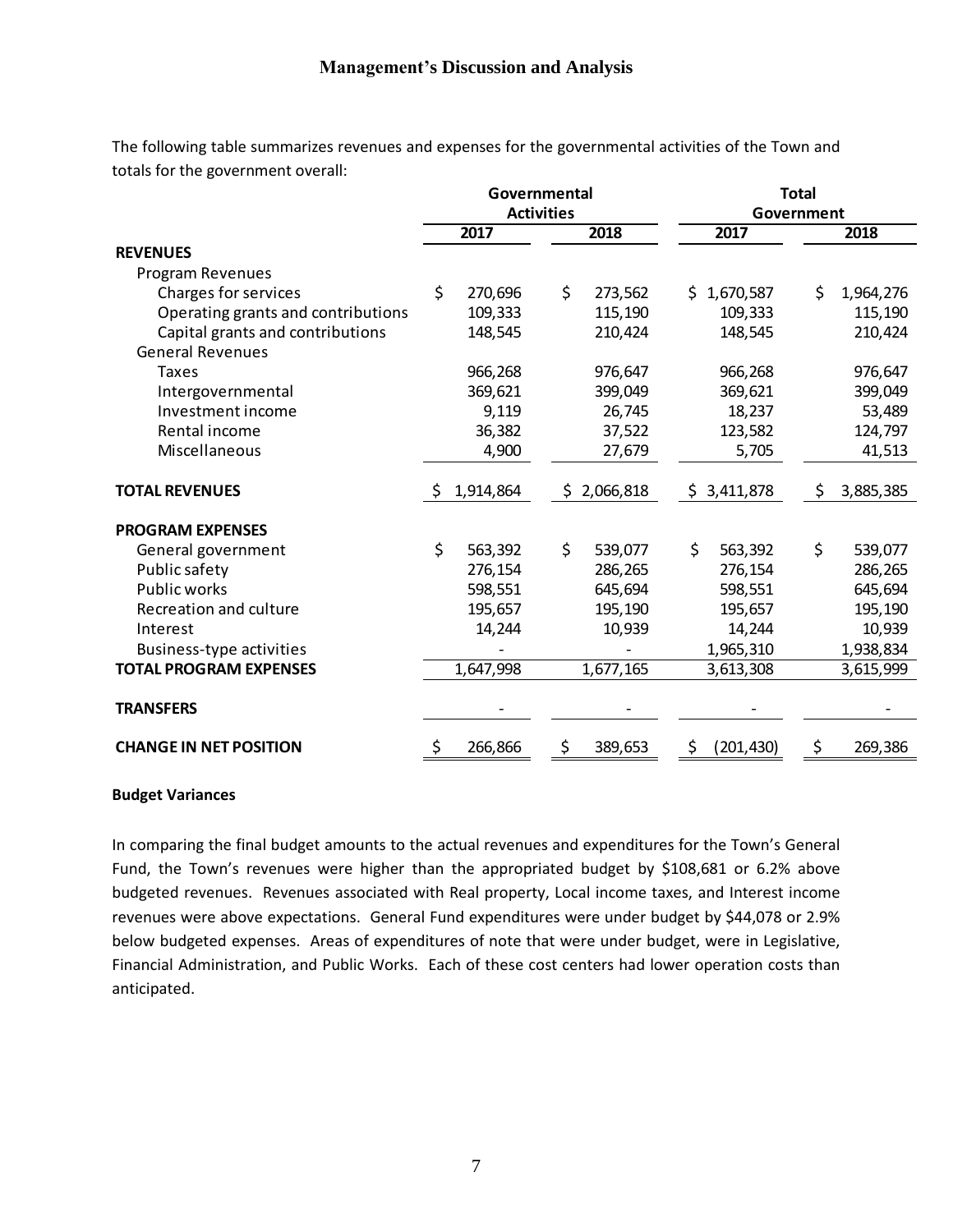#### **Budget Fiscal Year 2019**

Approved fiscal year 2019 General Fund revenues budget is \$1,832,039. Budgeted General Fund expenses before transfer to CIP is \$1,600,020. General Fund budgeted transfer to CIP is \$232,019.

The Real Estate Tax Rate will remain unchanged from fiscal year 2018. The constant yield rate was determined at the same rate as 2018 (.36 per \$100 assessed). Fiscal year 2019 Real Estate Tax revenue is anticipated to rise based on increasing property values reported by Frederick County.

Fiscal year 2019 General Fund revenues are expected to increase in the areas of County Tax Equity, Town Pool operations, and Interest amounts earned by the Town versus prior fiscal year.

Per notice, County Tax Equity will be increasing from \$399,049 to \$422,288. Pool revenues budgeted will grow from \$8,400 to \$15,600 due to the Pool being in operation the entirety of the fiscal year 2019 pool season. And last, Interest revenues budgeted will expand by \$9,000, going from \$6,000 to \$15,000, due to increasing bank interest rates and returns on investment.

The Town will continue to set aside budgetary amounts in the Capital Projects Fund with an emphasis on Curb, gutter, sidewalk, & road work, along with future vehicle replacement. These categories represent slightly over half, \$120,000 of the budgeted \$232,019, of the designated funds to be transferred.

Construction work on the Town Square Revitalization is scheduled to be completed in the fall of 2018 and will have approximate costs of \$300,000. The Town Square costs will be partially funded by a grant with a portion to be funded by Town resources.

Water & sewer rates will remain the same as fiscal year 2018. Minimum quarterly rates for water are \$35 and \$113 for sewer for a residential household with a standard ¾ inch meter size. These rates are based upon the minimum first 6,000 gallons. The Town of Emmitsburg's rate schedule is a tier schedule based upon the amount of gallons used each quarter. A rate schedule can be obtained upon request by contacting the Town offices.

The Town will continue to monitor the water consumption needs of its residents and businesses. The Town anticipates water & sewer infrastructure improvements to be made during the fiscal year including setting aside funds for replacement of water meters. And last, Town staff will continue to make a detailed watch of the expenses concerning operating the Waste Water Treatment Plant.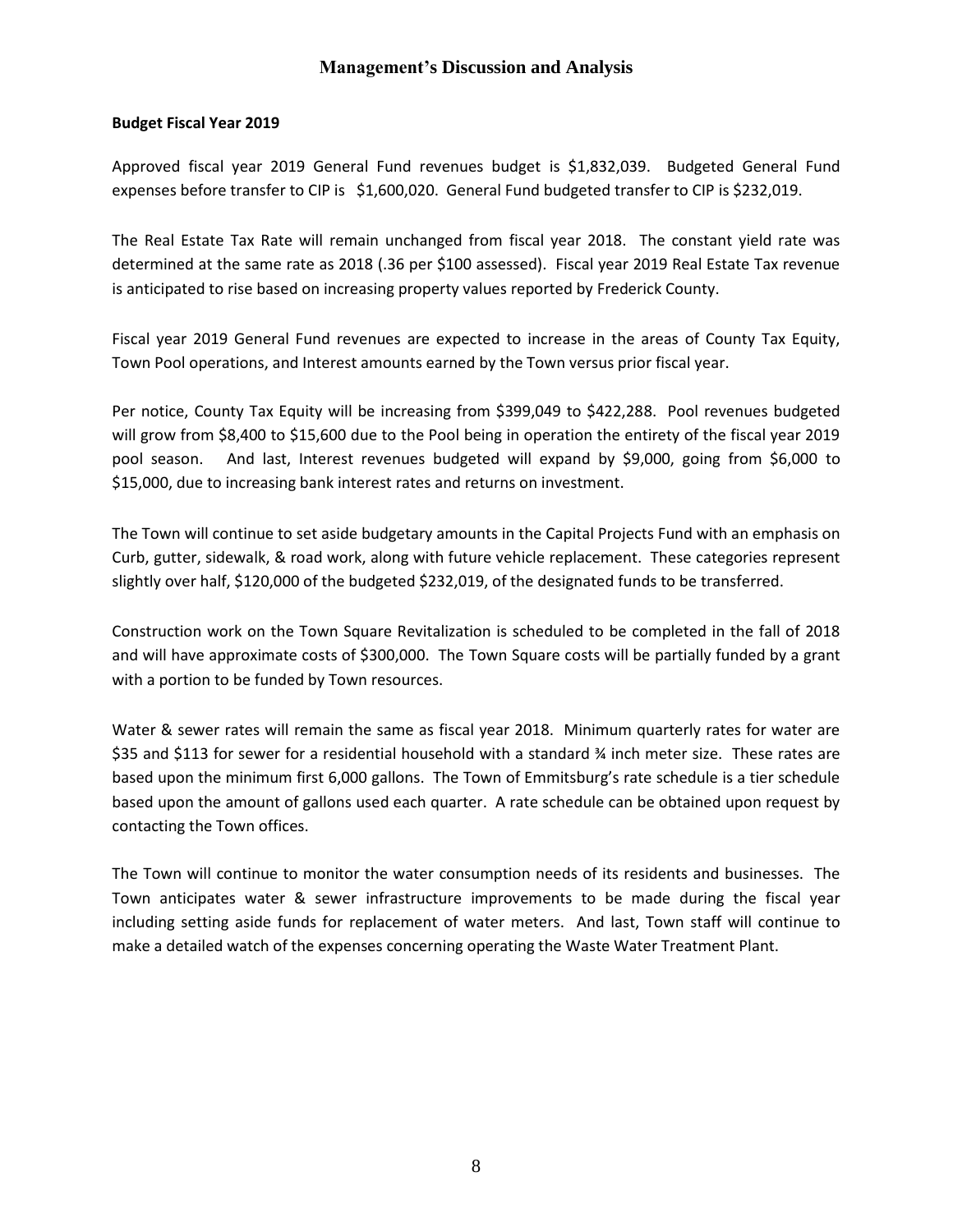#### **Request for more information:**

This financial report is designed to provide a general overview of the Town of Emmitsburg's finances for all those with an interest in the government's finances. Questions concerning any of the information provided in this report or requests for additional financial information should be addressed to:

> Town Manager 300A S. Seton Avenue Emmitsburg, Maryland 21727

For more information go to www.emmitsburgmd.gov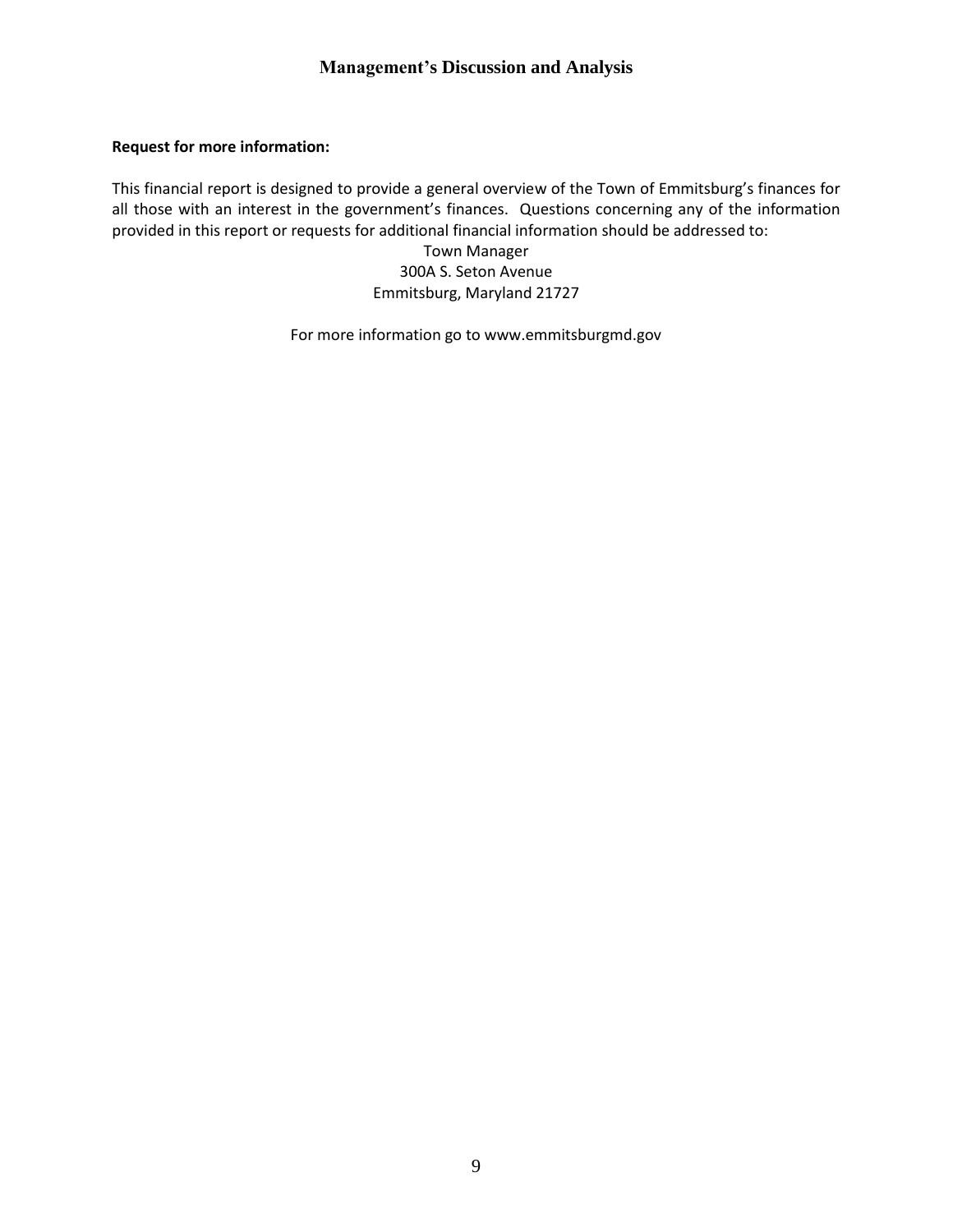## **TOWN OF EMMITSBURG, MARYLAND Statement of Net Position**

**June 30, 2018**

|                                                            | <b>Primary Government</b> |             |                   |                      |           |              |
|------------------------------------------------------------|---------------------------|-------------|-------------------|----------------------|-----------|--------------|
|                                                            | Governmental              |             |                   | <b>Business-type</b> |           |              |
|                                                            | <b>Activities</b>         |             | <b>Activities</b> |                      |           | <b>Total</b> |
| <b>Assets</b>                                              |                           |             |                   |                      |           |              |
| Cash and cash equivalents                                  | \$                        | 2,182,077   | \$                | 4,036,506            | \$        | 6,218,583    |
| Restricted cash                                            |                           |             |                   | 1,144,080            |           | 1,144,080    |
| Property taxes receivable, net                             |                           | 13,057      |                   |                      |           | 13,057       |
| Due from customers                                         |                           | 48,546      |                   | 374,466              |           | 423,012      |
| Due from other governments                                 |                           | 247,401     |                   | 30,000               |           | 277,401      |
| Other receivables                                          |                           | 48,122      |                   |                      |           | 48,122       |
| Benefit assessments                                        |                           |             |                   | 18,463               |           | 18,463       |
| Prepaid expenses                                           |                           |             |                   | 9,455                |           | 9,455        |
| Capital assets:                                            |                           |             |                   |                      |           |              |
| Capital assets not being depreciated                       |                           | 1,358,026   |                   | 2,907,215            |           | 4,265,241    |
| Capital assets being depreciated                           |                           | 7,315,883   |                   | 35,186,902           |           | 42,502,785   |
| Less: Accumulated depreciation                             |                           | (4,617,234) |                   | (9,355,268)          |           | (13,972,502) |
| Capital assets, net                                        |                           | 4,056,675   |                   | 28,738,849           |           | 32,795,524   |
| <b>Total Assets</b>                                        |                           | 6,595,878   |                   | 34,351,819           |           | 40,947,697   |
| <b>Deferred Outflows of Resources</b>                      |                           | 72,844      |                   | 52,751               |           | 125,595      |
| <b>Total Assets and Deferred Outflows of Resources</b>     |                           | 6,668,722   |                   | 34,404,570           |           | 41,073,292   |
| <b>Liabilities</b>                                         |                           |             |                   |                      |           |              |
| Accounts payable                                           |                           | 92,668      |                   | 47,473               |           | 140,141      |
| <b>Accrued</b> liabilities                                 |                           | 192,427     |                   | 86,560               |           | 278,987      |
| Compensated absences                                       |                           | 146,711     | 65,074            |                      |           | 211,785      |
| Escrow deposits                                            |                           |             |                   | 28,500               |           | 28,500       |
| Benefit assessments - current                              |                           |             |                   | 3,200                |           | 3,200        |
| Long-term liabilities:                                     |                           |             |                   |                      |           |              |
| Benefit assessments - noncurrent                           |                           |             |                   | 31,963               |           | 31,963       |
| Net pension liability                                      |                           | 294,682     |                   | 213,389              |           | 508,071      |
| Debt obligations due within one year                       |                           | 24,196      |                   | 280,889              |           | 305,085      |
| Debt obligations due in more than one year                 |                           | 202,871     |                   | 6,041,303            |           | 6,244,174    |
| <b>Total Liabilities</b>                                   |                           | 953,555     |                   | 6,798,351            |           | 7,751,906    |
| <b>Deferred Inflows of Resources</b>                       |                           | 190,768     |                   | 90,412               |           | 281,180      |
| <b>Total Liabilities and Deferred Inflows of Resources</b> |                           | 1,144,323   |                   | 6,888,763            |           | 8,033,086    |
| <b>Net Position</b>                                        |                           |             |                   |                      |           |              |
| Net investment in capital assets                           |                           | 3,829,608   |                   | 22,416,657           |           | 26,246,265   |
| Restricted - specific purposes                             |                           | 212,400     |                   | 1,144,080            | 1,356,480 |              |
| Unrestricted                                               |                           | 1,482,391   |                   | 3,955,070            |           | 5,437,461    |
| <b>Total Net Position</b>                                  | \$                        | 5,524,399   | \$                | 27,515,807           | \$        | 33,040,206   |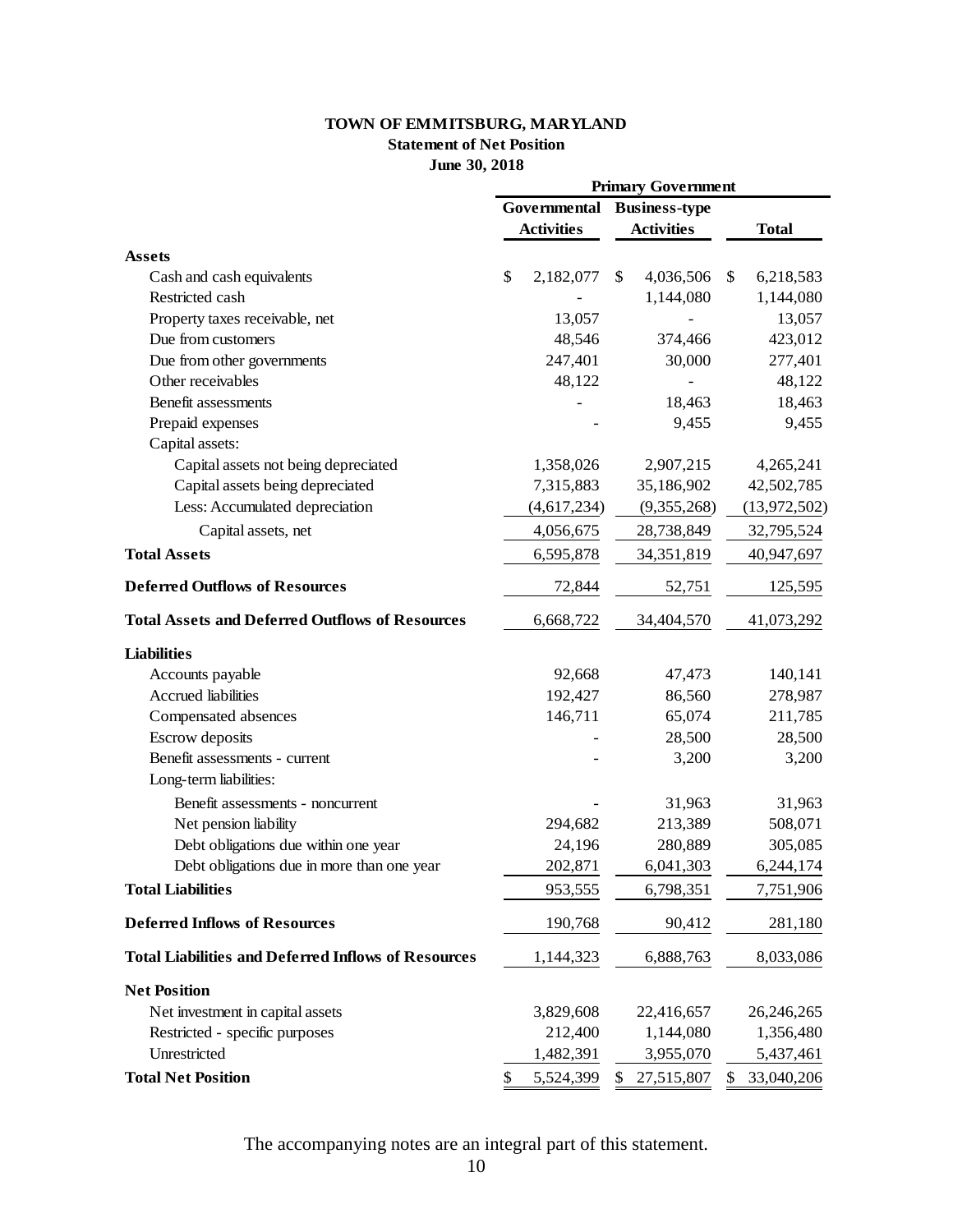#### **TOWN OF EMMITSBURG, MARYLAND Statement of Activities For the Year Ended June 30, 2018**

|                                             |                   | <b>Program Revenues</b> |                      |                       |                   | Net (Expense) Revenue and Changes in Net<br><b>Position</b> |                 |
|---------------------------------------------|-------------------|-------------------------|----------------------|-----------------------|-------------------|-------------------------------------------------------------|-----------------|
|                                             |                   |                         | <b>Operating</b>     | <b>Capital Grants</b> |                   |                                                             |                 |
|                                             |                   | <b>Charges for</b>      | <b>Grants</b> and    | and                   | Governmental      | <b>Business-type</b>                                        |                 |
| <b>Functions/Programs</b>                   | <b>Expenses</b>   | <b>Services</b>         | <b>Contributions</b> | Contributions         | <b>Activities</b> | <b>Activities</b>                                           | <b>Total</b>    |
| <b>Primary Government</b>                   |                   |                         |                      |                       |                   |                                                             |                 |
| Governmental activities                     |                   |                         |                      |                       |                   |                                                             |                 |
| General government                          | (539,078)<br>\$   | \$<br>46,098            | \$                   | \$                    | (492,980)<br>\$   | \$                                                          | (492,980)<br>\$ |
| Public safety                               | (286, 266)        |                         | 16,923               |                       | (269, 343)        |                                                             | (269, 343)      |
| Public works                                | (645,700)         | 213,408                 | 98,267               |                       | (334,025)         |                                                             | (334,025)       |
| Recreation and culture                      | (195, 187)        | 14,057                  |                      | 210,424               | 29,294            |                                                             | 29,294          |
| Interest on long-term debt                  | (10, 938)         |                         |                      |                       | (10,938)          |                                                             | (10, 938)       |
| Total governmental activities               | (1,677,169)       | 273,563                 | 115,190              | 210,424               | (1,077,992)       | $\overline{\phantom{a}}$                                    | (1,077,992)     |
| Business-type activities                    |                   |                         |                      |                       |                   |                                                             |                 |
| Water services                              | (641, 114)        | 617,030                 |                      |                       |                   | (24,084)                                                    | (24,084)        |
| Sewer services                              | (1, 297, 718)     | 1,073,685               |                      |                       |                   | (224, 033)                                                  | (224, 033)      |
| Total business-type activities              | (1,938,832)       | 1,690,715               |                      |                       |                   | (248, 117)                                                  | (248, 117)      |
| <b>Total Primary Government</b>             | $$$ $(3,616,001)$ | 1,964,278<br>\$         | 115,190<br>\$        | 210,424<br>\$         | (1,077,992)       | (248, 117)                                                  | (1,326,109)     |
| <b>General Revenues</b>                     |                   |                         |                      |                       |                   |                                                             |                 |
| <b>Taxes</b>                                |                   |                         |                      |                       |                   |                                                             |                 |
| Property taxes, levied for general purposes |                   |                         |                      |                       | 697,609           |                                                             | 697,609         |
| Income taxes                                |                   |                         |                      |                       | 249,147           |                                                             | 249,147         |
| Other local taxes                           |                   |                         |                      |                       | 29,891            |                                                             | 29,891          |
| County tax equity                           |                   |                         |                      |                       | 399,049           |                                                             | 399,049         |
| Investment income                           |                   |                         |                      |                       | 26,745            | 26,744                                                      | 53,489          |
| Rental income                               |                   |                         |                      |                       | 37,522            | 87,275                                                      | 124,797         |
| Miscellaneous income                        |                   |                         |                      |                       | 27,681            | 13,834                                                      | 41,515          |
| <b>Total General Revenues</b>               |                   |                         |                      |                       | 1,467,644         | 127,853                                                     | 1,595,497       |
| <b>Change in Net Position</b>               |                   |                         |                      |                       | 389,652           | (120, 264)                                                  | 269,388         |
| Net Position - beginning of year            |                   |                         |                      |                       | 5,134,747         | 27,636,071                                                  | 32,770,818      |
| Net Position - end of year                  |                   |                         |                      |                       | 5,524,399<br>\$   | \$27,515,807                                                | \$33,040,206    |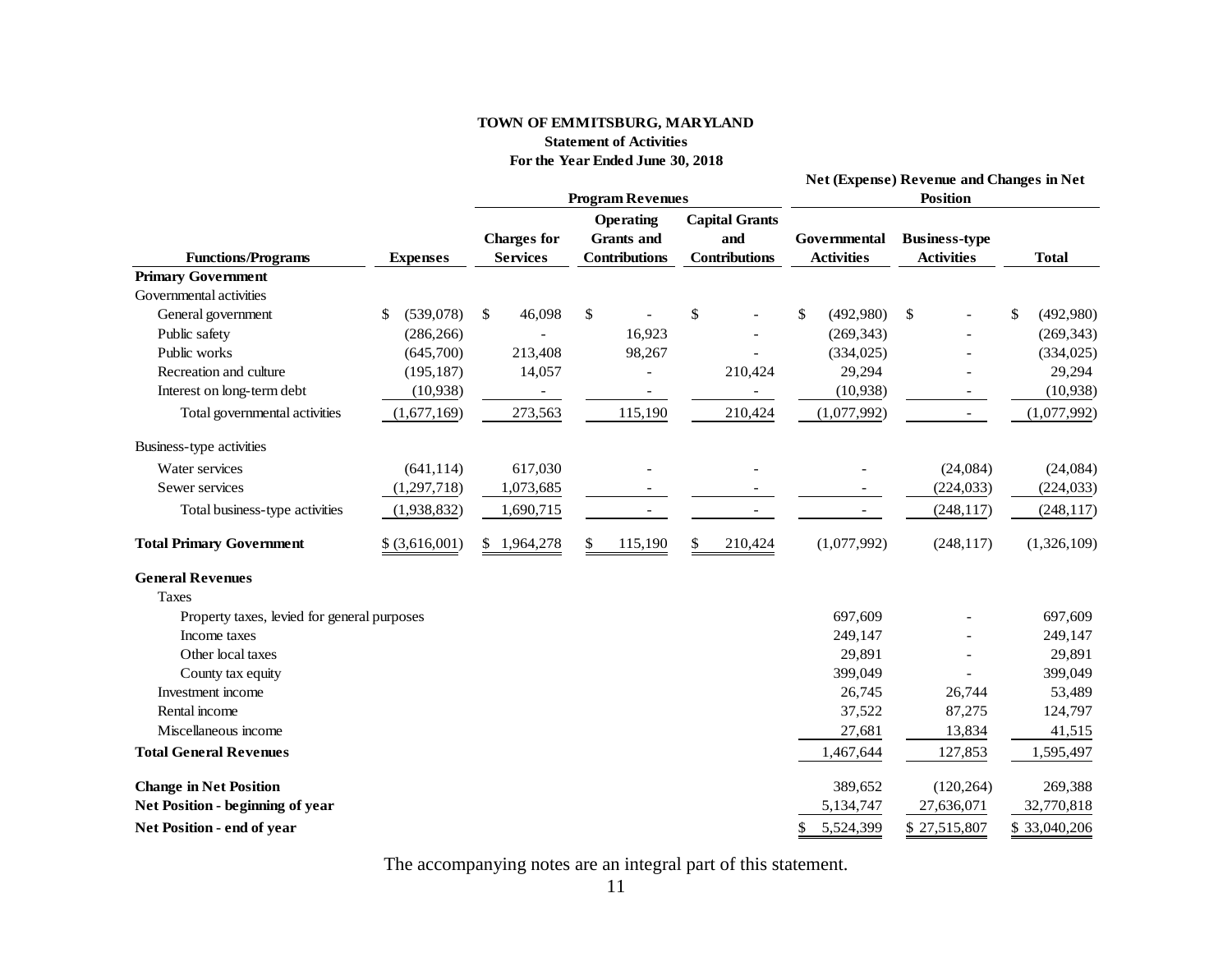# **TOWN OF EMMITSBURG, MARYLAND Balance Sheet Governmental Funds June 30, 2018**

|                                                                                 | <b>Governmental Fund Types</b> |                                      |                                              |  |  |
|---------------------------------------------------------------------------------|--------------------------------|--------------------------------------|----------------------------------------------|--|--|
|                                                                                 | General                        | <b>Capital</b><br>Projects           | <b>Total</b><br>Governmental<br><b>Funds</b> |  |  |
| <b>Assets</b>                                                                   |                                |                                      |                                              |  |  |
| Cash and cash equivalents                                                       | 1,667,541<br>S.                | \$<br>514,536                        | \$<br>2,182,077                              |  |  |
| Receivables:                                                                    |                                |                                      |                                              |  |  |
| <b>Taxes</b>                                                                    | 13,057                         |                                      | 13,057                                       |  |  |
| Customers                                                                       | 48,546                         |                                      | 48,546                                       |  |  |
| Other governments                                                               | 8,520                          | 194,039                              | 202,559                                      |  |  |
| Other                                                                           | 48,122                         |                                      | 48,122                                       |  |  |
| Prepaid items                                                                   |                                |                                      |                                              |  |  |
| <b>Total Assets</b>                                                             | 1,785,786<br>\$                | $\boldsymbol{\mathsf{S}}$<br>708,575 | 2,494,361<br>\$                              |  |  |
| Liabilities, Deferred Inflows of Resources,<br>and Fund Balances<br>Liabilities |                                |                                      |                                              |  |  |
| Accounts payable                                                                | \$<br>92,178                   | \$<br>490                            | $\mathcal{S}$<br>92,668                      |  |  |
| Accrued liabilities                                                             | 192,427                        | $\blacksquare$                       | 192,427                                      |  |  |
| <b>Total Liabilities</b>                                                        | 284,605                        | 490                                  | 285,095                                      |  |  |
| Deferred Inflows of Resources                                                   | 83,402                         | 28,534                               | 111,936                                      |  |  |
| <b>Fund Balances</b>                                                            |                                |                                      |                                              |  |  |
| Nonspendable                                                                    |                                |                                      |                                              |  |  |
| Restricted                                                                      |                                | 212,400                              | 212,400                                      |  |  |
| Committed                                                                       | 150,000                        |                                      | 150,000.00                                   |  |  |
| Assigned                                                                        | 1,706                          | 467,151                              | 468,857                                      |  |  |
| Unassigned                                                                      | 1,266,073                      | $\qquad \qquad -$                    | 1,266,073                                    |  |  |
| <b>Total Fund Balances</b>                                                      | 1,417,779                      | 679,551                              | 2,097,330                                    |  |  |
| <b>Total Liabilities, Deferred Inflows of Resources,</b>                        |                                |                                      |                                              |  |  |
| and Fund Balances                                                               | 1,785,786<br>\$                | \$<br>708,575                        | \$<br>2,494,361                              |  |  |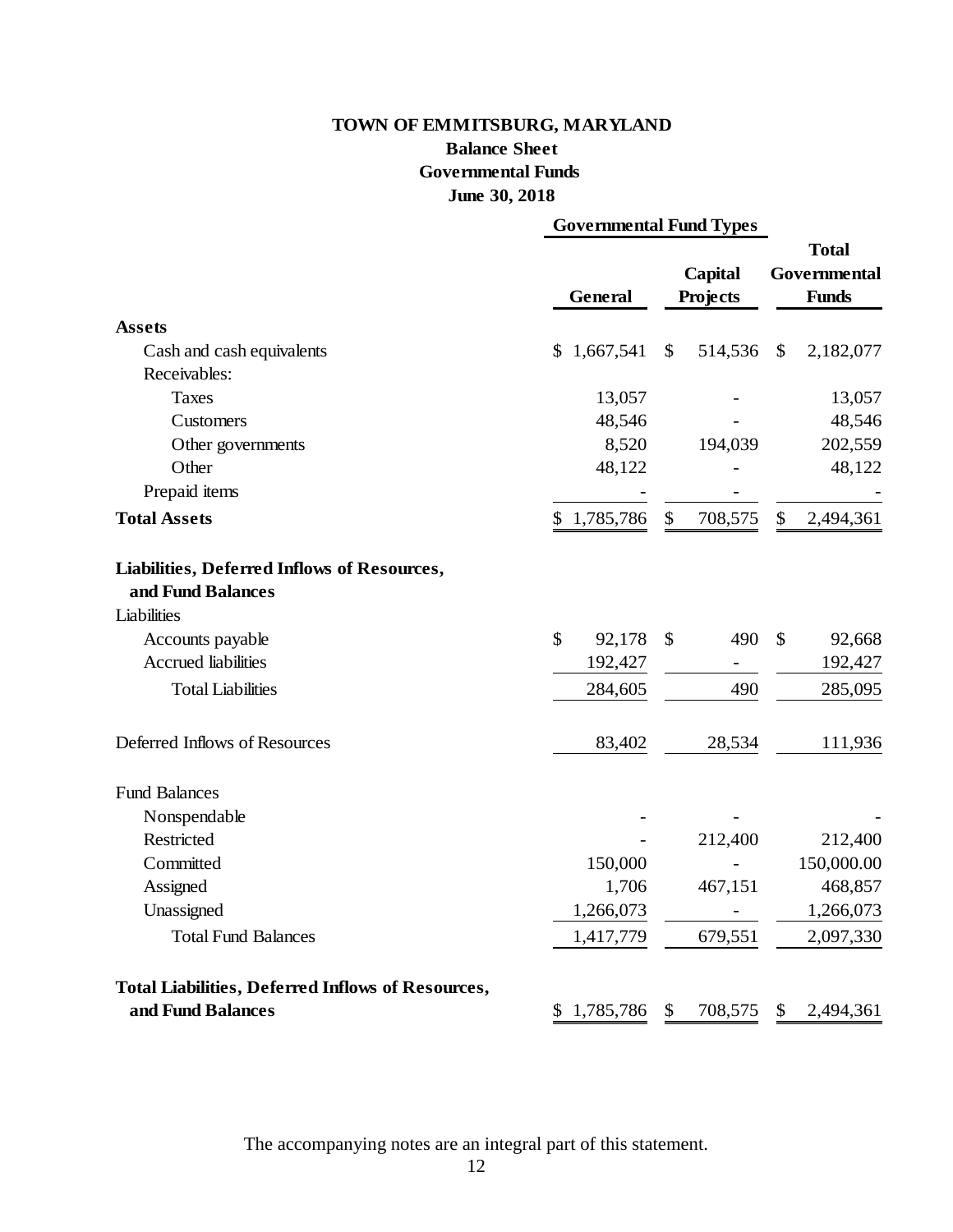## **TOWN OF EMMITSBURG, MARYLAND Statement of Revenues, Expenditures, and Changes in Fund Balances Governmental Funds For the Year Ended June 30, 2018**

|                                                       |               | Capital       | <b>Total</b><br>Governmental |
|-------------------------------------------------------|---------------|---------------|------------------------------|
|                                                       | General       | Projects      | <b>Funds</b>                 |
| <b>Revenues</b>                                       |               |               |                              |
| Local property taxes                                  | \$<br>697,609 | \$            | \$<br>697,609                |
| Local income taxes                                    | 249,147       |               | 249,147                      |
| Other local taxes                                     | 29,891        |               | 29,891                       |
| Licenses and permits                                  | 37,514        |               | 37,514                       |
| Intergovernmental revenues                            | 519,525       | 205,138       | 724,663                      |
| Service charges                                       | 224,889       | 6,000         | 230,889                      |
| Fines and forfeitures                                 | 5,160         |               | 5,160                        |
| Miscellaneous                                         | 88,908        | 3,040         | 91,948                       |
| <b>Total Revenues</b>                                 | 1,852,643     | 214,178       | 2,066,821                    |
| <b>Expenditures</b>                                   |               |               |                              |
| General government                                    | 499,314       | 48,008        | 547,322                      |
| Public safety                                         | 286,266       |               | 286,266                      |
| Public works                                          | 475,904       | 162,350       | 638,254                      |
| Recreation and culture                                | 170,747       | 434,184       | 604,931                      |
| Debt service                                          | 49,313        |               | 49,313                       |
| <b>Total Expenditures</b>                             | 1,481,544     | 644,542       | 2,126,086                    |
| Excess (Deficiency) of Revenues over Expenditures     | 371,099       | (430, 364)    | (59,265)                     |
| <b>Other Financing Sources (Uses)</b>                 |               |               |                              |
| Transfers in (out)                                    | (351,912)     | 351,912       |                              |
| <b>Total Other Financing Sources (Uses)</b>           | (351, 912)    | 351,912       |                              |
| <b>Excess of Revenues and Other Financing Sources</b> |               |               |                              |
| over Expenditures and Other Financing Uses            | 19,187        | (78, 452)     | (59,265)                     |
| Fund Balance July 1, 2017                             | 1,398,592     | 758,003       |                              |
| Fund Balance June 30, 2018                            | \$1,417,779   | \$<br>679,551 |                              |
| <b>Adjustments for the Statement of Activities</b>    |               |               |                              |
| Capital outlay                                        |               |               | 624,434                      |
| Depreciation expense                                  |               |               | (200, 367)                   |
| Loss on dispostion of assets                          |               |               | (12,796)                     |
| Compensated absences                                  |               |               | (18, 391)                    |
| Debt service expenditures                             |               |               | 38,375                       |
| Net pension adjustment                                |               |               | 17,662                       |
| Change in Net Position of Governmental Activities     |               |               | \$<br>389,652                |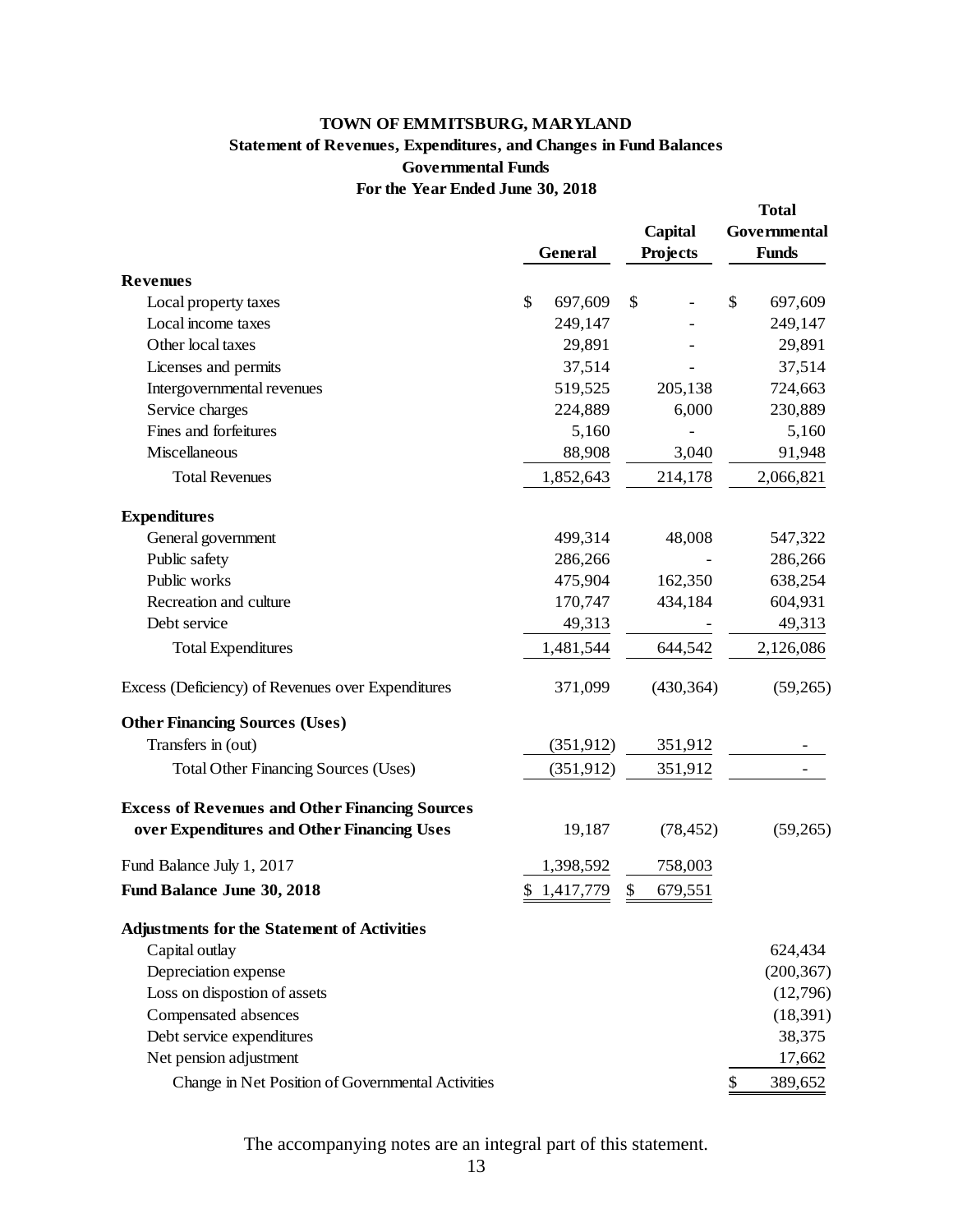# **TOWN OF EMMITSBURG, MARYLAND Reconciliation of Fund Balance to Net Position of Governmental Activities June 30, 2018**

| Fund balances - governmental funds                           | \$<br>2,097,330 |
|--------------------------------------------------------------|-----------------|
| Amounts reported for governmental activities in the          |                 |
| statement of net position are different because:             |                 |
| Capital assets used in governmental activities are not       |                 |
| financial resources, therefore are not reported in the funds |                 |
| Property and equipment, net                                  | 4,056,675       |
| Deferred outflows of resources - pension                     | 72,844          |
| Long-term receivable                                         | 44,842          |
| Deferred inflows of resources - pension                      | (78, 832)       |
| Long-term liabilities are not due and payable in the current |                 |
| period and therefore, are not reported in the funds          |                 |
| Long-term debt                                               | (227,067)       |
| Compensated absences                                         | (146,711)       |
| Net pension liability                                        | (294, 682)      |
| Net position - governmental activities                       | \$<br>5,524,399 |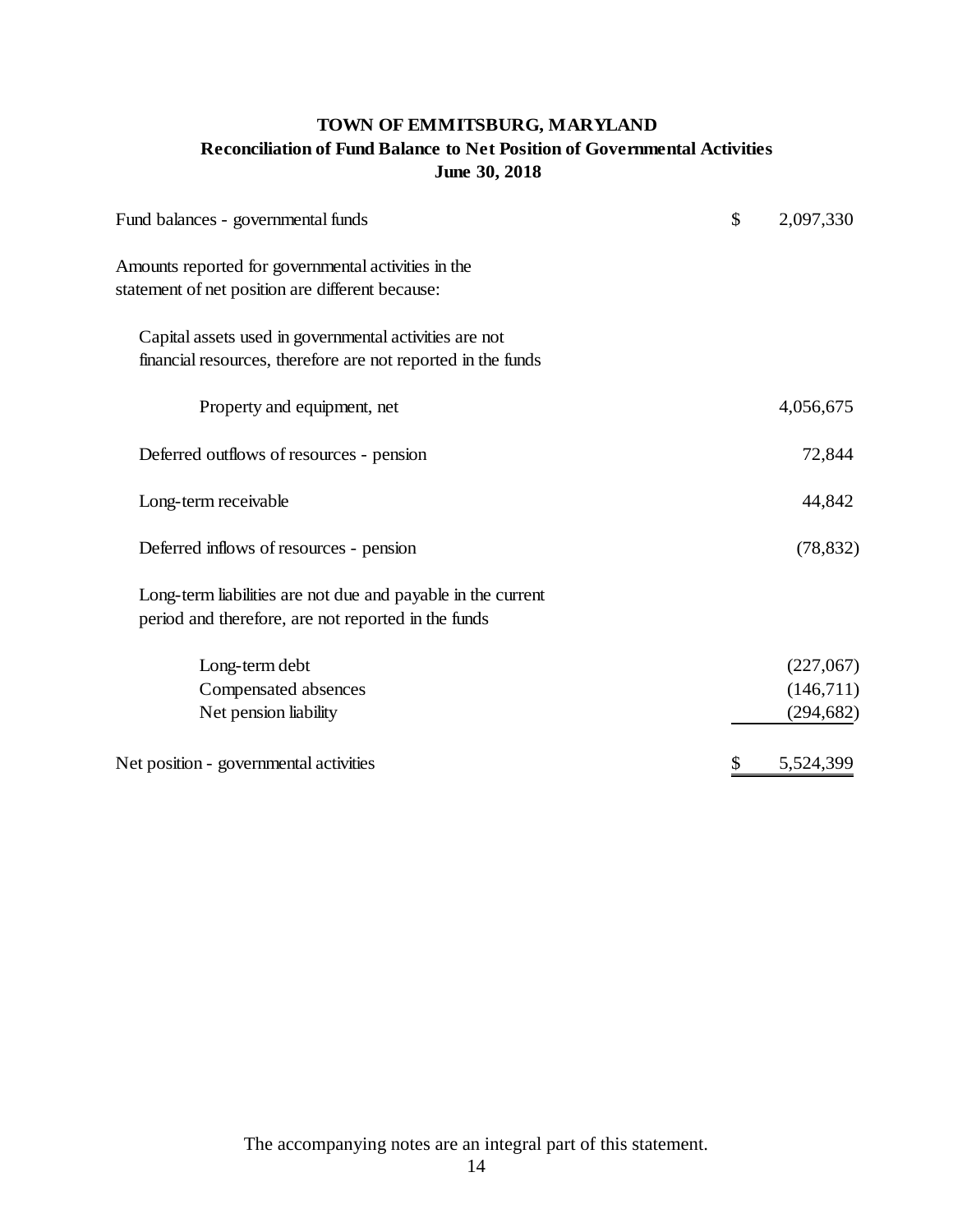#### **TOWN OF EMMITSBURG, MARYLAND Statement of Net Position Proprietary Funds June 30, 2018**

|                                                                    | <b>Business-type Activities - Enterprise Funds</b> |             |    |              |    |              |
|--------------------------------------------------------------------|----------------------------------------------------|-------------|----|--------------|----|--------------|
|                                                                    |                                                    | Water       |    | <b>Sewer</b> |    | <b>Total</b> |
| <b>Assets</b>                                                      |                                                    |             |    |              |    |              |
| <b>Current Assets</b>                                              |                                                    |             |    |              |    |              |
| Cash and cash equivalents                                          | \$                                                 | 305,366     | \$ | 3,731,140    | S. | 4,036,506    |
| Restricted cash                                                    |                                                    | 259,000     |    | 885,080      |    | 1,144,080    |
| Due from customers                                                 |                                                    | 118,405     |    | 256,061      |    | 374,466      |
| Due from other governments                                         |                                                    |             |    | 30,000       |    | 30,000       |
| Prepaid expenses                                                   |                                                    | 9,455       |    |              |    | 9,455        |
| Benefit assessments - current                                      |                                                    | 3,200       |    |              |    | 3,200        |
| <b>Total Current Assets</b>                                        |                                                    | 695,426     |    | 4,902,281    |    | 5,597,707    |
| <b>Capital Assets</b>                                              |                                                    |             |    |              |    |              |
| Capital assets not being depreciated                               |                                                    | 2,658,546   |    | 248,669      |    | 2,907,215    |
| Capital assets being depreciated                                   |                                                    | 6,963,098   |    | 28,223,804   |    | 35,186,902   |
| Accumulated depreciation                                           |                                                    | (2,841,500) |    | (6,513,768)  |    | (9,355,268)  |
| Capital Assets, Net                                                |                                                    | 6,780,144   |    | 21,958,705   |    | 28,738,849   |
| Benefit assessments - noncurrent                                   |                                                    | 15,263      |    |              |    | 15,263       |
| <b>Total Assets</b>                                                |                                                    | 7,490,833   |    | 26,860,986   |    | 34,351,819   |
| <b>Deferred Outflows of Resources</b>                              |                                                    | 23,695      |    | 29,056       |    | 52,751       |
| <b>Total Assets and Deferred Outflows of Resources</b>             |                                                    | 7,514,528   |    | 26,890,042   |    | 34,404,570   |
| <b>Liabilities</b>                                                 |                                                    |             |    |              |    |              |
| <b>Current Liabilities</b>                                         |                                                    |             |    |              |    |              |
| Accounts payable                                                   |                                                    | 14,745      |    | 32,728       |    | 47,473       |
| <b>Accrued liabilities</b>                                         |                                                    | 12,519      |    | 74,041       |    | 86,560       |
| Compensated absences                                               |                                                    | 53,414      |    | 11,660       |    | 65,074       |
| Benefit assessments - current                                      |                                                    | 3,200       |    |              |    | 3,200        |
| Escrow deposits                                                    |                                                    | 28,500      |    |              |    | 28,500       |
| Debt obligations due within one year                               |                                                    | 142,431     |    | 138,458      |    | 280,889      |
| <b>Total Current Liabilities</b>                                   |                                                    | 254,809     |    | 256,887      |    | 511,696      |
| <b>Noncurrent Liabilities</b>                                      |                                                    |             |    |              |    |              |
| Benefit assessments - noncurrent                                   |                                                    | 31,963      |    |              |    | 31,963       |
| Net pension liability                                              |                                                    | 95,937      |    | 117,452      |    | 213,389      |
| Debt obligations due in more than one year                         |                                                    | 724,520     |    | 5,316,783    |    | 6,041,303    |
| <b>Total Noncurrent Liabilities</b>                                |                                                    | 852,420     |    | 5,434,235    |    | 6,286,655    |
| <b>Total Liabilities</b>                                           |                                                    | 1,107,229   |    | 5,691,122    |    | 6,798,351    |
| <b>Deferred Inflows of Resources</b>                               |                                                    | 59,101      |    | 31,311       |    | 90,412       |
| <b>Total Liabilities and Deferred Inflows of Resources</b>         |                                                    | 1,166,330   |    | 5,722,433    |    | 6,888,763    |
| <b>Net Position</b>                                                |                                                    |             |    |              |    |              |
|                                                                    |                                                    |             |    |              |    |              |
| Net investment in capital assets                                   |                                                    | 5,913,193   |    | 16,503,464   |    | 22,416,657   |
| Restricted - expendable maintenance & improvements<br>Unrestricted |                                                    | 259,000     |    | 885,080      |    | 1,144,080    |
|                                                                    |                                                    | 176,008     |    | 3,779,062    |    | 3,955,070    |
| <b>Total Net Position</b>                                          | \$                                                 | 6,348,201   |    | \$21,167,606 |    | \$27,515,807 |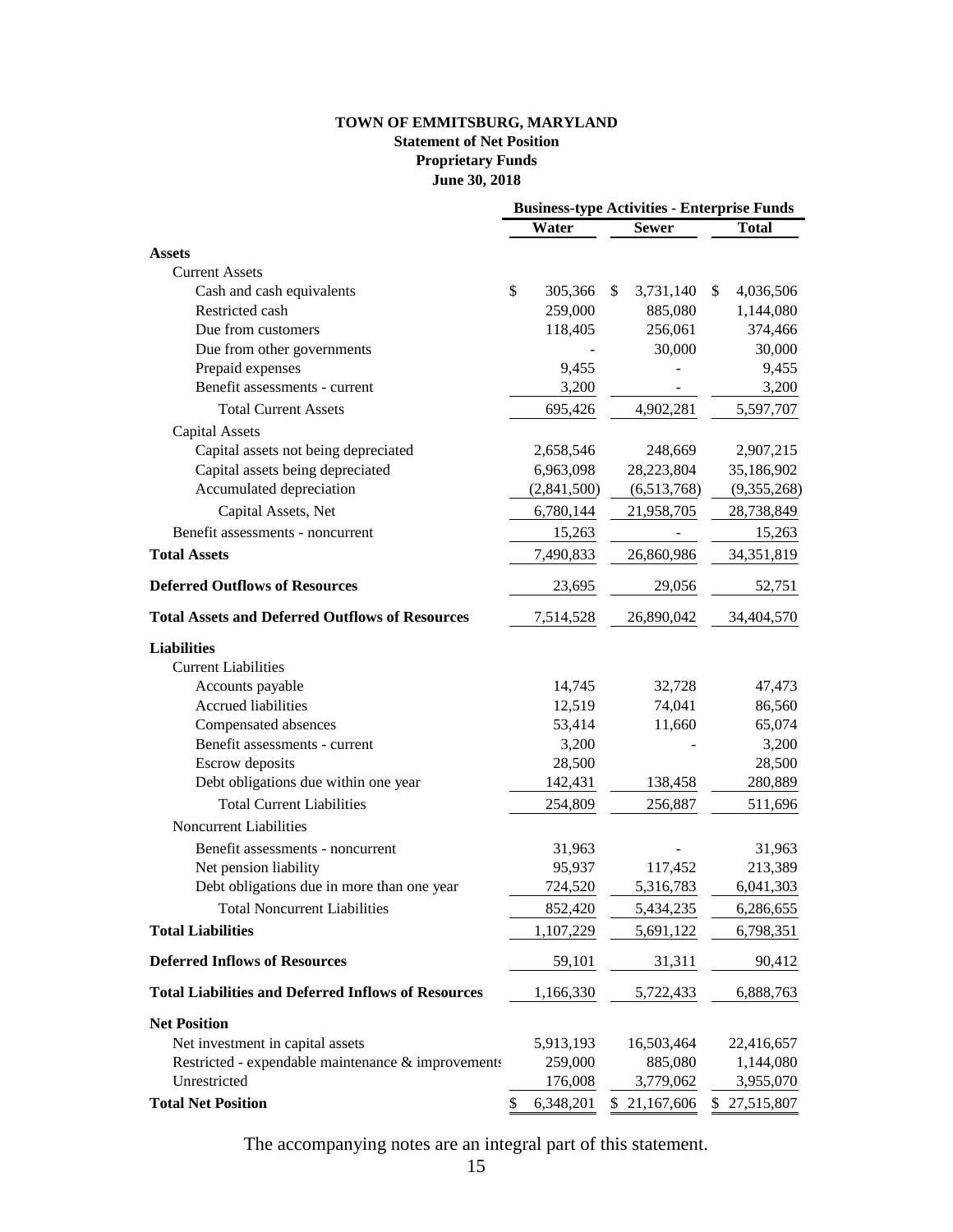# **TOWN OF EMMITSBURG, MARYLAND Statement of Revenues, Expenses, and Changes in Fund Net Position Proprietary Funds For the Year Ended June 30, 2018**

|                                                | <b>Business-type Activities - Enterprise Funds</b> |           |               |              |    |              |
|------------------------------------------------|----------------------------------------------------|-----------|---------------|--------------|----|--------------|
|                                                | Water                                              |           | <b>Sewer</b>  |              |    | <b>Total</b> |
| <b>Operating Revenues</b>                      |                                                    |           |               |              |    |              |
| Charges for services                           | \$                                                 | 494,087   | $\mathcal{S}$ | 931,175      | \$ | 1,425,262    |
| Tap fees                                       |                                                    | 114,800   |               | 112,000      |    | 226,800      |
| Operating grant                                |                                                    |           |               | 30,000       |    | 30,000       |
| Miscellaneous charges                          |                                                    | 8,143     |               | 510          |    | 8,653        |
| <b>Total Operating Revenues</b>                |                                                    | 617,030   |               | 1,073,685    |    | 1,690,715    |
| <b>Operating Expenses</b>                      |                                                    |           |               |              |    |              |
| Personnel services                             |                                                    | 255,612   |               | 236,789      |    | 492,401      |
| Operating                                      |                                                    | 201,774   |               | 260,551      |    | 462,325      |
| Depreciation                                   |                                                    | 158,071   |               | 667,794      |    | 825,865      |
| <b>Total Operating Expenses</b>                |                                                    | 615,457   |               | 1,165,134    |    | 1,780,591    |
| <b>Operating Loss</b>                          |                                                    | 1,573     |               | (91, 449)    |    | (89, 876)    |
| Non-operating Revenues (Expenses)              |                                                    |           |               |              |    |              |
| Investment income                              |                                                    | 13,372    |               | 13,372       |    | 26,744       |
| Rental income                                  |                                                    | 7,275     |               | 80,000       |    | 87,275       |
| Other income                                   |                                                    | 3,391     |               | 10,443       |    | 13,834       |
| Interest expense                               |                                                    | (25, 657) |               | (132, 584)   |    | (158,241)    |
| <b>Total Non-operating Revenues (Expenses)</b> |                                                    | (1,619)   |               | (28, 769)    |    | (30, 388)    |
| Change in Net Position                         |                                                    | (46)      |               | (120, 218)   |    | (120, 264)   |
| Total Net Position, beginning of year          |                                                    | 6,348,247 |               | 21,287,824   |    | 27,636,071   |
| <b>Total Net Position, end of year</b>         | \$                                                 | 6,348,201 |               | \$21,167,606 |    | \$27,515,807 |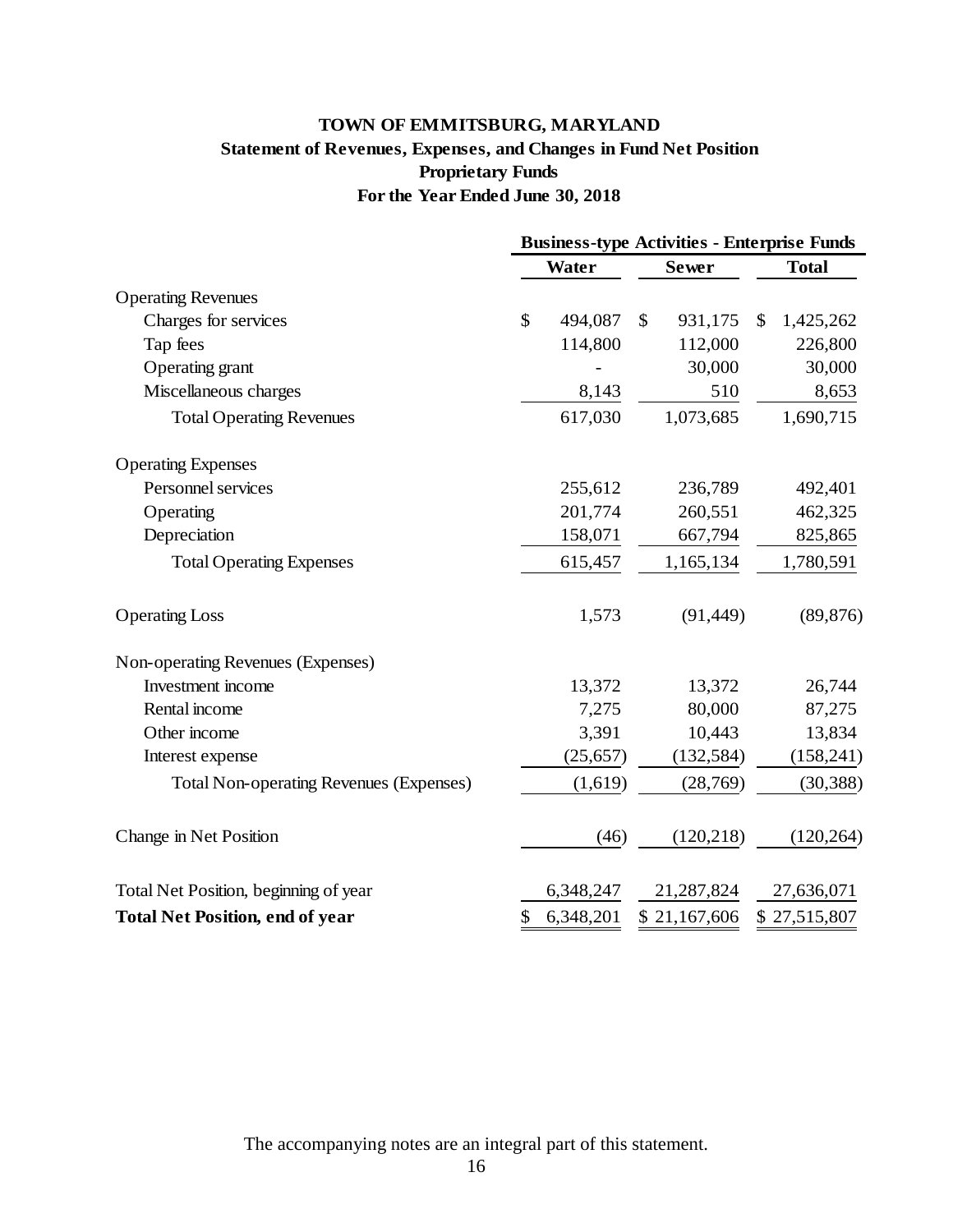# **For the Year Ended June 30, 2018 TOWN OF EMMITSBURG, MARYLAND Statement of Cash Flows Proprietary Funds**

|                                                          | <b>Business-type Activities - Enterprise Funds</b> |            |               |              |              |              |
|----------------------------------------------------------|----------------------------------------------------|------------|---------------|--------------|--------------|--------------|
|                                                          |                                                    | Water      |               | <b>Sewer</b> |              | <b>Total</b> |
| <b>Cash flows from operating activities</b>              |                                                    |            |               |              |              |              |
| Cash receipts from customers                             | \$                                                 | 641,192    | \$            | 1,044,768    | \$           | 1,685,960    |
| Cash payments to suppliers of goods and services         |                                                    | (204, 302) |               | (233, 395)   |              | (437, 697)   |
| Cash payments to employees for services                  |                                                    | (255, 898) |               | (247,513)    |              | (503, 411)   |
| Net cash provided by operating activities                |                                                    | 180,992    |               | 563,860      |              | 744,852      |
| <b>Cash flows from non-operating activities</b>          |                                                    |            |               |              |              |              |
| Rental income                                            |                                                    | 7,275      |               | 80,000       |              | 87,275       |
| Other income                                             |                                                    | 3,391      |               | 10,443       |              | 13,834       |
| Net cash provided by non-operating activities            |                                                    | 10,666     |               | 90,443       |              | 101,109      |
| Cash flows from capital and related financing activities |                                                    |            |               |              |              |              |
| Purchase of capital assets                               |                                                    | (163,088)  |               | (55, 445)    |              | (218, 533)   |
| Principal paid on bond and loans payable                 |                                                    | (125, 863) |               | (193, 381)   |              | (319, 244)   |
| Interest paid on capital debt                            |                                                    | (25, 923)  |               | (132, 337)   |              | (158,260)    |
| Net cash used in capital and                             |                                                    |            |               |              |              |              |
| related financing activities                             |                                                    | (314, 874) |               | (381, 163)   |              | (696, 037)   |
| <b>Cash flows from investing activities</b>              |                                                    |            |               |              |              |              |
| Investment income                                        |                                                    | 13,372     |               | 13,372       |              | 26,744       |
| Net cash provided by investing activities                |                                                    | 13,372     |               | 13,372       |              | 26,744       |
| Net increase (decrease) in cash and cash equivalents     |                                                    | (109, 844) |               | 286,512      |              | 176,668      |
| Cash and cash equivalents - beginning of year            |                                                    | 674,210    |               | 4,329,708    |              | 5,003,918    |
| Cash and cash equivalents - end of year                  | \$                                                 | 564,366    | \$            | 4,616,220    | \$           | 5,180,586    |
| Cash and cash equivalents:                               |                                                    |            |               |              |              |              |
| Unrestricted                                             | \$                                                 | 305,366    | \$            | 3,731,140    | $\mathbb{S}$ | 4,036,506    |
| Restricted                                               |                                                    | 259,000    |               | 885,080      |              | 1,144,080    |
|                                                          | \$                                                 | 564,366    | $\mathcal{S}$ | 4,616,220    | \$           | 5,180,586    |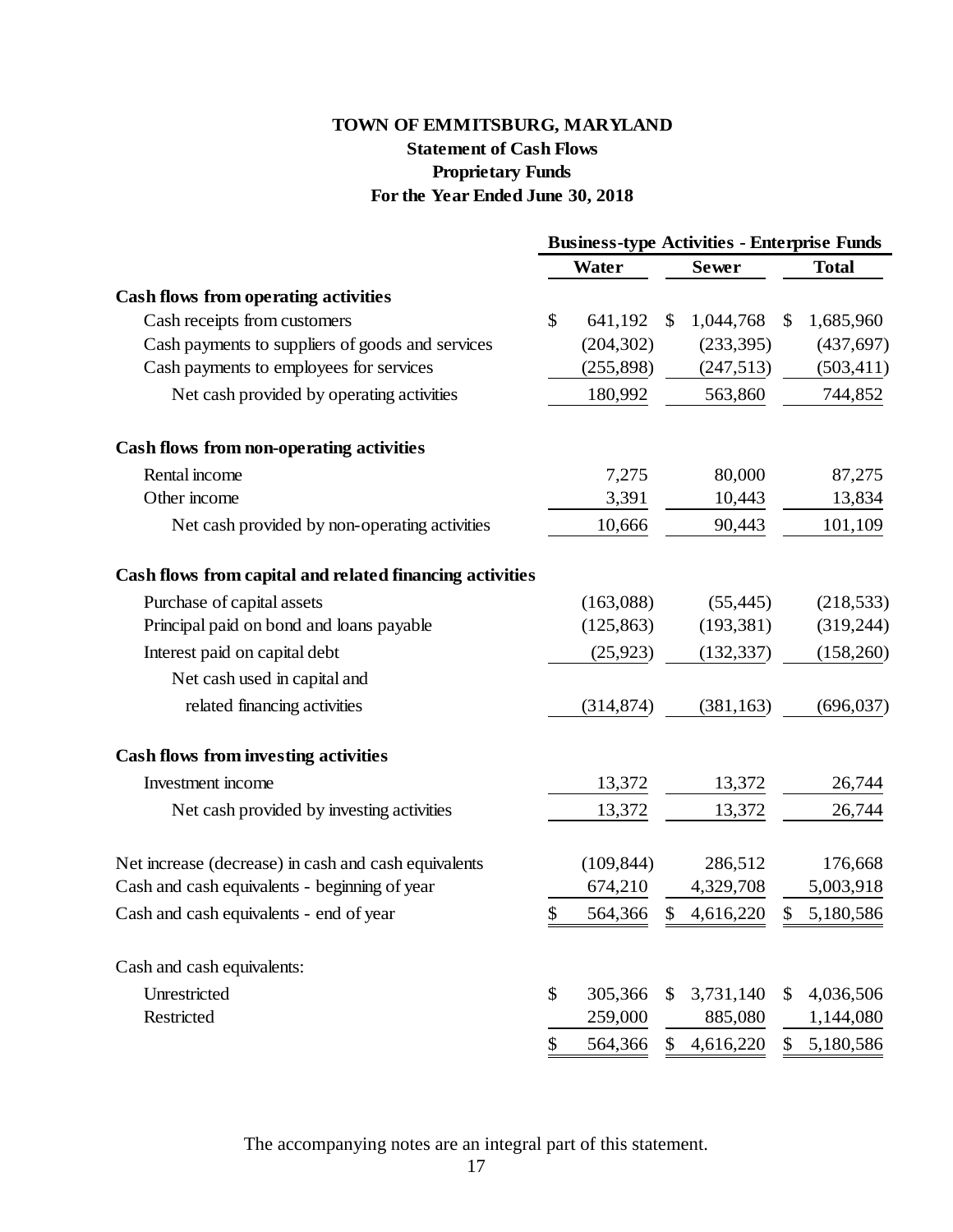# **For the Year Ended June 30, 2018 TOWN OF EMMITSBURG, MARYLAND Statement of Cash Flows Proprietary Funds**

|                                              | <b>Business-type Activities - Enterprise Funds</b> |           |              |                |  |              |
|----------------------------------------------|----------------------------------------------------|-----------|--------------|----------------|--|--------------|
|                                              |                                                    | Water     |              | <b>Sewer</b>   |  | <b>Total</b> |
| Reconciliation of operating income (loss) to |                                                    |           |              |                |  |              |
| Net cash provided by operating activities    |                                                    |           |              |                |  |              |
| Operating income (loss)                      | \$                                                 | 1,573     | $\mathbb{S}$ | $(91, 449)$ \$ |  | (89, 876)    |
| Depreciation                                 |                                                    | 158,071   |              | 667,794        |  | 825,865      |
| Net changes in assets and liabilities:       |                                                    |           |              |                |  |              |
| Due from customers                           |                                                    | (4,338)   |              | (379)          |  | (4,717)      |
| Due from other governments                   |                                                    |           |              | (30,000)       |  | (30,000)     |
| Prepaid expenses                             |                                                    | (9, 455)  |              |                |  | (9, 455)     |
| Deferred outflows of resources               |                                                    | 1,012     |              | 1,226          |  | 2,238        |
| Accounts payable                             |                                                    | 6,927     |              | 27,155         |  | 34,082       |
| <b>Accrued liabilities</b>                   |                                                    | 28,500    |              | 1,462          |  | 29,962       |
| Compensated absences                         |                                                    | 5,500     |              | (3,720)        |  | 1,780        |
| Net pension liability                        |                                                    | (28, 812) |              | (34, 878)      |  | (63,690)     |
| Deferred inflows of resources                |                                                    | 22,014    |              | 26,649         |  | 48,663       |
| Net cash provided by operating activities    | \$                                                 | 180,992   |              | 563,860<br>\$  |  | 744,852      |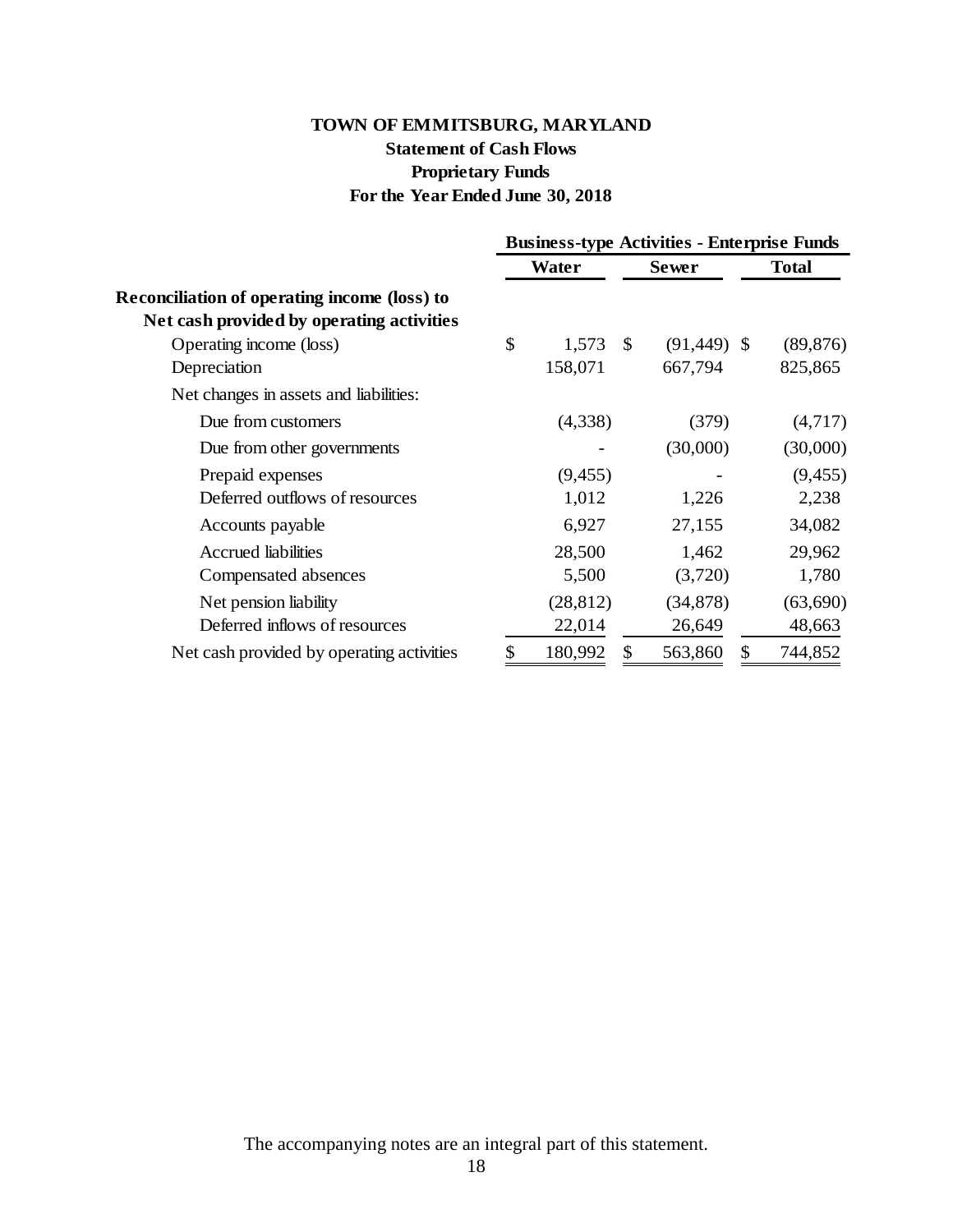#### **NOTE 1- SUMMARY OF SIGNIFICANT ACCOUNTING POLICIES**

#### **Financial Reporting Entity**

The Town of Emmitsburg was incorporated in 1825 and is currently organized under the provisions of a commission form of government. The financial statements of The Town of Emmitsburg, Maryland (the Town) have been prepared in conformity with generally accepted accounting principles (GAAP) as applied to governmental units. Accounting principles generally accepted in the United States of America require that the reporting entity include (1) the primary government, (2) organizations for which the primary government is financially accountable, and (3) other organizations for which the nature and significance of their relationship with the primary government are such that exclusion would cause the reporting entity's financial statements to be misleading or incomplete. The criteria provided in Governmental Accounting Standards Board Codification Section 2100 have been considered and there are no agencies or entities which should be presented with the Town.

The Governmental Accounting Standards Board (GASB) is the accepted standard setting body for establishing governmental accounting and financial reporting principles. The Town follows GASB 62 in applying GASB guidance to its proprietary activities, which incorporates Financial Accounting Standards Board statements and interpretations, Accounting Principles Board Opinions and Accounting Research Bulletins issued on or before November 30, 1989, that do not conflict with or contradict GASB pronouncements.

#### **Government-wide and Fund Financial Statements**

The basic financial statements include both government-wide (based on the Town as a whole) and fund financial statements. The statement of net position and the statement of activities display information about the Town as a whole. For the most part, the effect of interfund activity has been removed from these statements. These statements include the financial activities of the primary government. The statements distinguish between those activities of the Town that are governmental and those that are considered business-type activities.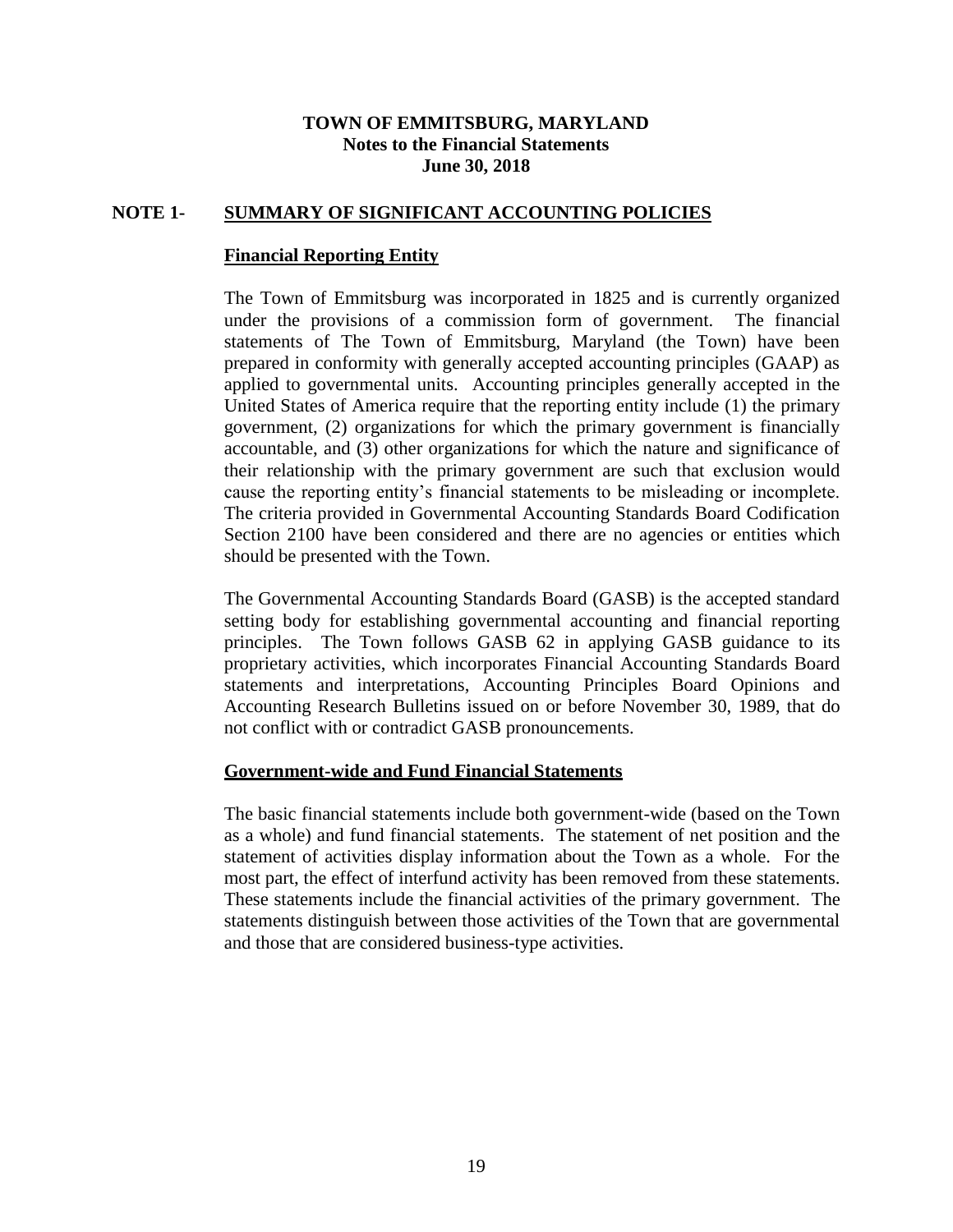#### **Government-wide and Fund Financial Statements** (Continued)

The statement of net position presents the financial condition of the governmental and business-type activities of the Town at year-end. The statement of activities presents a comparison between direct expenses and program revenues for each program or function of the Town's governmental activities and for business-type activities of the Town. Direct expenses are those that are specifically associated with a service, program, or department and therefore clearly identifiable to a particular function. Program revenues include charges paid by the recipient for the goods and services offered by the program, grants and contributions that are restricted to meeting the operational or capital requirements of a particular program, and interest earned on grants that is required to be used to support a particular program. Revenues which are not classified as program revenues are presented as general revenues of the Town, with certain limited exceptions. The comparison of direct expenses with program revenues identifies the extent to which each governmental program or business activity is self-financing or draws from the general revenues of the Town.

In the fund financial statements, financial transactions and accounts of the Town are organized on the basis of funds. The operation of each fund is considered to be an independent fiscal and separate accounting entity, with a self-balancing set of accounts. Fund accounting segregates funds according to their intended purpose and is used to aid management in demonstrating compliance with finance-related legal and managerial requirements.

The following is a brief description of the specific funds used by the Town for the year ended June 30, 2018:

#### **Governmental Fund Types**

General Fund – This fund is the Town's primary operating fund. It accounts for all financial resources of the general government, except those required to be accounted for in another fund. The General Fund accounts for the normal recurring activities of the Town, (i.e., public safety, parks and recreation, public works and general government activities, etc.). These activities are funded principally by property and income taxes on individuals and businesses, and grants from other governmental units.

Capital Projects Fund – This fund accounts for the purchase, construction or renovation of major general fixed assets over an extended period of time (other than those financed by the Proprietary Funds). While capital outlay accounts are used in each function reported in the General Fund, longer-term projects, those with mixed funding or projects of a larger amount or spanning several fiscal years, are accounted for in this fund.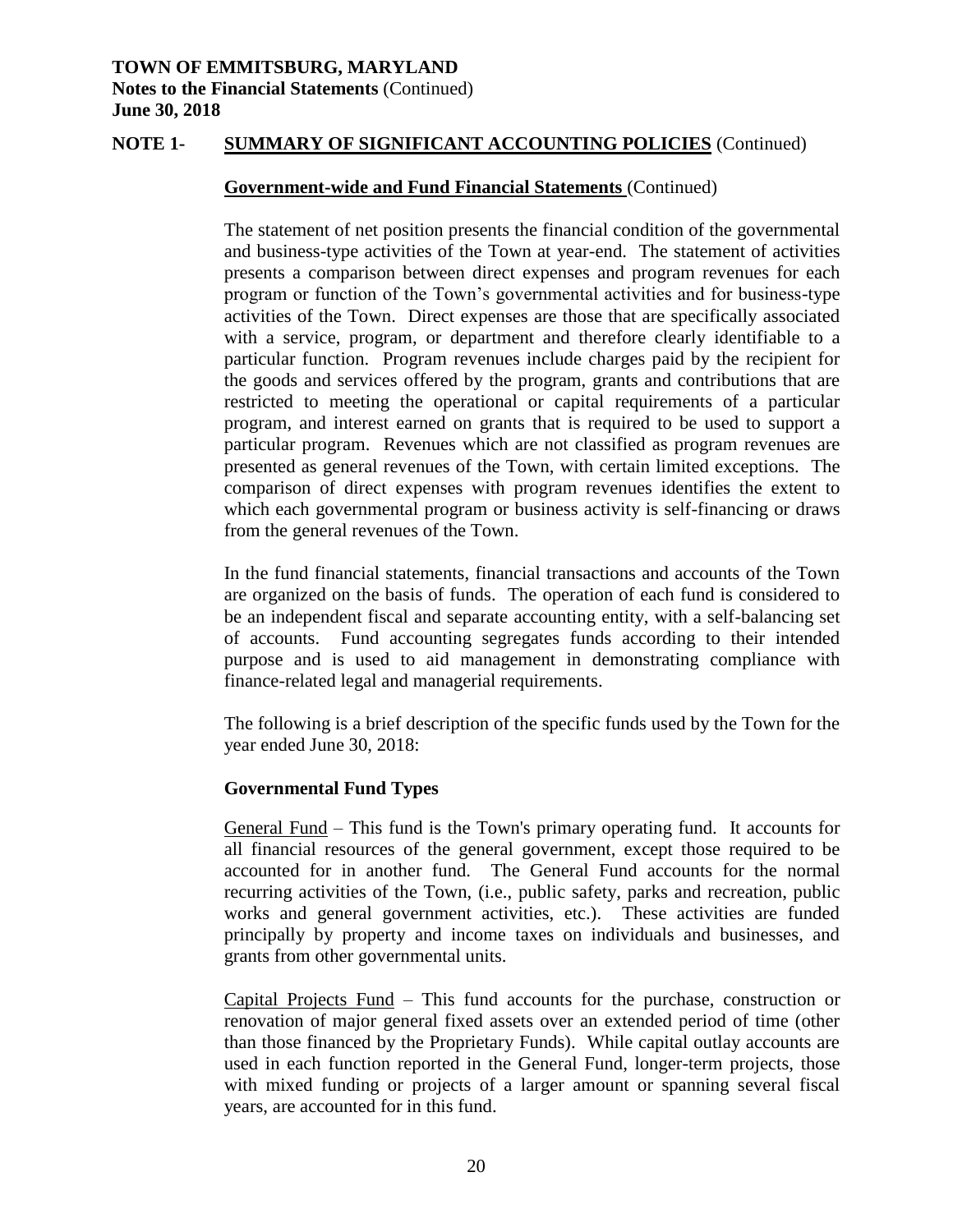#### **Government-wide and Fund Financial Statements** (Continued)

#### **Proprietary Fund Types**

Enterprise Funds – The Water and Sewer Funds account for the activity of the Town's sewage treatment plant, sewage pumping stations and collection systems, and the water distribution system.

## **Measurement Focus, Basis of Accounting, and Financial Statement Presentation**

The government-wide statements are prepared using the economic resources measurement focus and the accrual basis of accounting. Revenues are recorded when earned and expenses are recorded when a liability is incurred, regardless of the timing of related cash flows. Property taxes are recognized as revenues in the year in which they are levied. Grants and similar items are recognized as revenue as soon as all eligibility requirements imposed by the provider have been met. This approach differs from the manner in which governmental fund financial statements are prepared. Therefore, governmental fund financial statements include a reconciliation with brief explanations to better identify the relationship between the government-wide statements and the statements for the governmental fund.

Net position is reported as restricted when constraints placed on net position use are externally imposed by grantors or contributors.

Government fund financial statements are reported using the current financial resources measurement focus and the modified accrual basis of accounting. Under the modified accrual basis of accounting, revenues are recognized when cash is received and when amounts to be received are both measurable and available. "Available" means collectible within the current period or soon enough thereafter to be used to pay liabilities of the current period. The government considers all revenues as available if they are collected within 60 days after yearend.

Expenditures generally are recorded when the related liability is incurred, as under accrual accounting. However, debt service expenditures as well as expenditures related to compensated absences and claims and judgments are recorded only when payment is due.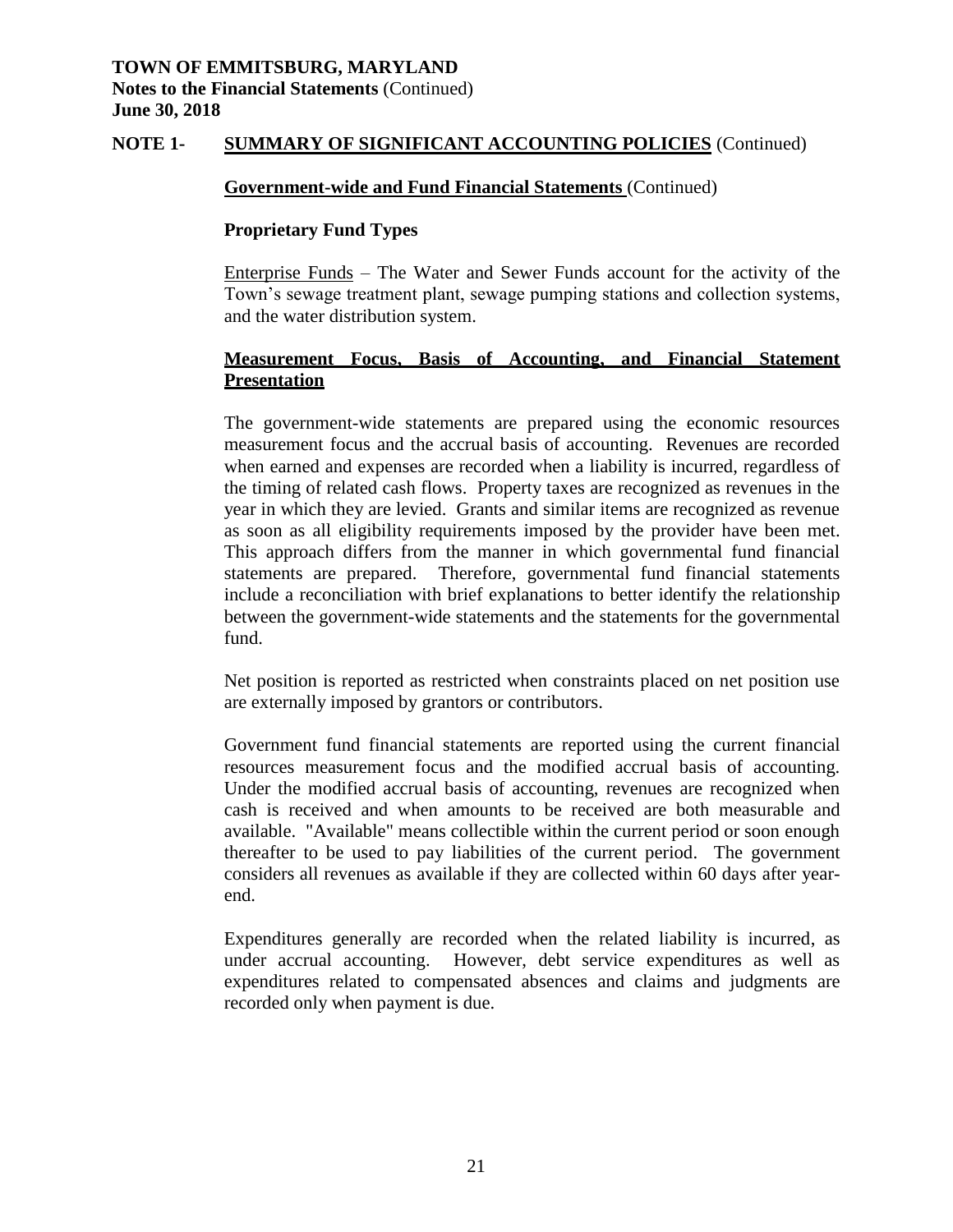## **NOTE 1- SUMMARY OF SIGNIFICANT ACCOUNTING POLICIES** (Continued)

## **Measurement Focus, Basis of Accounting, and Financial Statement Presentation** (Continued)

Business-type activities and all proprietary funds are accounted for on a flow of economic resources measurement focus. With this measurement focus, all assets and all liabilities associated with the operation of these funds are included on the statement of net position. Proprietary funds distinguish operating revenues and expenses from non-operating items. Operating revenues and expenses generally result from providing services and producing and delivering goods in connection with a proprietary fund's principal ongoing operations. The principal operating revenues of the Town's enterprise funds are charges to customers for sales and services. Operating expenses for enterprise funds include the cost of sales and services, administrative expenses, and depreciation on capital assets. All revenues and expenses not meeting this definition are reported as nonoperating revenues and expenses.

#### **Budgets and Budgetary Accounting**

The budget document is a comprehensive financial plan showing all revenues and expenditures expected for the fiscal year.

The Town follows these procedures in establishing the budgetary data reflected in the general-purpose financial statements:

- 1. Prior to May  $30<sup>th</sup>$ , the Mayor requests the Town Manager and Town Accountant meet with the Board of Commissioners and then prepare their proposed operating budgets for the fiscal year commencing the following July 1.
- 2. All budget requests are compiled by the Town Manager and Town Accountant and presented to the Mayor for review together with comparative and supporting data.
- 3. Public hearings are advertised and conducted at the Town Hall for taxpayer comments.
- 4. Prior to May  $30<sup>th</sup>$ , the Mayor formally presents the budget message to the Board of Commissioners.
- 5. Prior to June  $30<sup>th</sup>$ , the budget is legally enacted through the passage of an ordinance.
- 6. Appropriations lapse at the end of the fiscal year.
- 7. During the operating year, the Board of Commissioners must approve interdepartmental budget transfers at a regularly scheduled public meeting.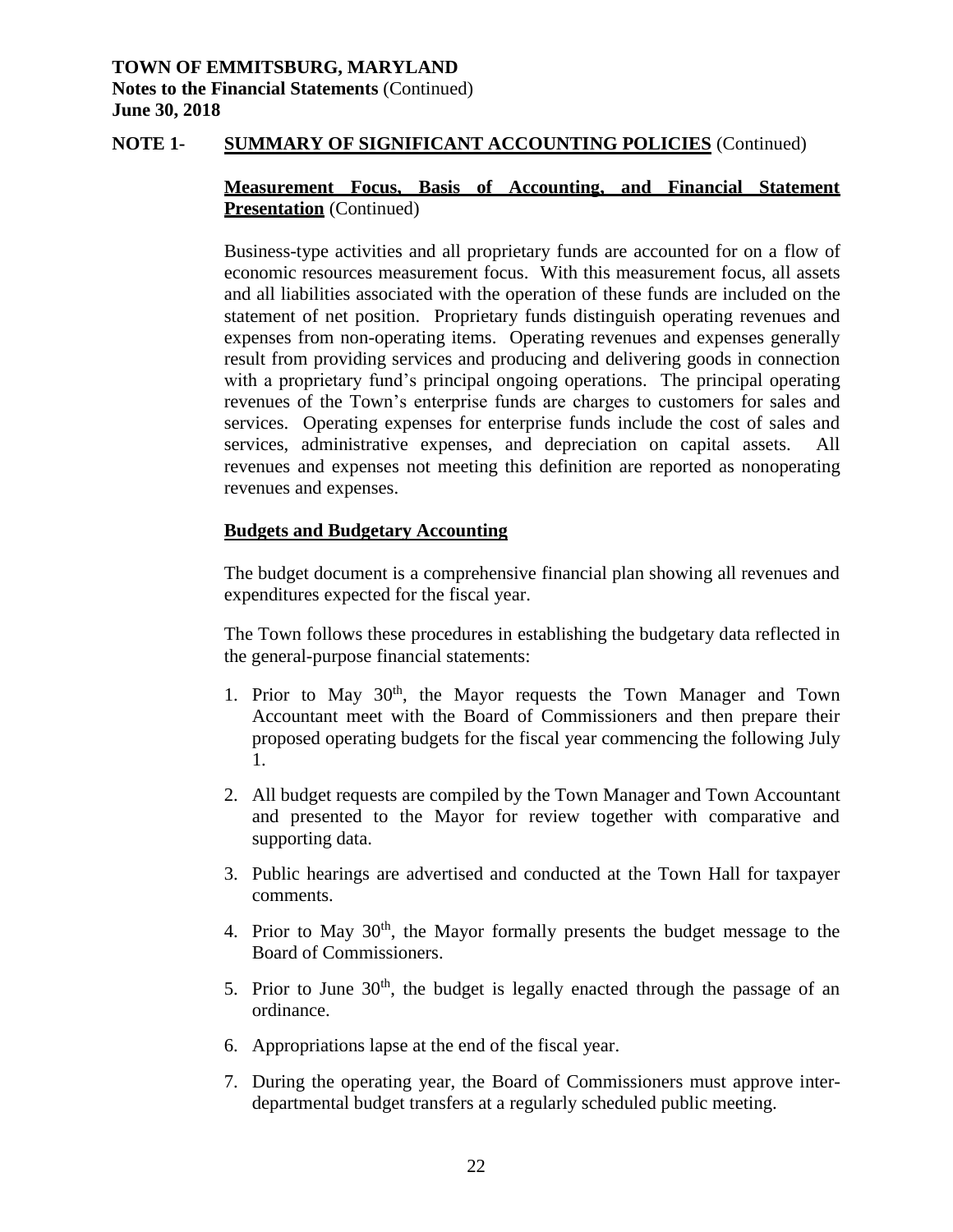#### **Cash, Cash Equivalents, and Investments**

For purposes of the statement of cash flows, the Town considers cash on hand, demand deposits, and all highly liquid investments and debt instruments with maturities of six months or less from the date of acquisition to be cash and cash equivalents. Generally, cash resources of the individual funds are combined to form a pool. Investment income earned as a result of pooling is distributed to the appropriate funds based on the average balance of cash and investments of each fund.

#### **Receivables and Doubtful Accounts**

Significant receivables include amounts due from customers primarily for property taxes and utility services. These receivables are due within one year. For the year ended June 30, 2018, the Town has an allowance for doubtful property taxes of \$10,825 reported in the general fund.

#### **Prepaid Expenses**

Payments made to vendors for services that will benefit periods beyond June 30, 2018, are recorded as prepaid expenses. In governmental funds, reported prepaid expenses are equally offset by non-spendable fund balance amounts, which indicates that they do not constitute "available spendable resources" even though they are a component of net current assets.

#### **Capital Assets**

Capital assets are reported in the governmental or business-type activities column in the government-wide financial statements. Capital assets are defined as assets with an initial, individual cost of more than \$5,000 and an estimated useful life in excess of one year. Capital assets purchased or acquired are recorded at cost or, if donated, at the estimated fair market value upon receipt. Depreciation of property and equipment is computed on the straight-line method for financial reporting purposes. Depreciation is provided for over the estimated useful lives of the assets.

| <b>Buildings</b>        | $20 - 50$ years |
|-------------------------|-----------------|
| Land improvements       | $10 - 20$ years |
| Infrastructure          | $20 - 50$ years |
| Machinery and equipment | $5 - 15$ years  |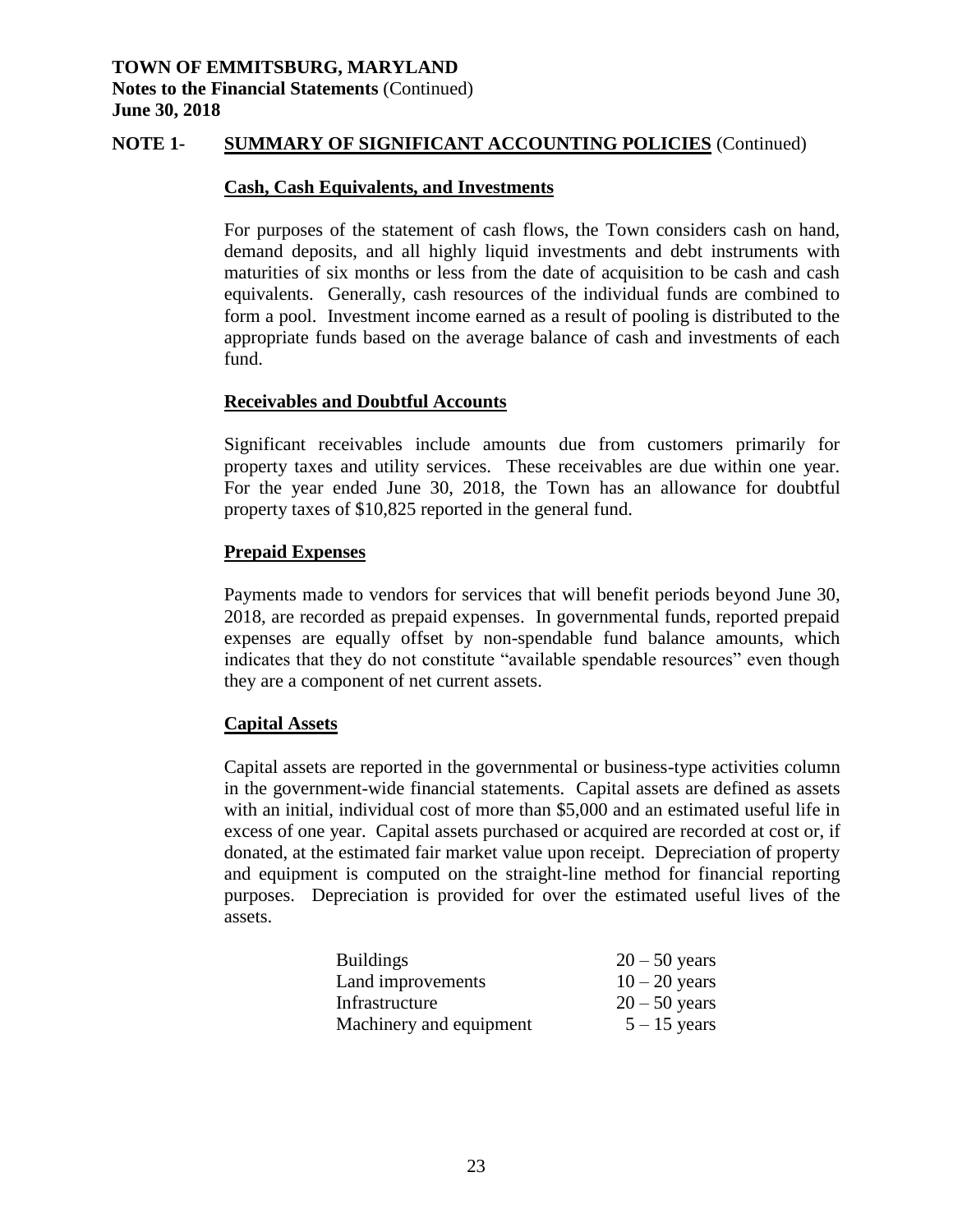#### **Short-term Interfund Receivables/Payables**

During the course of operations, numerous transactions occur between individual funds for goods provided or services rendered. These receivables and payables are classified as "due from other funds" or "due to other funds" on the statement of net position. Short-term interfund loans are classified as "interfund receivables/payables".

#### **Compensated Absences**

It is the Town's policy to permit employees to accumulate earned but unused pay benefits. Employees are entitled to receive payment based on their hire date. Employees hired before December 1, 2016 will be paid for all unused vacation hours and half-time pay for accrued and unused sick and personal hours upon termination. For hires on or after December 1, 2016, accrued and unused vacation and sick leave will be paid out at half-time with no payment for personal hours. Accumulated vacation, sick, and personal leave, as applicable, is accrued when incurred in the government-wide and proprietary fund financial statements.

#### **Deferred Outflows / Inflows of Resources**

In addition to assets, the statement of net position reports a separate section for deferred outflows of resources. Deferred outflows of resources represent a consumption of net position that applies to a future period(s) and so will not be recognized as an outflow of resources (expense/expenditure) until that period.

In addition to liabilities, the statement of net position reports a separate section for deferred inflows of resources. Deferred inflows of resources represent an acquisition of net position that applies to a future period(s) and so will not be recognized as an inflow of resources (revenue) until that period.

#### **Commitments and Contingent Liabilities**

Amounts received or receivable from grantor agencies are subject to audit and adjustment by grantor agencies, principally the federal government. Any disallowed claims, including amounts already collected, may constitute a liability of the applicable funds. The amount, if any, of expenditures which may be disallowed by the grantor cannot be determined at this time although it is believed by management that such disallowances will be immaterial.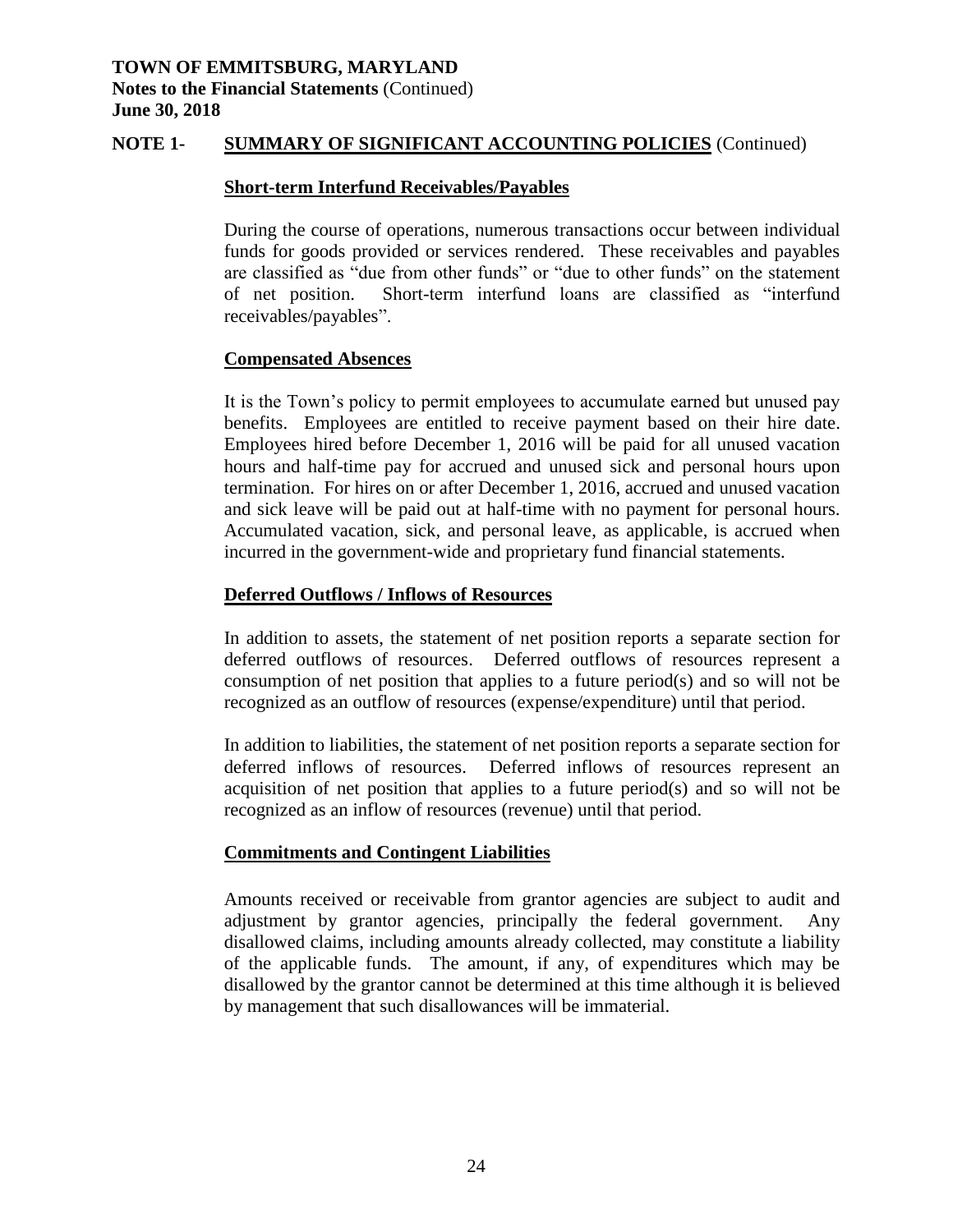### **Interfund Transactions**

Quasi-external transactions are accounted for as revenues or expenditures. Transactions that constitute reimbursements to a fund for expenditures initially made from it that are properly applicable to another fund are recorded as expenditures in the reimbursing fund and as reductions of expenditures in the fund that is reimbursed. All other interfund transactions, except quasi-external transactions and reimbursements, are reported as transfers.

## **Net Position**

Net position represents the difference between assets and deferred outflows of resources, and liabilities and deferred inflows of resources. Net investment in capital assets consists of cost of capital assets, net of accumulated depreciation, reduced by the outstanding balances of any borrowing used for the acquisition, construction, or improvement of those assets. Restricted net position represents external restrictions by creditors, grantors, contributors, or laws and regulations of other governments and restrictions imposed by law or enabling legislation.

## **Fund Balance**

The Town has implemented GASB Statement No. 54, Fund Balance Reporting and Governmental Fund Type Definitions, for its governmental funds. Under GASB Statement No. 54, fund balances are required to be reported according to the following classifications:

No spendable fund balance – Includes amounts that cannot be spent because they are either not in spendable form, or, for legal or contractual reasons, must be kept intact. This classification includes inventories, prepaid amounts, assets held for sale, and long-term receivables.

Restricted fund balance – Constraints placed on the use of these resources are either externally imposed by creditors (such as through debt covenants), grantors, contributors or other governments; or are imposed by law (through constitutional provisions or enabling legislation).

Committed fund balance – Amounts that can only be used for specific purposes because of a formal action (resolution or ordinance) by the Town's highest level of decision-making authority, the Mayor and Board of Commissioners.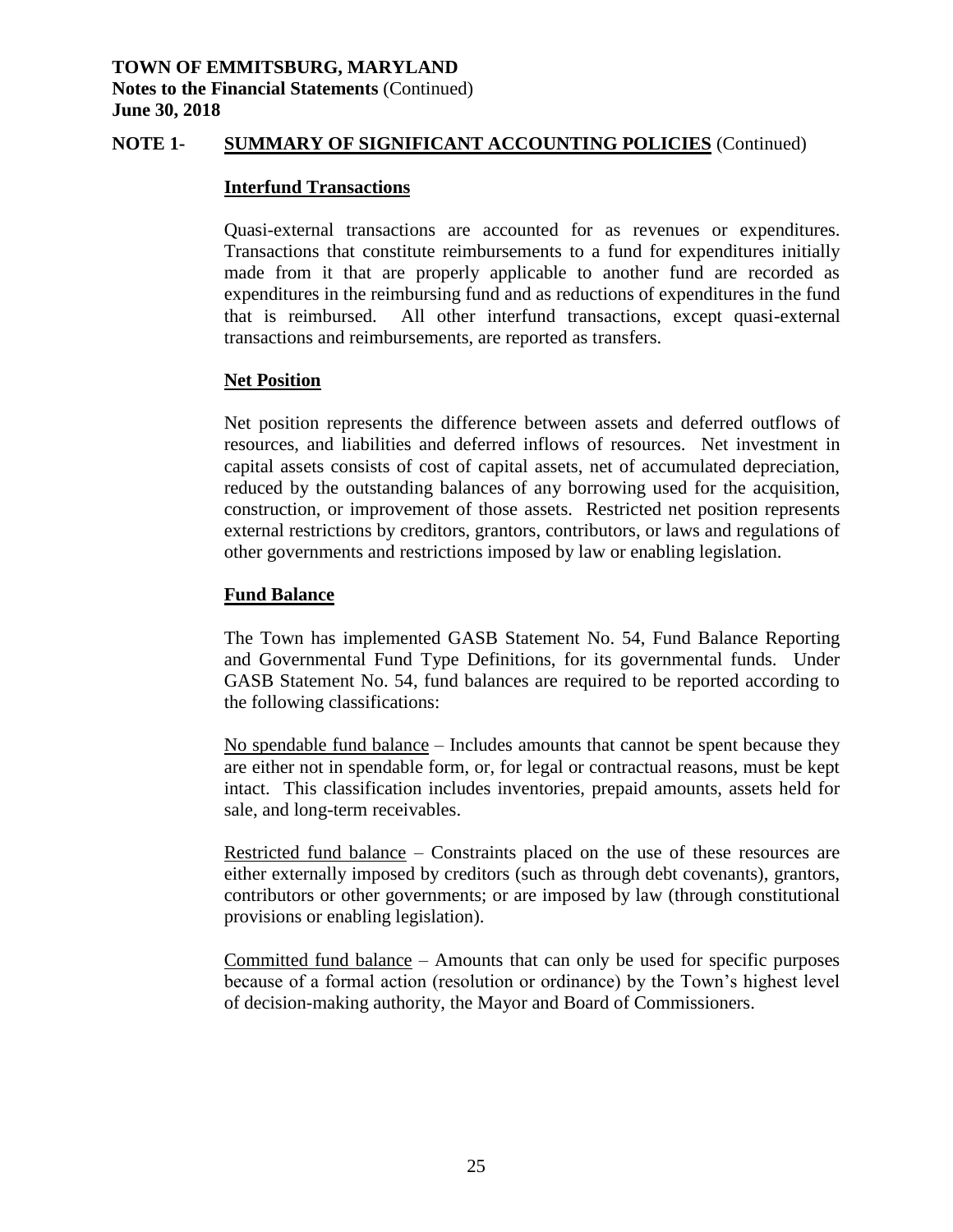## **NOTE 1- SUMMARY OF SIGNIFICANT ACCOUNTING POLICIES** (Continued)

#### **Fund Balance (**Continued)

Assigned fund balance – Amounts that are constrained by the Town's intent to be used for specific purposes, but that do not meet the criteria to be classified as restricted or committed. Intent can be stipulated by the Board of Commissioners, or by an official to whom that authority has been given. With the exception of the General Fund, this is the residual fund balance classification for all governmental funds with positive balances.

Unassigned fund balance – This is the residual classification of the General Fund. Only the General Fund reports a positive unassigned fund balance. Other governmental funds might report a negative balance in this classification, as the result of overspending for specific purposes for which amounts had been restricted, committed or assigned.

When both restricted and unrestricted resources are available for use, it is the Town's policy to use externally restricted resources first, then unrestricted resources – committed, assigned, and unassigned – in order as needed.

#### **Use of Estimates**

The preparation of basic financial statements in conformity with U.S. generally accepted accounting principles requires management to make estimates and assumptions that affect the amounts reported in the basic financial statements and accompanying notes. Actual results could differ from those estimates.

#### **NOTE 2- DEPOSITS WITH FINANCIAL INSTITUTIONS AND INVESTMENTS**

#### **Custodial Credit Risk**

Custodial credit risk for deposits is the risk that, in the event of the failure of a depository financial institution, a government will not be able to recover its deposits or will not be able to recover collateral securities that are in the possession of an outside party. Custodial credit risk for investments exists when, in the event of the failure of the counterparty to a transaction, a government may be unable to recover the value of investment or collateral securities that are in the possession of an outside party. As of year-end, the Town's carrying amount of deposits was \$7,362,213 the bank balance was \$7,471,432 and cash on hand was \$450.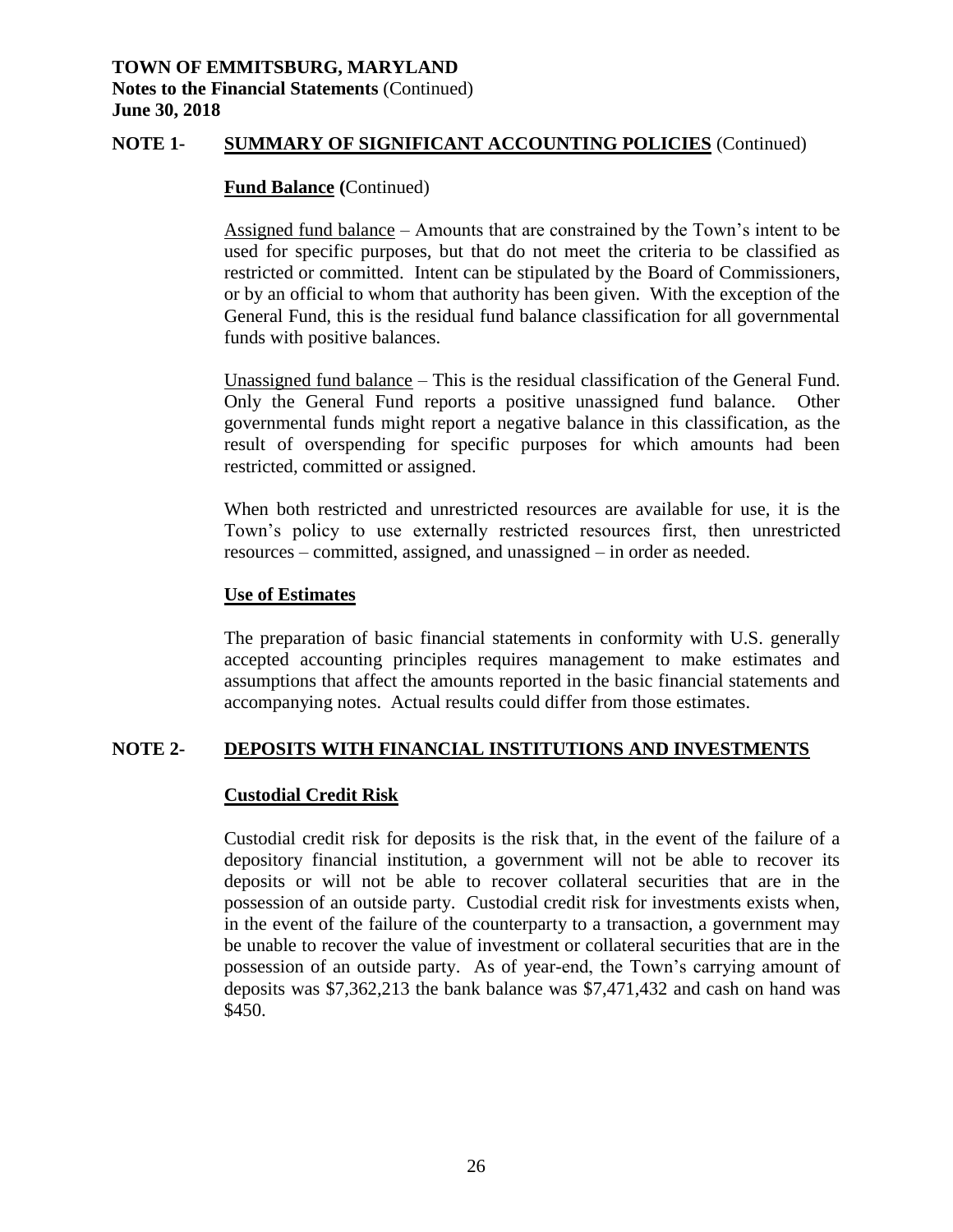## **NOTE 2- DEPOSITS WITH FINANCIAL INSTITUTIONS AND INVESTMENTS** (Continued)

The Town maintains deposits at one financial institution. At June 30, 2018, the Town was fully covered by the Federal Deposit Insurance Corporation and pledged collateral.

Included in cash and cash equivalents, the Town had \$2,289,576 invested in the Maryland Local Government Investment Pool (MLGIP) as of June 30, 2018.

The Town's cash and investments as of June 30, 2018, reconciled to the total presented in the Statement of Net Position, are as follows:

|                            | Governmental             |    | Business-type |       |           |
|----------------------------|--------------------------|----|---------------|-------|-----------|
|                            | Activities<br>Activities |    |               | Total |           |
| Cash and cash equivalents: |                          |    |               |       |           |
| Unrestricted               | \$<br>2,182,077          | \$ | 4,036,506     | \$    | 6,218,583 |
| Restricted                 |                          |    | 1,144,080     |       | 1,144,080 |
|                            | \$<br>2,182,077          | \$ | 5,180,586     | \$    | 7,362,663 |
|                            | Governmental             |    | Business-type |       |           |
|                            | Activities               |    | Activities    |       | Total     |
| Cash on hand               | \$<br>450                | \$ |               | \$    | 450       |
| Deposits in bank           | 1,680,192                |    | 3,392,446     |       | 5,072,638 |
| Investment pools (MLGIP)   | 501,435                  |    | 1,788,140     |       | 2,289,575 |
|                            | \$<br>2,182,077          | \$ | 5,180,586     | S     | 7,362,663 |

#### **Interest Rate Risk**

Interest rate risk is the risk that changes in interest rates will adversely affect the fair value of an investment. The Town's policy is not explicit as to how interest rate risk is managed. The interest rate in the MLGIP fluctuates throughout the year. The applicable interest rate at June 30, 2018 was 1.82%.

#### **Credit Risk**

Credit risk is defined as the risk that an issuer or other counterparts to an investment in debt securities will not fulfill its obligation.

The Town shall invest only in the following types of securities, which are authorized by the State: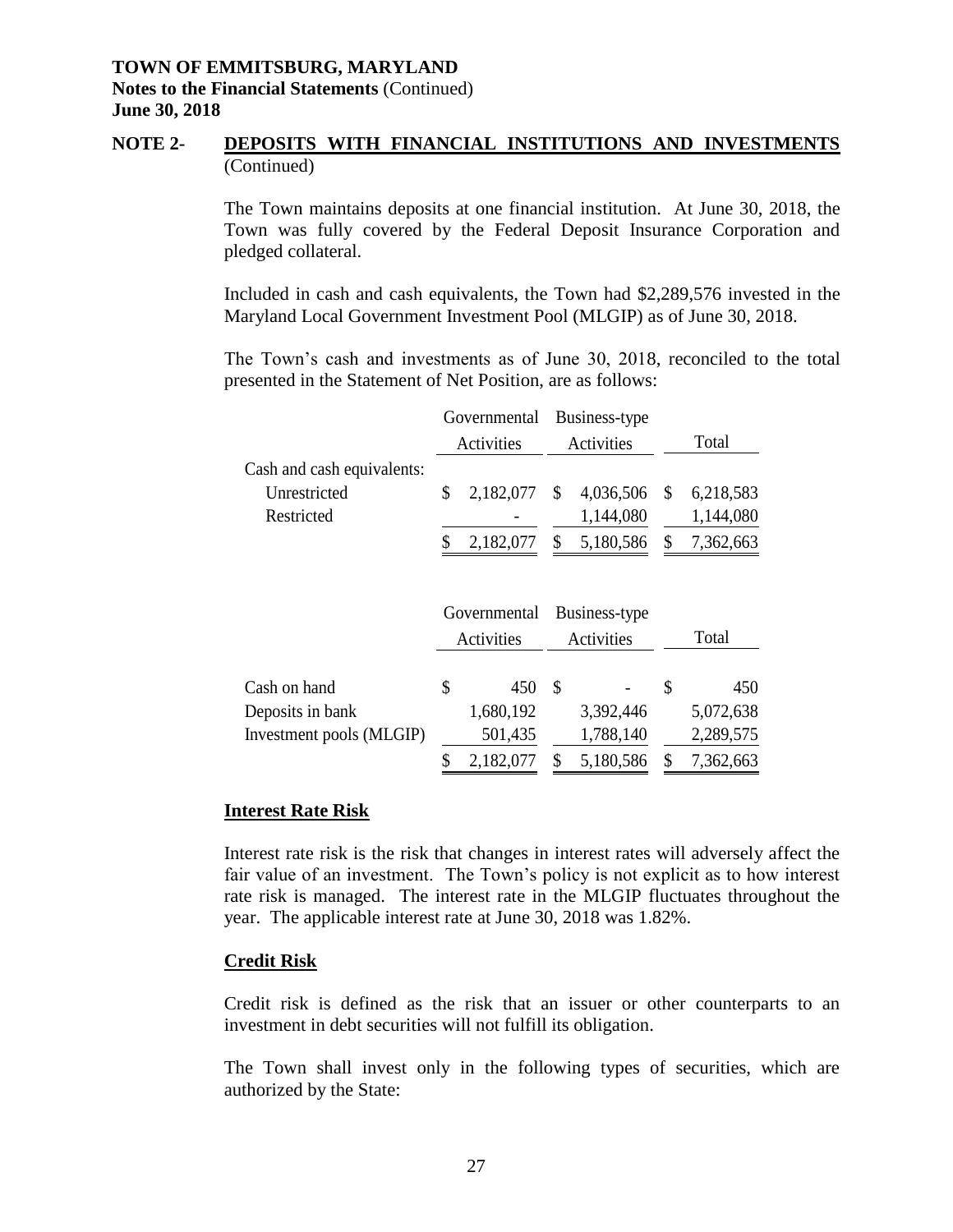## **NOTE 2- DEPOSITS WITH FINANCIAL INSTITUTIONS AND INVESTMENTS** (Continued)

### **Credit Risk**

- Obligations of U.S. governmental agencies
- Fully insured or collateralized certificates of deposit
- Repurchase agreements and reverse repurchase agreements not to exceed 360 days to stated maturity
- Bankers acceptances with the highest quality letter and numerical rating
- Municipal securities with the highest quality letter and numerical rating
- Money market mutual funds containing securities of U.S. governmental agencies
- Local Government Investment Pool administered by the State Treasurer

The Town's investments have received the following ratings by Standard  $\&$ Poor's: Maryland Local Government Investment Pool (MLGIP) rated AAAm.

## **Concentration of Credit Risk**

Concentration of credit risk is the risk of loss attributed to the magnitude of a government's investment in a single issuer, not applicable to investments issued or explicitly guaranteed by the U.S. government, investments in mutual funds, and external investment pools or other pooled investments.

#### **NOTE 3- PROPERTY TAXES**

The Town's property taxes are levied each July 1 at rates enacted by the Board of Commissioners on the total assessed value as determined by the Maryland State Department of Assessments and Taxation.

Property taxes become delinquent on October 1. Interest accrues at 1% monthly for delinquent property taxes. Tax liens on real property are sold at public auction the second Monday in May on taxes delinquent since October 1 of the current fiscal year. Total assessable base on which levies were made for the year ended June 30, 2018 was \$176,855,285 and the property tax rate was \$0.36 per \$100 of assessed value.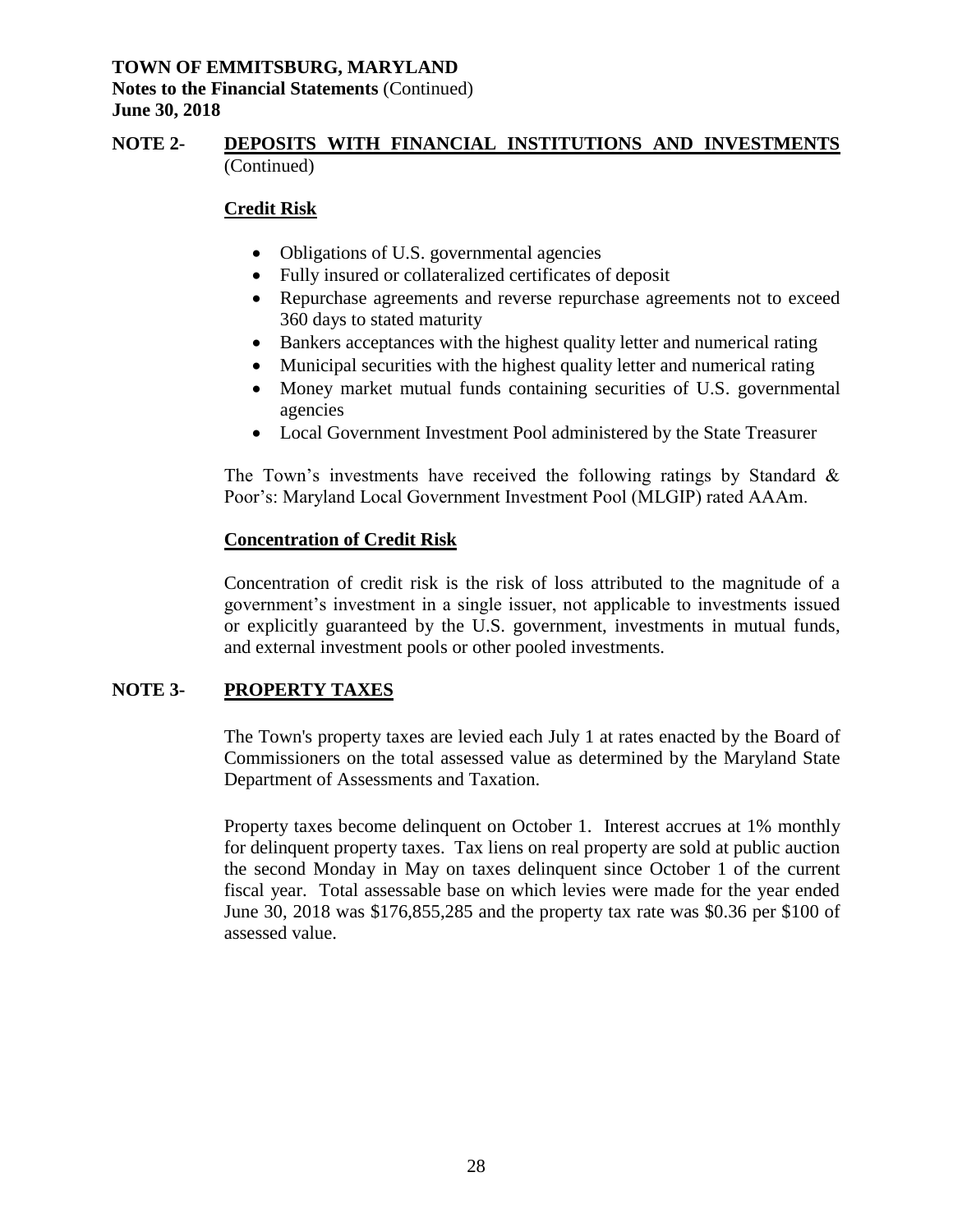## **NOTE 4- CAPITAL ASSETS**

| <b>Governmental Activities</b>              | <b>Balance</b><br><b>July 1, 2017</b> |             | Transfers/<br><b>Additions</b> |             | Transfers/<br><b>Dispositions</b> |            |    | <b>Balance</b><br>June 30, 2018 |
|---------------------------------------------|---------------------------------------|-------------|--------------------------------|-------------|-----------------------------------|------------|----|---------------------------------|
| Capital assets, not being depreciated       |                                       |             |                                |             |                                   |            |    |                                 |
| Land                                        | \$                                    | 1,164,089   | \$                             |             | \$                                |            | \$ | 1,164,089                       |
| <b>Historical Collections</b>               |                                       | 36,750      |                                |             |                                   |            |    | 36,750                          |
| Construction in progress                    |                                       | 189,054     |                                | 624,434     |                                   | (656, 301) |    | 157,187                         |
| Total capital assets not being depreciated  |                                       | 1,389,893   |                                | 624,434     |                                   | (656, 301) |    | 1,358,026                       |
| Capital assets, being depreciated           |                                       |             |                                |             |                                   |            |    |                                 |
| <b>Buildings</b>                            |                                       | 761,161     |                                | 54,545      |                                   |            |    | 815,706                         |
| Improvements                                |                                       | 669,952     |                                | 601,757     |                                   | (17, 495)  |    | 1,254,214                       |
| Infrastructure                              |                                       | 4,641,720   |                                |             |                                   |            |    | 4,641,720                       |
| Machinery and equipment                     |                                       | 604,243     |                                |             |                                   |            |    | 604,243                         |
| Total capital assets being depreciated      |                                       | 6,677,076   |                                | 656,302     |                                   | (17, 495)  |    | 7,315,883                       |
| Less: accumulated depreciation              |                                       | (4,421,566) |                                | (200, 367)  |                                   | 4,699      |    | (4,617,234)                     |
| Total capital assets being depreciated, net |                                       | 2,255,510   |                                | 455,935     |                                   | (12,796)   |    | 2,698,649                       |
| Governmental Activities capital assets, net | S                                     | 3,645,403   |                                | \$1,080,369 | \$                                | (669,097)  | S  | 4,056,675                       |

Capital asset activity for the year ended June 30, 2018 was as follows:

Depreciation expense was charged to functions/programs as follows:

## **Governmental Activities**

| <b>General Government</b> | S  | 26,590  |
|---------------------------|----|---------|
| Public works - streets    |    | 125,508 |
| Parks and recreation      |    | 48,269  |
|                           | £. | 200,367 |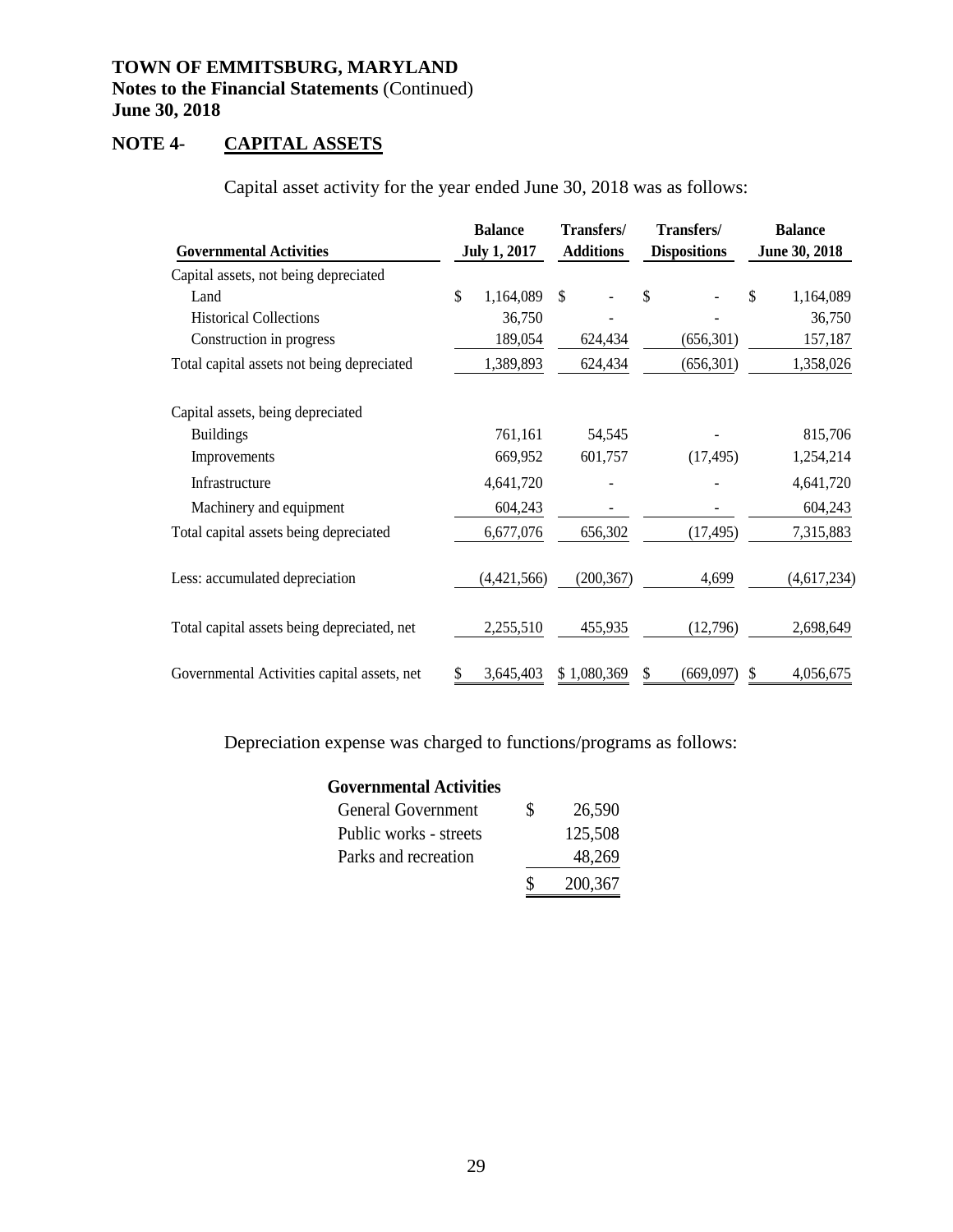## **NOTE 4- CAPITAL ASSETS** (Continued)

| <b>Business-type Activities</b>              | <b>Balance</b><br><b>July 1, 2017</b> | Transfers/<br><b>Additions</b> | Transfers/<br><b>Dispositions</b> | <b>Balance</b><br>June 30, 2018 |  |
|----------------------------------------------|---------------------------------------|--------------------------------|-----------------------------------|---------------------------------|--|
| Capital assets, not being depreciated        |                                       |                                |                                   |                                 |  |
| Land and land improvements                   | \$<br>2,669,550                       | 9,550<br>\$.                   | -\$                               | \$<br>2,679,100                 |  |
| Construction in progress                     | 228,114                               |                                |                                   | 228,114                         |  |
| Total capital assets not being depreciated   | 2,897,664                             | 9,550                          |                                   | 2,907,214                       |  |
| Capital assets, being depreciated            |                                       |                                |                                   |                                 |  |
| Buildings and improvements                   | 6,870,373                             | 27,923                         | (12,217)                          | 6,886,079                       |  |
| Infrastructure                               | 27,931,919                            | 134,064                        |                                   | 28,065,983                      |  |
| Machinery and equipment                      | 187,845                               | 46,997                         |                                   | 234,842                         |  |
| Total capital assets being depreciated       | 34,990,137                            | 208,984                        | (12, 217)                         | 35,186,904                      |  |
| Less: accumulated depreciation               | (8,541,621)                           | (825, 865)                     | 12,217                            | (9,355,269)                     |  |
| Total capital assets being depreciated, net  | 26,448,516                            | (616, 881)                     |                                   | 25,831,635                      |  |
| Business-type Activities capital assets, net | 29,346,180                            | (607, 331)                     | S                                 | 28,738,849                      |  |

Depreciation expense was charged to functions/programs as follows:

| <b>Business-type Activities</b> |    |         |
|---------------------------------|----|---------|
| Water                           | S. | 158,071 |
| Sewer                           |    | 667,794 |
|                                 | S  | 825,865 |

#### **NOTE 5- UNEARNED REVENUE**

Unearned revenue arises in governmental funds when revenue does not meet both the "measurable" and "available" criteria for recognition in the current period. Unearned revenue also arises, in both governmental and proprietary funds, when resources are received by the government before it has a legal claim to them. In subsequent periods, when both revenue recognition criteria are met, or when the government has a legal claim to the resources, revenue is recognized.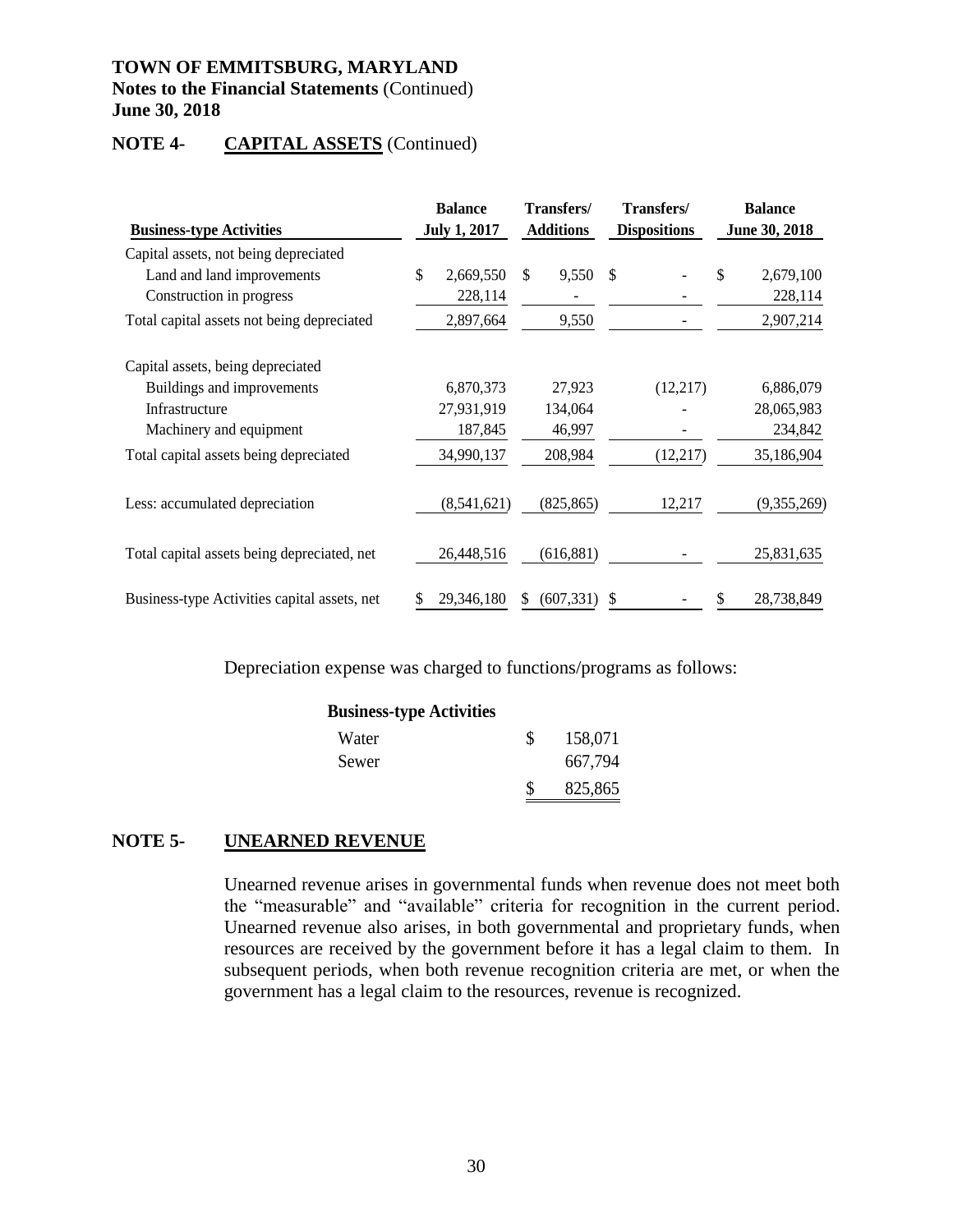## **NOTE 6- DEBT OBLIGATIONS**

Debt outstanding at June 30, 2018 is as follows:

| Purpose                                                                                                                                                     | Rate  | Amount                  |
|-------------------------------------------------------------------------------------------------------------------------------------------------------------|-------|-------------------------|
| 2001 Series A Infrastructure Bonds; Community Development<br>Administration; Due 2021; Annual principal and interest of approximately<br>\$15,200.          | 4.50% | $\mathcal{S}$<br>42,300 |
| 2004 Series Water Quality Bonds; Maryland Water Quality Financing<br>Administration; Due 2020; Annual principal and interest of approximately<br>\$45,500.  | 1.20% | 86,336                  |
| 2004 Series Drinking Water Bonds; Maryland Water Quality Financing<br>Administration; Due 2024; Annual principal and interest of approximately<br>\$23,200. | 1.20% | 127,381                 |
| 2000 Series Drinking Water Bonds; Maryland Water Quality Financing<br>Administration; Due 2021; Annual principal and interest of approximately<br>\$53,700. | 2.40% | 146,532                 |
| 2006 Series Drinking Water Bonds; Maryland Water Quality Financing<br>Administration; Due 2026; Annual principal and interest of approximately<br>\$26,579. | 1.10% | 192,783                 |
| 2009 Series General Obligation Bond; Columbia Bank; Due 2029; Semi-<br>annual interest payments with principal amounts due annually.                        | 2.96% | 400,255                 |
| Woodsboro Bank Promissory Note; Due 2021; Monthly principal and<br>interest of approximately \$1,504.                                                       | 4.00% | 184,767                 |
| 2014 Series General Obligation Bond; United States Dept. of Agriculture<br>Financing for WWTP; due 2055; Quarterly principal and interest of<br>\$52,565.   | 2.38% | 5,118,251               |
| 2016 Series General Obligation Bond; United States Dept. of Agriculture;<br>due 2075; Quarterly principal and interest of \$2,101.                          | 1.38% | 250,654                 |
| <b>Total Debt Obligations</b>                                                                                                                               |       | \$6,549,259             |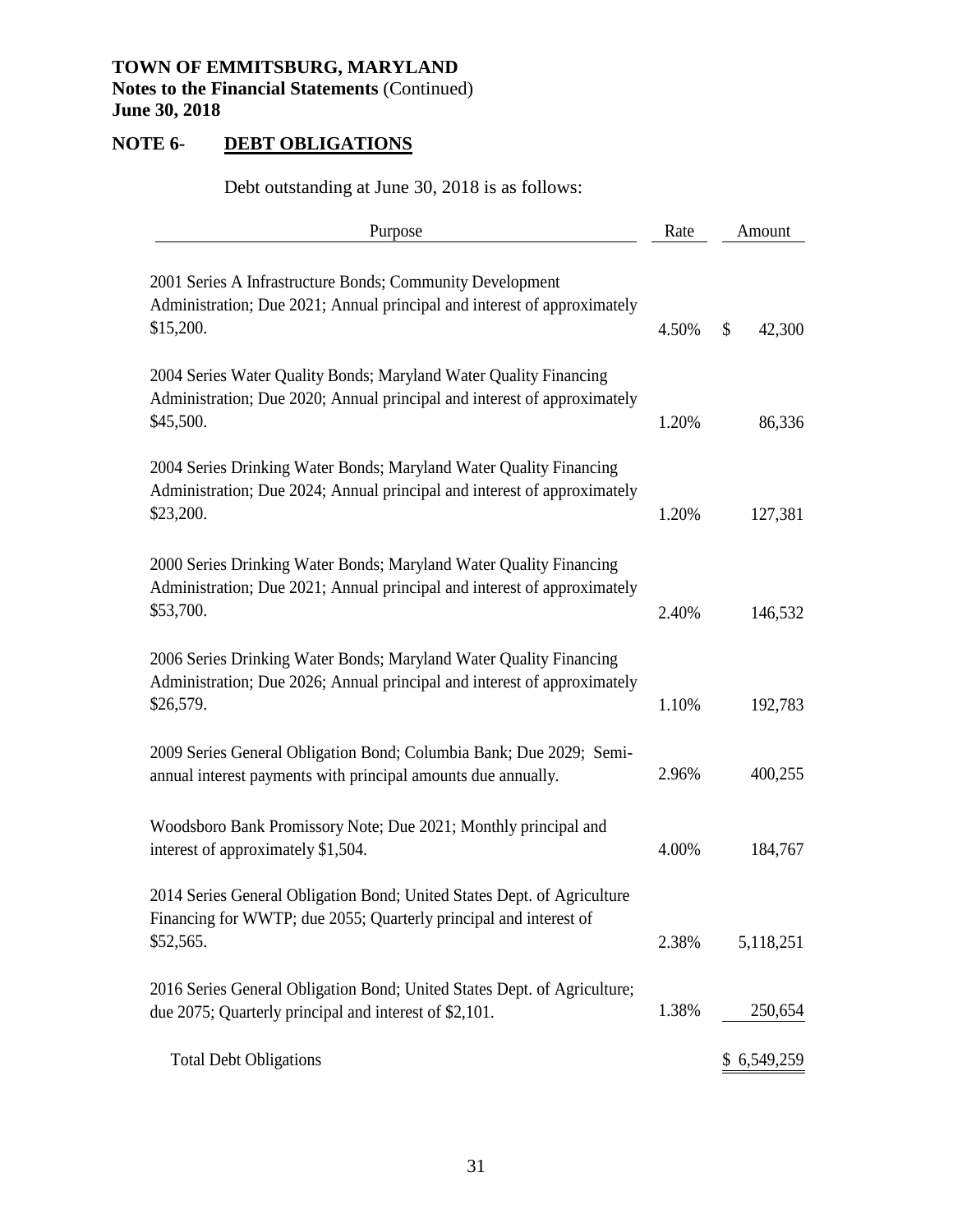#### **NOTE 6- DEBT OBLIGATIONS** (Continued)

#### **Changes in Non-Current Liabilities**

During the year ended June 30, 2018, the following changes in long-term obligations occurred:

|                     |              |               |                  |                     |                          |                           | Due within |
|---------------------|--------------|---------------|------------------|---------------------|--------------------------|---------------------------|------------|
|                     | July 1, 2017 |               | <b>Additions</b> | Reductions          | June 30, 2018            |                           | one year   |
| 1988 CDA            | \$<br>72,000 | $\mathcal{S}$ |                  | \$<br>$(72,000)$ \$ | $\overline{\phantom{0}}$ | $\boldsymbol{\mathsf{S}}$ |            |
| 2000 MWQFA          | 193,104      |               |                  | (46,572)            | 146,532                  |                           | 47,690     |
| 2001 CDA            | 55,100       |               |                  | (12,800)            | 42,300                   |                           | 13,400     |
| 2004 MWQFA          | 147,739      |               |                  | (20, 358)           | 127,381                  |                           | 20,602     |
| 2004 MWQFA          | 128,738      |               |                  | (42, 402)           | 86,336                   |                           | 42,911     |
| 2006 MWQFA          | 215,716      |               |                  | (22, 933)           | 192,783                  |                           | 23,185     |
| 2016 Woodsboro Bank | 195,942      |               |                  | (11, 175)           | 184,767                  |                           | 10,796     |
| 2009 GO Bond        | 436,255      |               |                  | (36,000)            | 400,255                  |                           | 50,954     |
| 2014 GO Bond        | 5,206,715    |               |                  | (88, 464)           | 5,118,251                |                           | 90,565     |
| 2016 GO Bond        | 255,569      |               |                  | (4,915)             | 250,654                  |                           | 4,982      |
| Total               | 6,906,878    | \$            |                  | (357, 619)          | 6,549,259                |                           | 305,085    |

At June 30, 2018, the debt obligations are recorded as follows:

| Governmental activities          | S | 227,067   |
|----------------------------------|---|-----------|
| Business-type activities:        |   |           |
| Water Fund                       | S | 866,951   |
| Sewer Fund                       |   | 5,455,241 |
| Total long-term debt obligations | S | 6,549,259 |

The Maryland Community Development Administration (CDA) issued its 1998 Series B and C Bonds to refund six series of Infrastructure Financing Bonds from 1988 through 1992. The Town's Wastewater Plant Improvement Bonds of 1988 were refunded in this transaction. The maturity of the loan and the principal payments will remain the same as the original issue. The interest rate was reduced to 4.75% and will result in significant savings for the Town until the maturity date in 2018.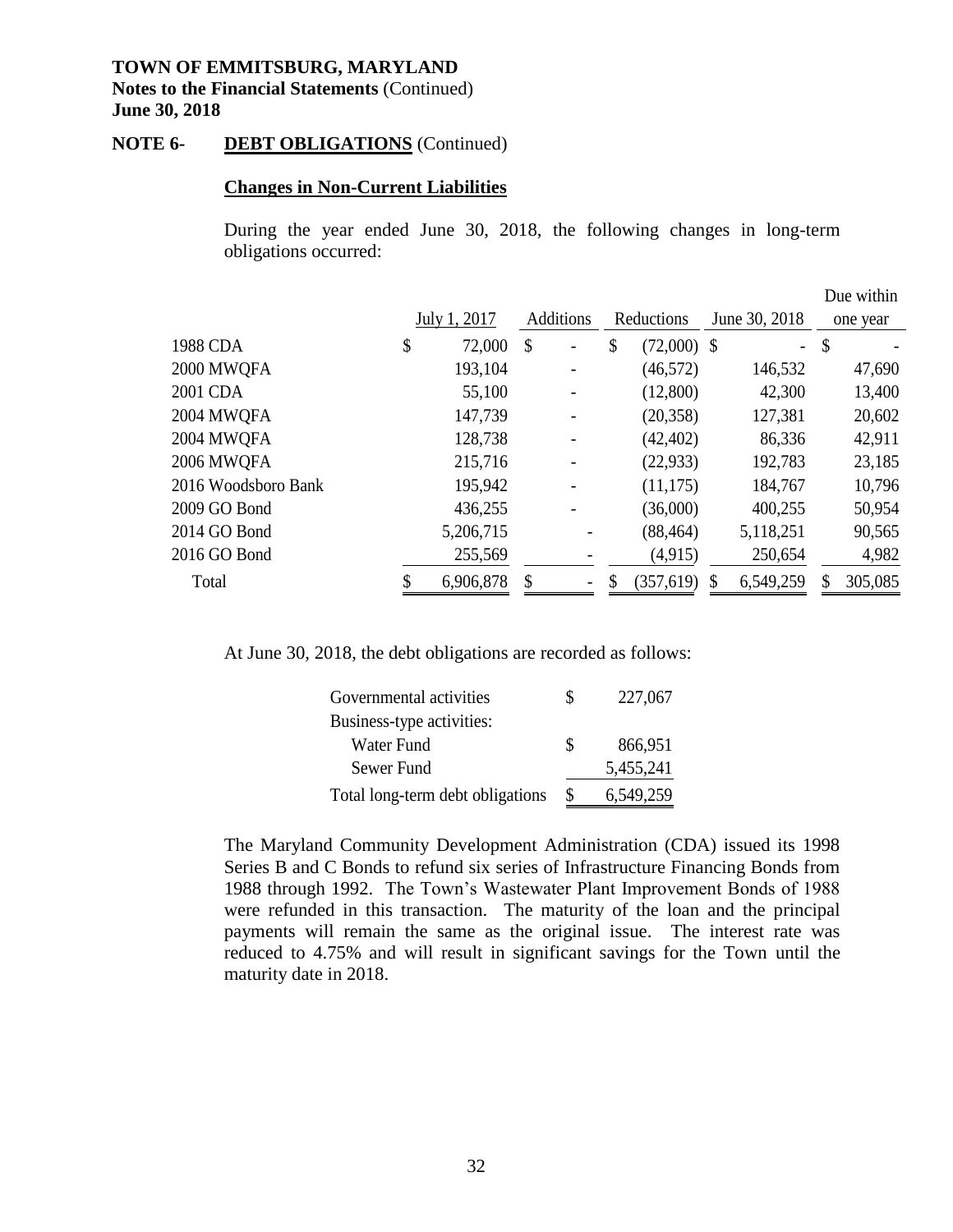#### **NOTE 6- DEBT OBLIGATIONS** (Continued)

#### **Interest expense**

For the year ended June 30, 2018 total interest costs were \$169,591 and reported as follows: interest expense of \$11,351 for governmental activities and \$158,240 for business-type activities. Cash paid for interest for business-type activities was \$158,259.

Debt service requirements are as follows:

|           |                  | Interest &    |               |
|-----------|------------------|---------------|---------------|
|           | <b>Principal</b> | <b>Fees</b>   | Total         |
| 2019      | \$<br>305,086    | \$<br>159,016 | \$<br>464,102 |
| 2020      | 312,534          | 151,598       | 464,132       |
| 2021      | 276,113          | 142,537       | 418,650       |
| 2022      | 355,511          | 130,407       | 485,918       |
| 2023      | 209,460          | 121,820       | 331,280       |
| 2024-2028 | 757,713          | 540,479       | 1,298,192     |
| 2029-2033 | 629,830          | 463,398       | 1,093,228     |
| 2034-2038 | 706,679          | 386,549       | 1,093,228     |
| 2039-2043 | 792,984          | 300,244       | 1,093,228     |
| 2044-2048 | 889,922          | 203,306       | 1,093,228     |
| 2049-2053 | 998,800          | 94,428        | 1,093,228     |
| 2054-2058 | 288,784          | 5,435         | 294,219       |

#### **Conduit Debt**

In December 2009, the Town issued \$1,250,000 of Town of Emmitsburg Educational Facilities Revenue Bonds, Series 2009, for the purpose of lending the proceeds to Mount Saint Mary's University to finance the renovation and improvements to the Terrace Student Housing Complex. The project is being funded by donor contributions and the Series 2009 Bond proceeds will bridge the time between costs of the projects and payments received from pledges.

As of June 30, 2018, the conduit debt obligations outstanding was \$1,250,000.

The Town is not obligated in any manner for repayment of the bonds. Accordingly, the bonds are not reported as liabilities in the accompanying financial statements.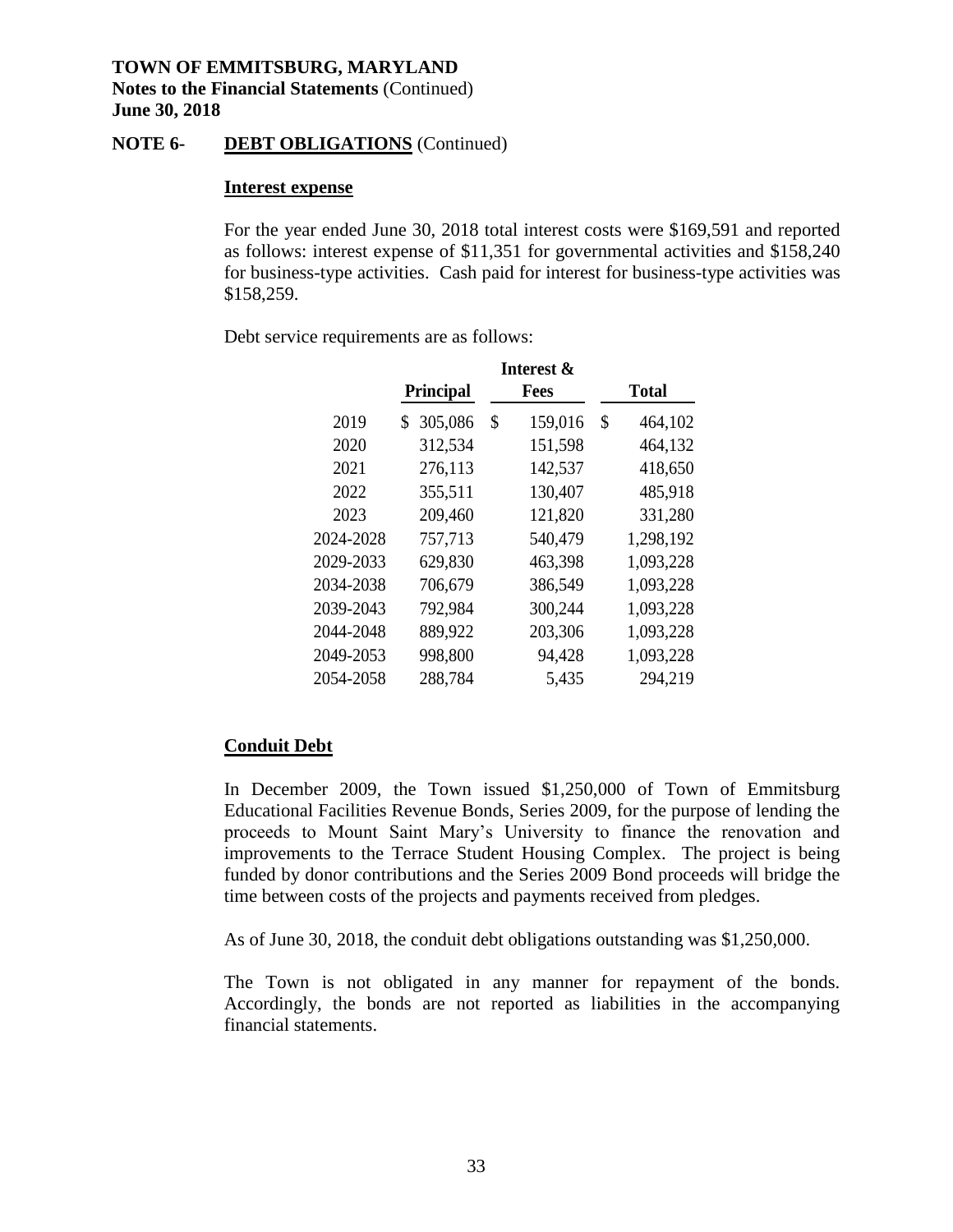## **NOTE 7- EMPLOYEE BENEFITS**

Cost-sharing Multiple Employer Pension Plan:

#### **Plan Description**

Effective July 1, 2006, all full-time employees of the Town are provided retirement benefits through the Maryland State Retirement and Pension's contributory pension system ("Pension System"). The Pension System is a defined-benefit plan and multiple employer system. The plan involves state-wide participation of employees from numerous other state and local governmental units. The system is administered by the Maryland State Retirement Agency pursuant to the Annotated Code of Maryland.

Under the Pension System, members may retire after 30 years of service or the attainment of age 62 with five years of service, age 63 with four years of service, age 64 with three years of service or age 65 or over and two years of service.

The State Retirement and Pension System of Maryland does not prepare or maintain separate actuarial reports for the participating governmental units. The Maryland State Retirement and Pension System issues a comprehensive annual financial report. The report can be obtained from the agency's offices at:

> Maryland State Retirement and Pension Systems 120 East Baltimore Street Baltimore, Maryland 21202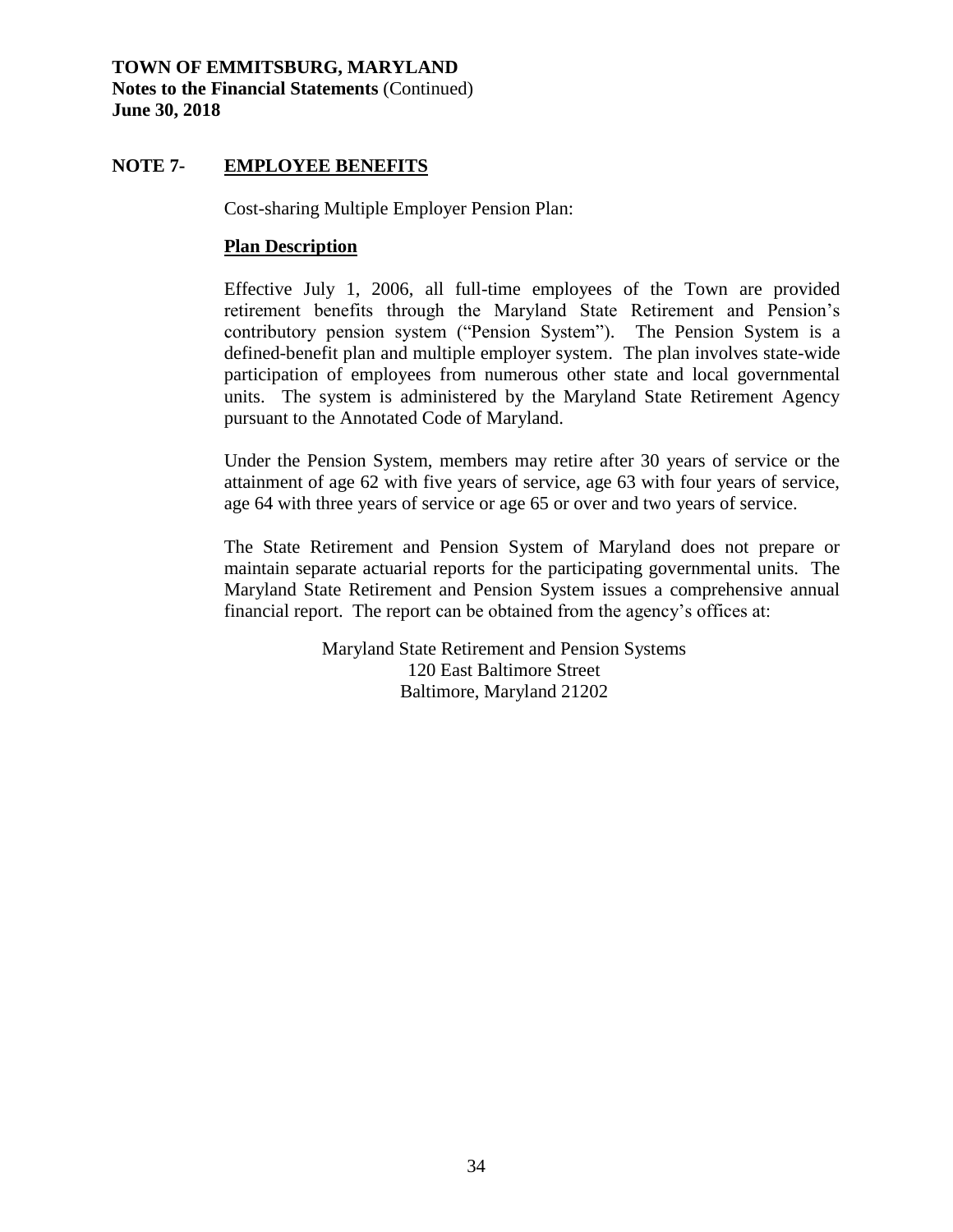#### **NOTE 7- EMPLOYEE BENEFITS** (Continued)

#### **Funding policy**

Obligations to contribute to the plans were established under Titles 22 and 23 of the State Personnel and Pensions Article of the Maryland Code. Members of the Pension System contribute 2% of their gross employee compensation. The total contributions from the employees were as follows for the fiscal years ended June 30:

| 2012 | \$13,505 |
|------|----------|
| 2013 | 13,388   |
| 2014 | 14,087   |
| 2015 | 14,521   |
| 2016 | 14,544   |
| 2017 | 14,388   |
| 2018 | 15,335   |

The Town contributed the following payments to the System, which were equal to 100% of the required contributions for the years ended June 30:

| 2012 | \$ 61,513 |
|------|-----------|
| 2013 | 51,651    |
| 2014 | 59,732    |
| 2015 | 60,516    |
| 2016 | 54,470    |
| 2017 | 47,822    |
| 2018 | 56,004    |

Total pension expense for the year ended June 30, 2018 was \$26,352; \$11,646 for governmental activities and \$14,706 for business-type activities.

#### **Key actuarial methods and assumptions:**

| <b>Entry Age Normal</b>             |
|-------------------------------------|
| Level percentage of payroll, closed |
| 2.65% general, 3.15% wage           |
| 3.15% to 9.15% including inflation  |
| 7.5%                                |
| 7.5%                                |
| RP-2014 Mortality tables            |
| June 30, 2017                       |
|                                     |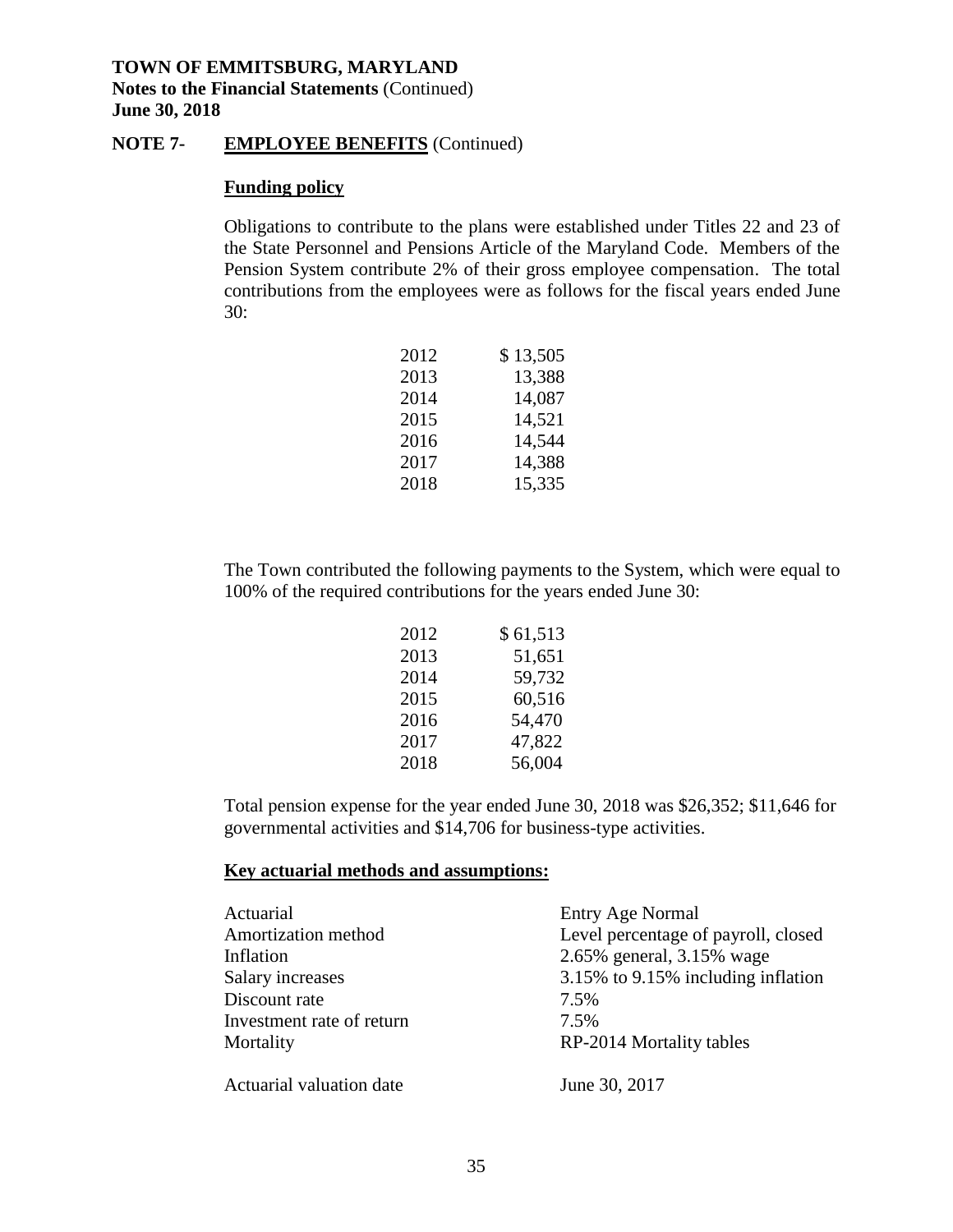#### **NOTE 7- EMPLOYEE BENEFITS** (Continued)

#### **Discount rate** (Continued)

A single discount rate of 7.5% was used to measure the total pension liability. The single discount rate was based on the expected rate of return on pension plan investments of 7.5%. The projection of cash flows used to determine this single discount rate assumed that plan member contributions will be made at rates equal to the difference between actuarially determined contribution rates and the member rate. Based on these assumptions, the pension plan's fiduciary net position was projected to be available to make all projected future benefit payments of current plan members. Therefore, the long-term expected rate of return on pension plan investments was applied to all periods of projected benefit payments to determine the total pension liability.

#### **Sensitivity of the net pension liability**

Regarding the sensitivity of the net pension liability to changes in the single discount rate, the following presents the plan's net pension liability, calculated using a single discount rate of 7.5%, as well as what the plan's net pension liability would be if it were calculated using a single discount rate that is 1 percentage-point lower or 1-percentage-point higher:

|                                                 | $1\%$ |                               | $1\%$                        |
|-------------------------------------------------|-------|-------------------------------|------------------------------|
|                                                 |       |                               | Decrease Current Increase to |
| <b>System</b>                                   |       | to $6.50\%$ Discount $8.50\%$ |                              |
| Employees Pension \$692,384 \$508,071 \$353,986 |       |                               |                              |

#### **Deferred compensation plan**

The Town offers a deferred compensation plan administered by the International Town/County Management Associates (ICMA) Retirement Corporation to all full-time employees under the provisions of Internal Revenue Code Section 457. Under the terms of a 457 deferred compensation plan, all deferred compensation and income attributable to the investment of the deferred compensation amounts held by ICMA are held in trust for the exclusive benefit of the participants and their beneficiaries, and accordingly, are not included in the Town's financial statements.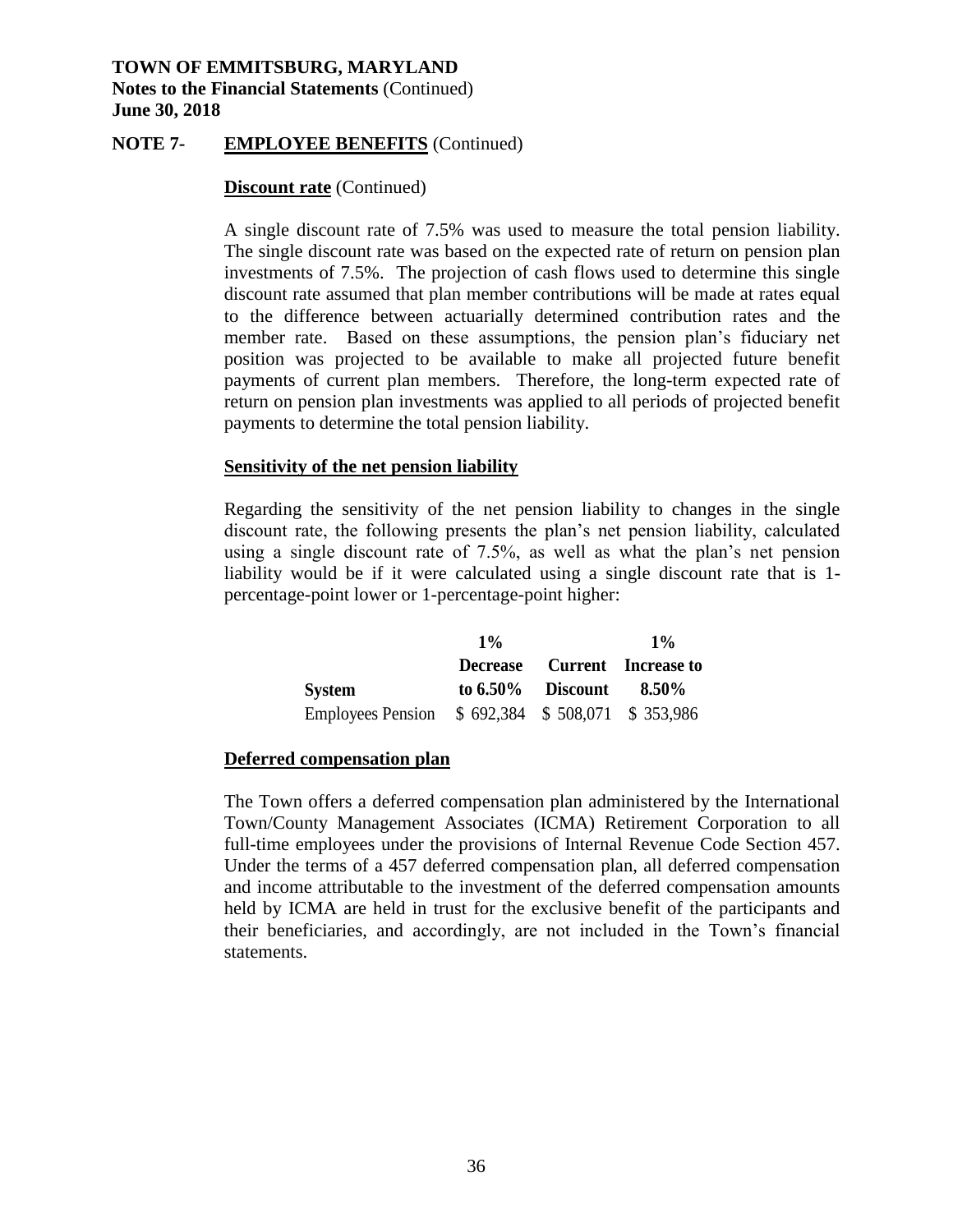#### **NOTE 8- GRANTS FROM GOVERNMENTAL UNITS**

Federal and state governmental units represent an important source of supplementary funding used to finance construction, maintenance, employment programs, and other activities beneficial to the community. The grants received by the Town specify the purpose for which the grant funds are to be used, and such grants are subject to audit by the granting agency or its representative if Federal expenditures for the fiscal year exceed \$750,000. The Town's federal grant expenditures were less than \$750,000; therefore, they are not subject to the Single Audit Act for fiscal year 2018.

## **NOTE 9- DEFERRED OUTFLOWS OF RESOURCES AND DEFERRED INFLOWS OF RESOURCES**

For the year ended June 30, 2018, the Town reported deferred outflows and inflows of resources related to the following sources:

|                                                         |   | <b>Deferred</b><br><b>Outflows of</b><br><b>Resources</b> | <b>Deferred</b><br>Inflows of<br><b>Resources</b> |         |  |  |
|---------------------------------------------------------|---|-----------------------------------------------------------|---------------------------------------------------|---------|--|--|
| Changes of pension assumptions                          | S | 18,002                                                    | \$                                                |         |  |  |
| Difference between actual and expected experience       |   |                                                           | \$                                                | 26,859  |  |  |
| Net difference between projected and actual             |   |                                                           |                                                   |         |  |  |
| earnings on pension plan investments                    |   |                                                           |                                                   | 1,227   |  |  |
| Change in proportionate share                           |   | 32,516                                                    |                                                   | 88,759  |  |  |
| Town's contributions subsequent to the measurement date |   | 56,004                                                    |                                                   |         |  |  |
|                                                         |   | 106,522                                                   | \$                                                | 116,845 |  |  |
| Other deferred inflows:                                 |   |                                                           |                                                   |         |  |  |
| Property taxes - subsequent year                        |   |                                                           |                                                   | 9.743   |  |  |
| Unavailable revenues                                    |   |                                                           |                                                   | 135,519 |  |  |
|                                                         |   |                                                           | S                                                 | 262,107 |  |  |

Deferred outflows of resources of \$47,822 related to pensions resulting from the Town's contribution subsequent to the measurement date will be recognized as a reduction of the net pension liability in the year ended June 30, 2018.

Other amounts reported as deferred outflows of resources and deferred inflows of resources related to pensions will be recognized in pension expense as follows for the years ending June 30:

| 2019 | \$<br>9,060 |
|------|-------------|
| 2020 | 537         |
| 2021 | 12.903      |
| 2022 | 26,316      |
| 2023 | 17,511      |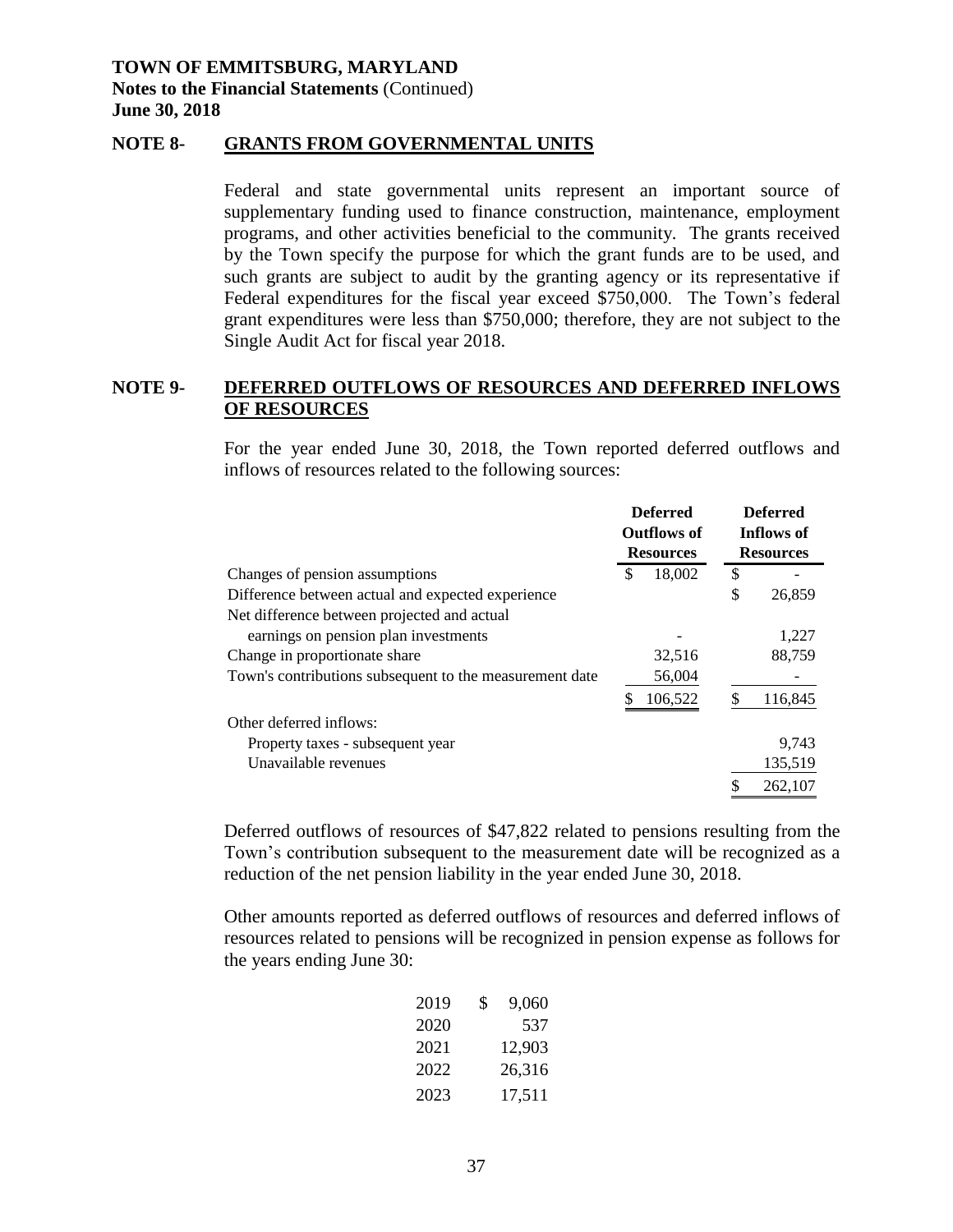#### **NOTE 10- RESTRICTED NET POSITION**

The Town has instituted through a local ordinance a surcharge on water and sewer connections for the purpose of funding necessary repairs and maintenance and improvements to the Town's Water and Sewer system. In addition, the Mayor and Commissioners set-aside funds for specific projects. As of June 30, 2018, the total amount restricted is as follows:

| Surcharges for improvements - Water Fund | 259,000 |
|------------------------------------------|---------|
|                                          |         |
| Surcharges for improvements - Sewer Fund | 745,500 |
| Lagoon improvements                      | 100,000 |
| Other building improvements              | 39,580  |
|                                          | 885,080 |

Net position restricted by enabling legislation represents accumulated net position attributed to revenue sources, such as taxes or fees, which are restricted for specific purposes. All new residential dwelling units are assessed a one-time fee of \$1,200 per residential dwelling unit. This impact fee is to be utilized for the acquisition, development, and rehabilitation of municipal roads, sidewalks, streets, lights, and corresponding electric service, park and recreational areas. Impact fees collected are recorded in the Capital Projects Fund. A portion of the impact fees collected is to be committed to the upgrade of the local emergency warning system and is included in restricted net position in the government-wide statement of net position.

| Impact fees - not committed            | 194,000 |
|----------------------------------------|---------|
| Committed for emergency warning system | 18,400  |
|                                        | 212,400 |

## **NOTE 11- RISK MANAGEMENT**

The Town is exposed to various risks of loss related to torts; theft of, damage to, and destruction of assets, errors and omissions, injuries to employees, and natural disasters. The Town's general liability risks are financed through the Town's participation in the Maryland Local Government Insurance Trust (MLGIT). The Town pays an annual premium to MLGIT for its general insurance coverage. The Town has coverage of \$1,000,000 for each occurrence. The annual aggregate limit is \$2,000,000 and is the most the Trust will pay under the Town's agreement. The Town continues to carry commercial insurance for employee health and accident insurance and workers compensation. Settled claims resulting from these risks have not exceeded commercial insurance coverage, and no significant reductions in insurance coverage have occurred, in any of the past three fiscal years.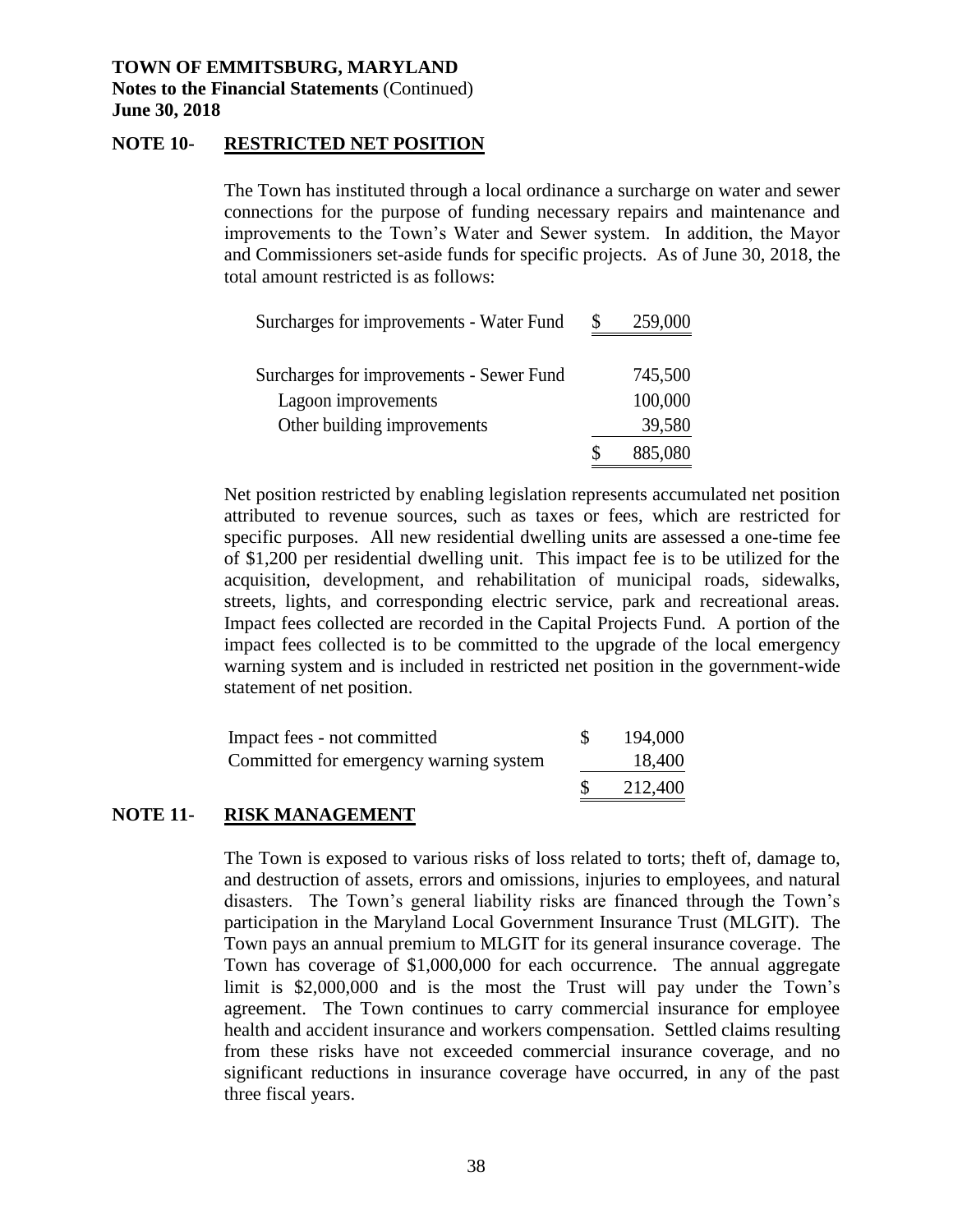## **NOTE 12- SUBSEQUENT EVENTS**

Subsequent events are defined as events or transactions that occur after the Statement of Net Position date through the date that the financial statements are available to be issued. The Town performed an evaluation as of October 31, 2018, the date the financial statements were available to be issued.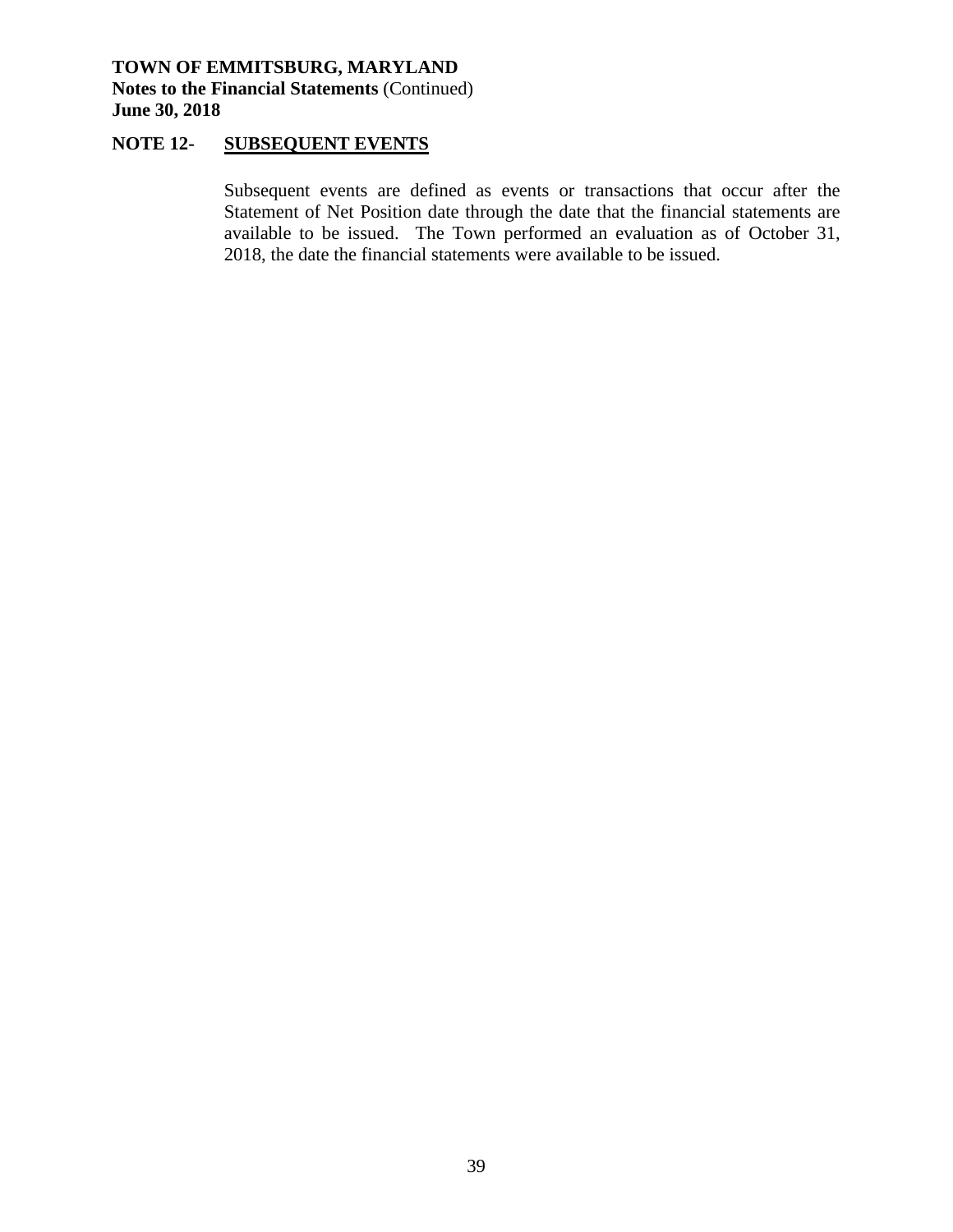| For the year ended June 30, 2018       | Original<br><b>Budget</b> | <b>Final</b><br>Appropriated<br><b>Budget</b> | <b>Actual</b> |               | Variance with<br><b>Final Budget-</b><br><b>Positive</b><br>(Negative) |
|----------------------------------------|---------------------------|-----------------------------------------------|---------------|---------------|------------------------------------------------------------------------|
|                                        |                           |                                               |               |               |                                                                        |
| <b>Local property taxes</b>            |                           |                                               |               |               |                                                                        |
| Real property                          | \$<br>620,500             | \$<br>620,500                                 | \$<br>636,547 | $\mathcal{S}$ | 16,047                                                                 |
| Personal property                      | 60,000                    | 60,000                                        | 62,923        |               | 2,923                                                                  |
| Penalties and interest                 | 5,500                     | 5,500                                         | 6,315         |               | 815                                                                    |
| Less discounts                         | (8,000)                   | (8,000)                                       | (8,176)       |               | (176)                                                                  |
| Net local property taxes               | 678,000                   | 678,000                                       | 697,609       |               | 19,609                                                                 |
| <b>Local income taxes</b>              | 225,000                   | 225,000                                       | 249,147       |               | 24,147                                                                 |
| Other local taxes                      |                           |                                               |               |               |                                                                        |
| Admissions and amusement taxes         | 3,000                     | 3,000                                         | 4,726         |               | 1,726                                                                  |
| Public utility taxes                   | 25,000                    | 25,000                                        | 25,165        |               | 165                                                                    |
| Total other local taxes                | 28,000                    | 28,000                                        | 29,891        |               | 1,891                                                                  |
| Licenses and permits                   |                           |                                               |               |               |                                                                        |
| Trader's licenses                      | 4,000                     | 4,000                                         | 4,960         |               | 960                                                                    |
| Cable franchise fees                   | 30,000                    | 30,000                                        | 32,554        |               | 2,554                                                                  |
| Total licenses and permits             | 34,000                    | 34,000                                        | 37,514        |               | 3,514                                                                  |
| Intergovernmental revenues             |                           |                                               |               |               |                                                                        |
| <b>State Aid for Police Protection</b> | 16,830                    | 16,830                                        | 16,923        |               | 93                                                                     |
| County - tax equity                    | 399,049                   | 399,049                                       | 399,049       |               |                                                                        |
| Highway user revenues                  | 25,886                    | 25,886                                        | 25,491        |               | (395)                                                                  |
| Other                                  | 71,187                    | 71,187                                        | 78,062        |               | 6,875                                                                  |
| Total intergovernmental revenues       | 512,952                   | 512,952                                       | 519,525       |               | 6,573                                                                  |
| <b>Service charges</b>                 |                           |                                               |               |               |                                                                        |
| Garbage and tipping fees               | 190,500                   | 190,500                                       | 191,662       |               | 1,162                                                                  |
| Zoning permits                         | 3,100                     | 3,100                                         | 8,583         |               | 5,483                                                                  |
| Parking meter receipts                 | 15,000                    | 15,000                                        | 10,587        |               | (4, 413)                                                               |
| Swimming pool                          | 8,400                     | 8,400                                         | 14,057        |               | 5,657                                                                  |
| Total service charges                  | 217,000                   | 217,000                                       | 224,889       |               | 7,889                                                                  |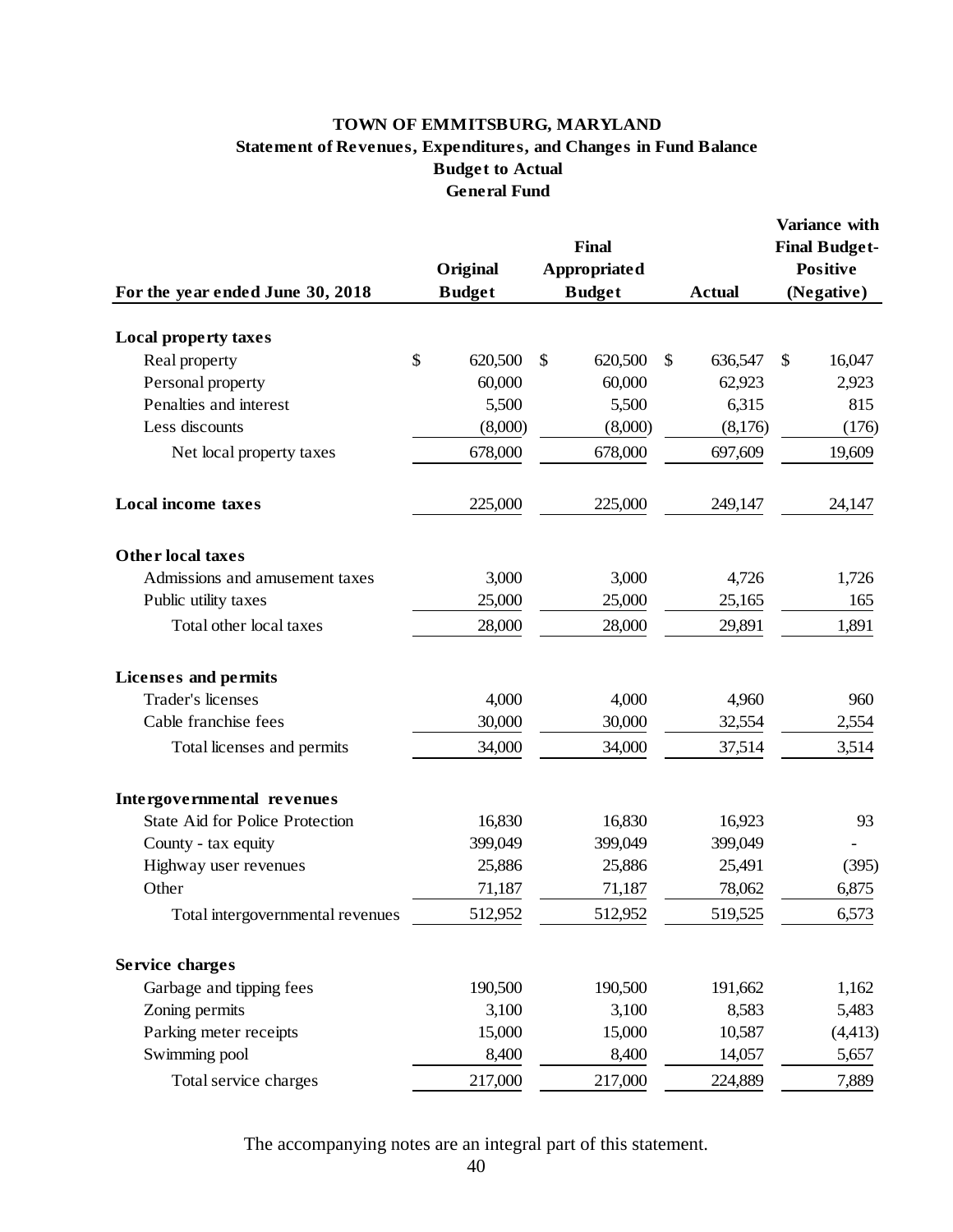| For the year ended June 30, 2018   |    | Original<br><b>Budget</b> |    | <b>Final</b><br>Appropriated<br><b>Budget</b> | <b>Actual</b> |           | Variance with<br><b>Final Budget-</b><br><b>Positive</b><br>(Negative) |         |
|------------------------------------|----|---------------------------|----|-----------------------------------------------|---------------|-----------|------------------------------------------------------------------------|---------|
| <b>Fines and forfeitures</b>       |    |                           |    |                                               |               |           |                                                                        |         |
| Parking fines                      | \$ | 6,000                     | \$ | 6,000                                         | \$            | 5,160     | \$                                                                     | (840)   |
| Miscellaneous revenues             |    |                           |    |                                               |               |           |                                                                        |         |
| Interest income                    |    | 6,000                     |    | 6,000                                         |               | 26,745    |                                                                        | 20,745  |
| Rental income                      |    | 34,107                    |    | 34,107                                        |               | 37,522    |                                                                        | 3,415   |
| Other                              |    | 2,900                     |    | 2,900                                         |               | 24,641    |                                                                        | 21,741  |
| Total miscellaneous revenues       |    | 43,007                    |    | 43,007                                        |               | 88,908    |                                                                        | 45,901  |
| <b>Total revenues</b>              | \$ | 1,743,959                 | \$ | 1,743,959                                     | \$            | 1,852,643 | \$                                                                     | 108,684 |
| <b>General Government</b>          |    |                           |    |                                               |               |           |                                                                        |         |
| Legislative                        |    |                           |    |                                               |               |           |                                                                        |         |
| <b>Salaries</b>                    | \$ | 57,190                    | \$ | 57,190                                        | \$            | 55,723    | \$                                                                     | 1,467   |
| Fringe benefits                    |    | 5,092                     |    | 5,092                                         |               | 5,491     |                                                                        | (399)   |
| Total salaries and fringe benefits |    | 62,282                    |    | 62,282                                        |               | 61,214    |                                                                        | 1,068   |
| Operations                         |    |                           |    |                                               |               |           |                                                                        |         |
| Other operating                    |    | 51,910                    |    | 46,060                                        |               | 37,542    |                                                                        | 8,518   |
| Total operations                   |    | 51,910                    |    | 46,060                                        |               | 37,542    |                                                                        | 8,518   |
| Capital Outlay                     |    | 1,500                     |    | 1,500                                         |               | 718       |                                                                        | 782     |
| <b>Total Legislative</b>           |    | 115,692                   |    | 109,842                                       |               | 99,474    |                                                                        | 10,368  |
| Legal                              |    | 7,600                     |    | 7,600                                         |               | 7,075     |                                                                        | 525     |
| Planning and Zoning                |    |                           |    |                                               |               |           |                                                                        |         |
| <b>Salaries</b>                    |    | 95,590                    |    | 95,590                                        |               | 95,918    |                                                                        | (328)   |
| Fringe benefits                    |    | 19,712                    |    | 19,712                                        |               | 19,966    |                                                                        | (254)   |
| Total salaries and fringe benefits |    | 115,302                   |    | 115,302                                       |               | 115,884   |                                                                        | (582)   |
| Operations                         |    |                           |    |                                               |               |           |                                                                        |         |
| Other operating                    |    | 10,900                    |    | 10,900                                        |               | 9,881     |                                                                        | 1,019   |
| <b>Total operations</b>            |    | 10,900                    |    | 10,900                                        |               | 9,881     |                                                                        | 1,019   |
| Capital outlay                     |    | 1,000                     |    | 1,000                                         |               | 153       |                                                                        | 847     |
| <b>Total Planning and Zoning</b>   |    | 127,202                   |    | 127,202                                       |               | 125,918   |                                                                        | 1,284   |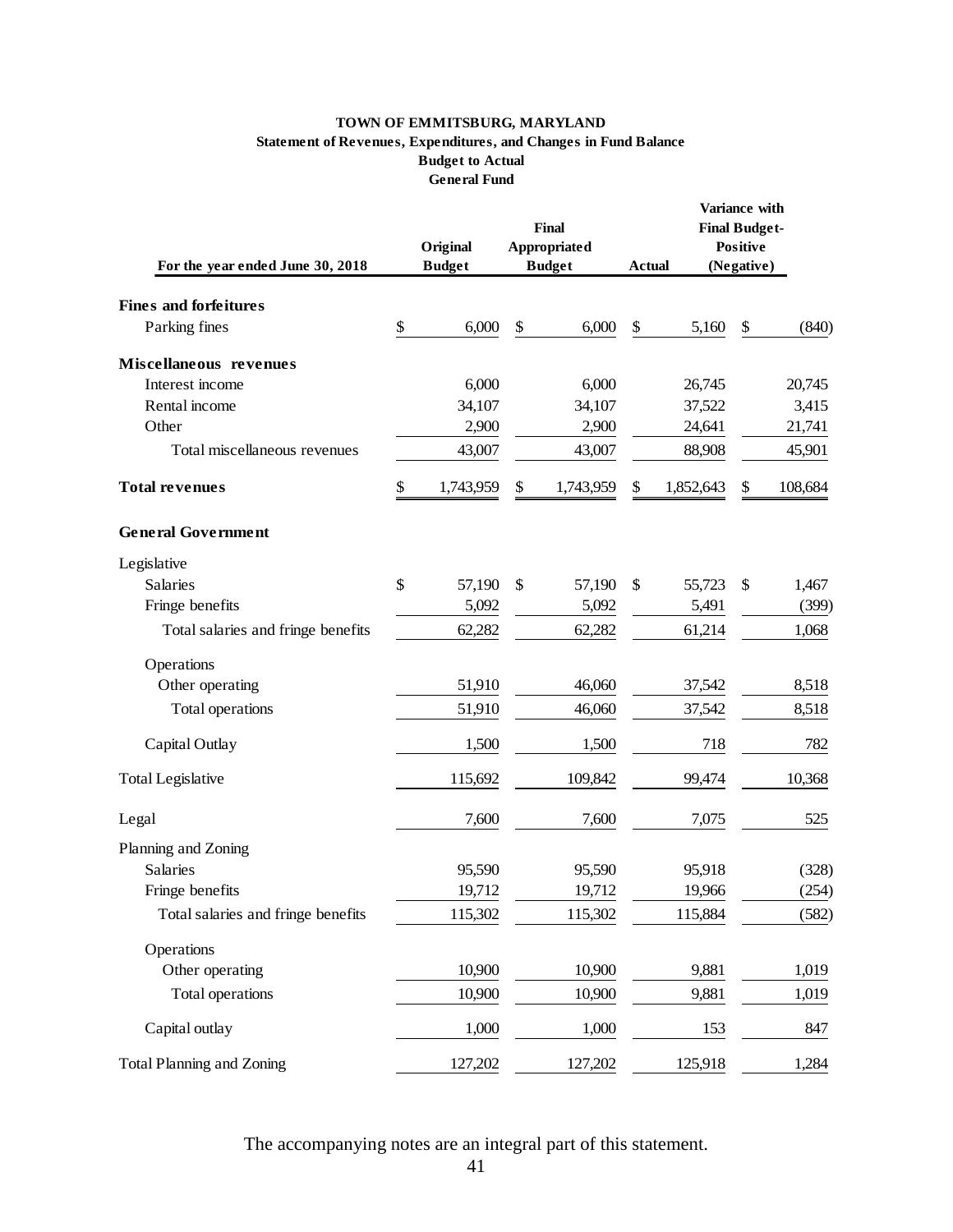| For the year ended June 30, 2018      | Original<br><b>Budget</b> | Final<br><b>Appropriated</b><br><b>Budget</b> |              | <b>Actual</b>            | Variance with<br><b>Final Budget-</b><br><b>Positive</b><br>(Negative) |
|---------------------------------------|---------------------------|-----------------------------------------------|--------------|--------------------------|------------------------------------------------------------------------|
| Financial Administration              |                           |                                               |              |                          |                                                                        |
| <b>Salaries</b>                       | \$<br>76,141              | \$<br>76,141                                  | \$           | 74,853                   | \$<br>1,288                                                            |
| Fringe benefits                       | 52,962                    | 52,962                                        |              | 51,281                   | 1,681                                                                  |
| Total salaries and fringe benefits    | 129,103                   | 129,103                                       |              | 126,134                  | 2,969                                                                  |
| Operations                            |                           |                                               |              |                          |                                                                        |
| Other operating                       | 23,480                    | 23,480                                        |              | 15,290                   | 8,190                                                                  |
| Accounting and auditing               | 17,000                    | 17,000                                        |              | 14,309                   | 2,691                                                                  |
| Total operations                      | 40,480                    | 40,480                                        |              | 29,599                   | 10,880                                                                 |
| Capital outlay                        |                           |                                               |              | $\overline{\phantom{0}}$ | $\blacksquare$                                                         |
| <b>Total Financial Administration</b> | 169,583                   | 169,583                                       |              | 155,733                  | 13,849                                                                 |
| <b>General Services</b>               |                           |                                               |              |                          |                                                                        |
| Salaries                              | 48,182                    | 48,182                                        |              | 40,365                   | 7,817                                                                  |
| Fringe benefits                       | 23,365                    | 23,365                                        |              | 23,029                   | 336                                                                    |
| Total salaries and fringe benefits    | 71,547                    | 71,547                                        |              | 63,394                   | 8,153                                                                  |
| Operations                            |                           |                                               |              |                          |                                                                        |
| Other operating costs                 | 51,830                    | 45,680                                        |              | 47,720                   | (2,040)                                                                |
| Total operations                      | 51,830                    | 45,680                                        |              | 47,720                   | (2,040)                                                                |
| Capital outlay                        | 1,000                     | 1,000                                         |              | $\overline{\phantom{0}}$ | 1,000                                                                  |
| <b>Total General Services</b>         | 124,377                   | 118,227                                       |              | 111,114                  | 7,113                                                                  |
| <b>Total General Government</b>       | \$<br>544,454             | \$<br>532,454                                 | \$           | 499,314                  | \$<br>33,139                                                           |
| <b>Public Safety</b>                  |                           |                                               |              |                          |                                                                        |
| Police, ambulance and fire services   |                           |                                               |              |                          |                                                                        |
| Police protection                     | \$<br>271,041             | \$<br>271,041                                 | \$           | 271,085                  | \$<br>(44)                                                             |
| Other public safety expenses          | 6,670                     | 6,670                                         |              | 9,181                    | (2,511)                                                                |
| Fire and rescue donations             | 6,000                     | 6,000                                         |              | 6,000                    |                                                                        |
| Total operations                      | 283,711                   | 283,711                                       |              | 286,266                  | (2,555)                                                                |
| Capital outlay                        | 1,000                     | 1,000                                         |              |                          | 1,000                                                                  |
| <b>Total Public Safety</b>            | \$<br>284,711             | \$<br>284,711                                 | $\mathbb{S}$ | 286,266                  | \$<br>(1,555)                                                          |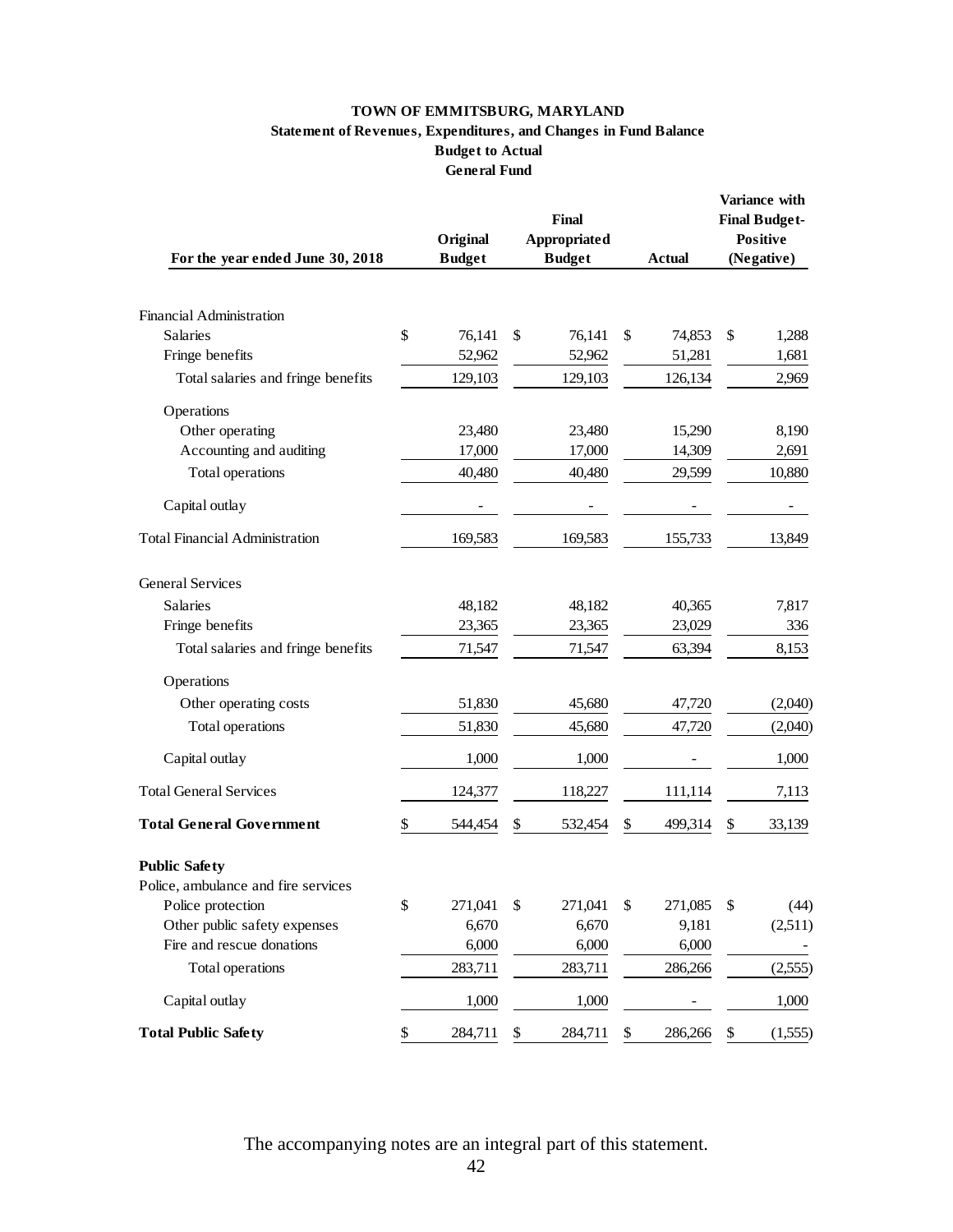| For the year ended June 30, 2018                        | Original<br><b>Budget</b> | Final<br><b>Appropriated</b><br><b>Budget</b> | <b>Actual</b> | Variance with<br><b>Final Budget-</b><br><b>Positive</b><br>(Negative) |
|---------------------------------------------------------|---------------------------|-----------------------------------------------|---------------|------------------------------------------------------------------------|
| <b>Public Works</b>                                     |                           |                                               |               |                                                                        |
| <b>Highways and Streets</b>                             |                           |                                               |               |                                                                        |
| <b>Salaries</b>                                         | \$<br>135,398             | \$<br>135,398                                 | \$<br>134,481 | \$<br>917                                                              |
| Fringe benefits                                         | 73,764                    | 73,764                                        | 72,420        | 1,344                                                                  |
| Total salaries and fringe benefits                      | 209,162                   | 209,162                                       | 206,901       | 2,261                                                                  |
| Operations                                              |                           |                                               |               |                                                                        |
| Other operating                                         | 153,680                   | 153,680                                       | 136,417       | 17,263                                                                 |
| Total operations                                        | 153,680                   | 153,680                                       | 136,417       | 17,263                                                                 |
| Capital outlay                                          | 500                       | 500                                           |               | 500                                                                    |
| <b>Total Highways and Streets</b>                       | 363,342                   | 363,342                                       | 343,318       | 20,025                                                                 |
| Refuse                                                  |                           |                                               |               |                                                                        |
| <b>Salaries</b>                                         |                           |                                               | 2,900         | (2,900)                                                                |
| Total salaries                                          |                           |                                               | 2,900         | (2,900)                                                                |
| Operations                                              |                           |                                               |               |                                                                        |
| Other operating                                         | 133,220                   | 133,220                                       | 129,686       | 3,534                                                                  |
| Total operations                                        | 133,220                   | 133,220                                       | 129,686       | 3,534                                                                  |
| <b>Total Refuse</b>                                     | 133,220                   | 133,220                                       | 132,586       | 634                                                                    |
| <b>Total Public Works</b>                               | \$<br>496,562             | \$<br>496,562                                 | \$<br>475,904 | \$<br>20,659                                                           |
| <b>Recreation and Culture</b><br>Park and swimming pool |                           |                                               |               |                                                                        |
| Salaries                                                | \$<br>55,740              | \$<br>55,740                                  | \$<br>67,236  | \$<br>(11,496)                                                         |
| Fringe benefits                                         | 30,399                    | 30,399                                        | 27,975        | 2,424                                                                  |
| Total salaries and fringe benefits                      | 86,139                    | 86,139                                        | 95,211        | (9,072)                                                                |
| Operations                                              |                           |                                               |               |                                                                        |
| Other operating                                         | 62,130                    | 74,130                                        | 74,368        | (238)                                                                  |
| Total operations                                        | 62,130                    | 74,130                                        | 74,368        | (238)                                                                  |
| Capital Outlay                                          | 2,500                     | 2,500                                         | 1,168         | 1,332                                                                  |
| <b>Total Recreation and Culture</b>                     | \$<br>150,769             | \$<br>162,769                                 | \$<br>170,747 | \$<br>(7,978)                                                          |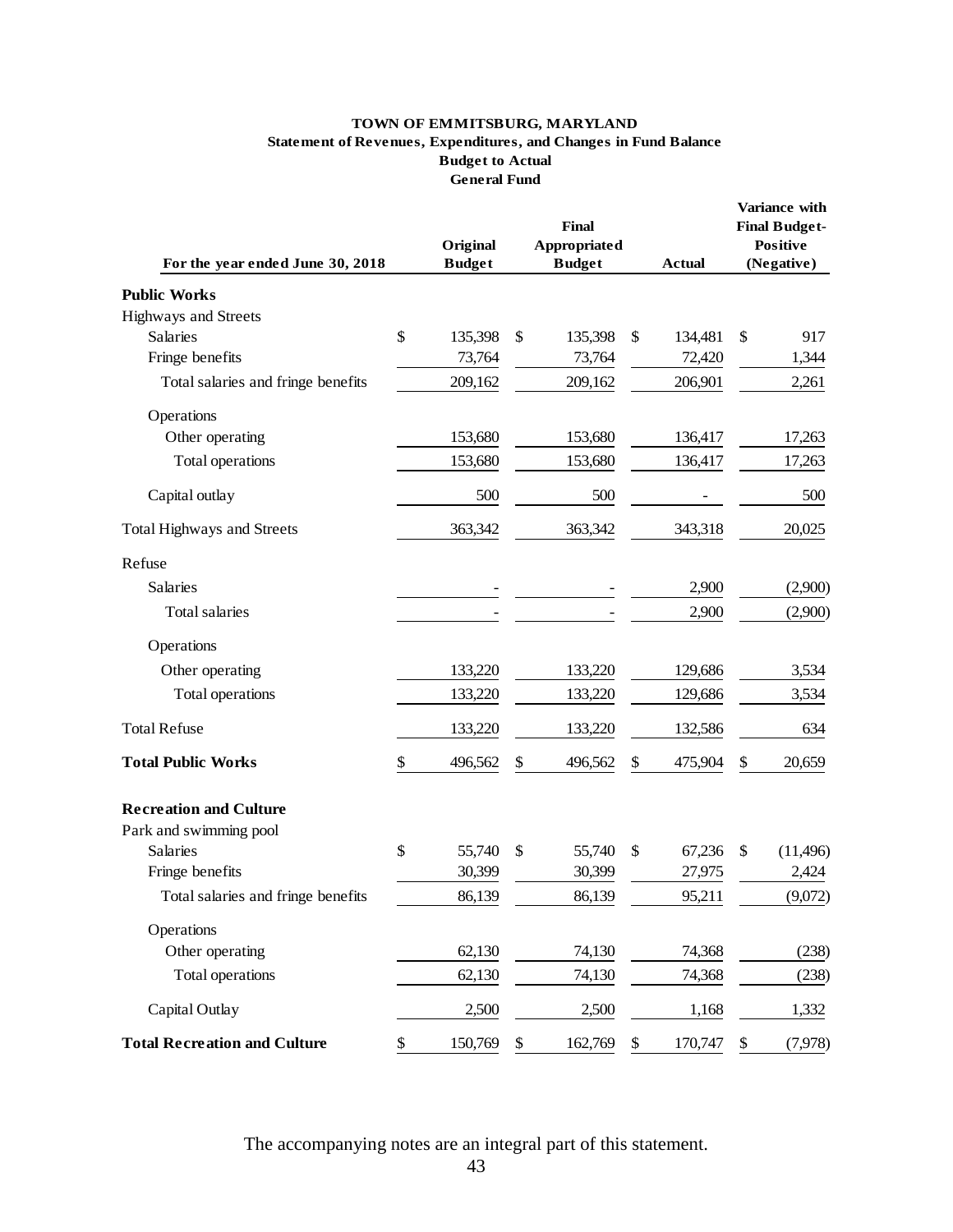| For the year ended June 30, 2018              | Original<br><b>Budget</b> |      | <b>Final</b><br><b>Appropriated</b><br><b>Budget</b> |     | <b>Actual</b> |               | Variance with<br><b>Final Budget-</b><br><b>Positive</b><br>(Negative) |
|-----------------------------------------------|---------------------------|------|------------------------------------------------------|-----|---------------|---------------|------------------------------------------------------------------------|
| <b>Debt Service</b>                           |                           |      |                                                      |     |               |               |                                                                        |
| Principal payments                            | \$<br>37,370              | - \$ | 37,370 \$                                            |     | 37,963        | -S            | (593)                                                                  |
| Interest payments                             | 11,752                    |      | 11,752                                               |     | 11,350        |               | 402                                                                    |
| <b>Total Debt Service</b>                     | \$<br>49,122              | \$   | 49,122                                               | \$  | 49,313        | \$            | (191)                                                                  |
| <b>Total Expenditures</b>                     | \$<br>1,525,618           | \$.  | 1,525,618                                            | \$. | 1,481,544     | <sup>\$</sup> | 44,074                                                                 |
| <b>Excess of Revenues over Expenditure \$</b> | 218,341                   | \$   | 218,341                                              | \$  | 371,099       | \$            | 152,758                                                                |
| <b>Other Financing Sources (Uses)</b>         |                           |      |                                                      |     |               |               |                                                                        |
| <b>Transfers</b>                              | (218,341)                 |      | (351,912)                                            |     | (351,912)     |               |                                                                        |
| <b>Net Change in Fund Balance</b>             | \$                        | \$   | (133,571)                                            | S   | 19,187        | S             | 152,758                                                                |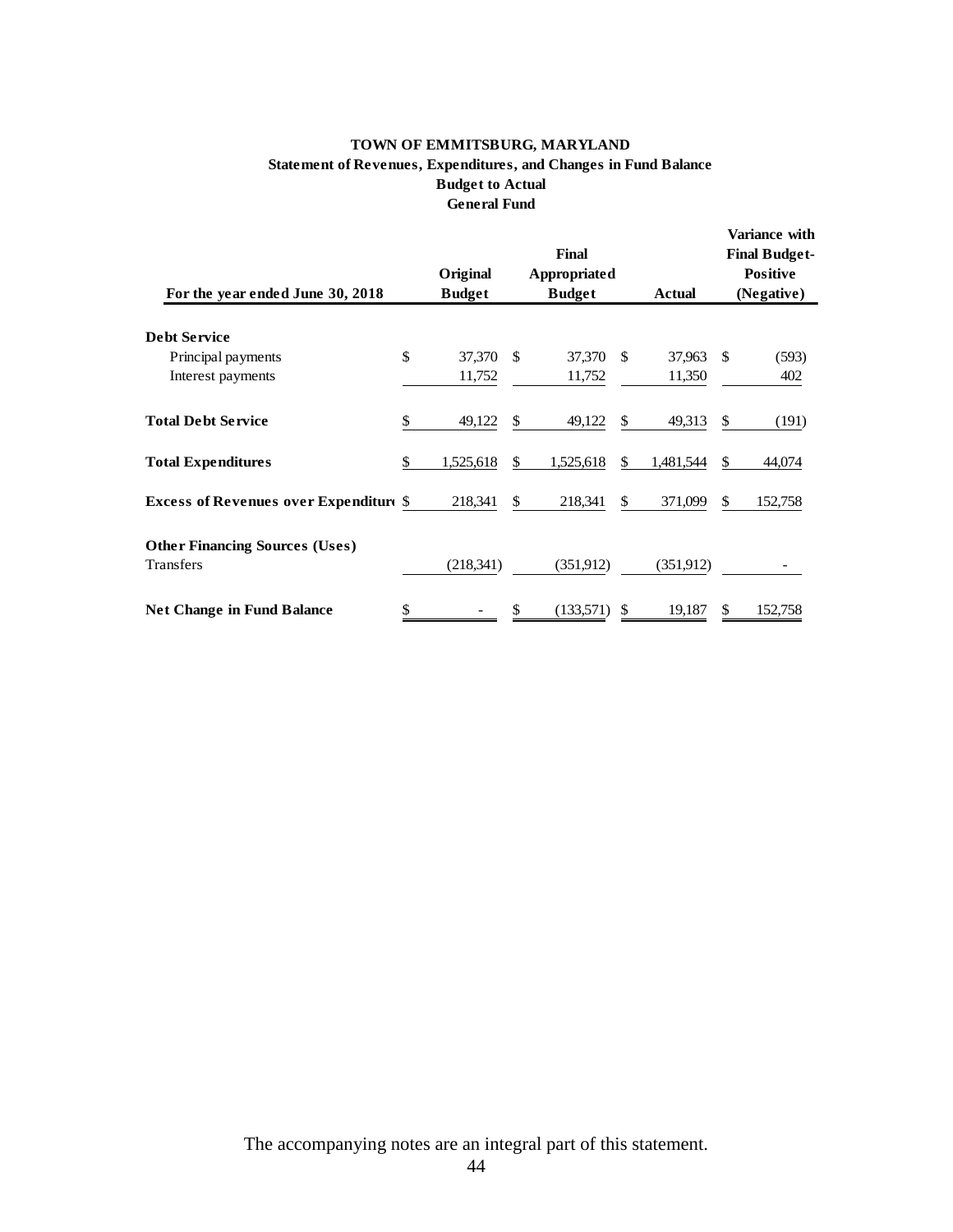| For the year ended June 30, 2018                                                                       | <b>Employees'</b><br><b>Pension System</b> |
|--------------------------------------------------------------------------------------------------------|--------------------------------------------|
| Town's proportion of the net pension liability                                                         | 0.002349602%                               |
| Town's proportionate share of the net pension liability                                                | 508,071                                    |
| Covered-employee payroll                                                                               | \$<br>813,293                              |
| Town's proportionate share of net pension liability as<br>a percentage of its covered-employee payroll | 62.47%                                     |
| Plan Fiduciary Net position as a % of total pension liability                                          | 69.38%                                     |

# **TOWN OF EMMITSBURG, MARYLAND Schedule of Contributions and Related Ratios**

| For the year ended June 30, 2018                             | <b>Employees'</b><br><b>Pension System</b> |  |  |  |  |
|--------------------------------------------------------------|--------------------------------------------|--|--|--|--|
| Contractually required contribution<br>Actual contribution   | \$<br>56,004<br>(56,004)                   |  |  |  |  |
| Contribution deficiency (excess)                             |                                            |  |  |  |  |
| Covered-employee payroll                                     | \$<br>813,293                              |  |  |  |  |
| Contributions as a percentage of<br>covered-employee payroll | 6.89%                                      |  |  |  |  |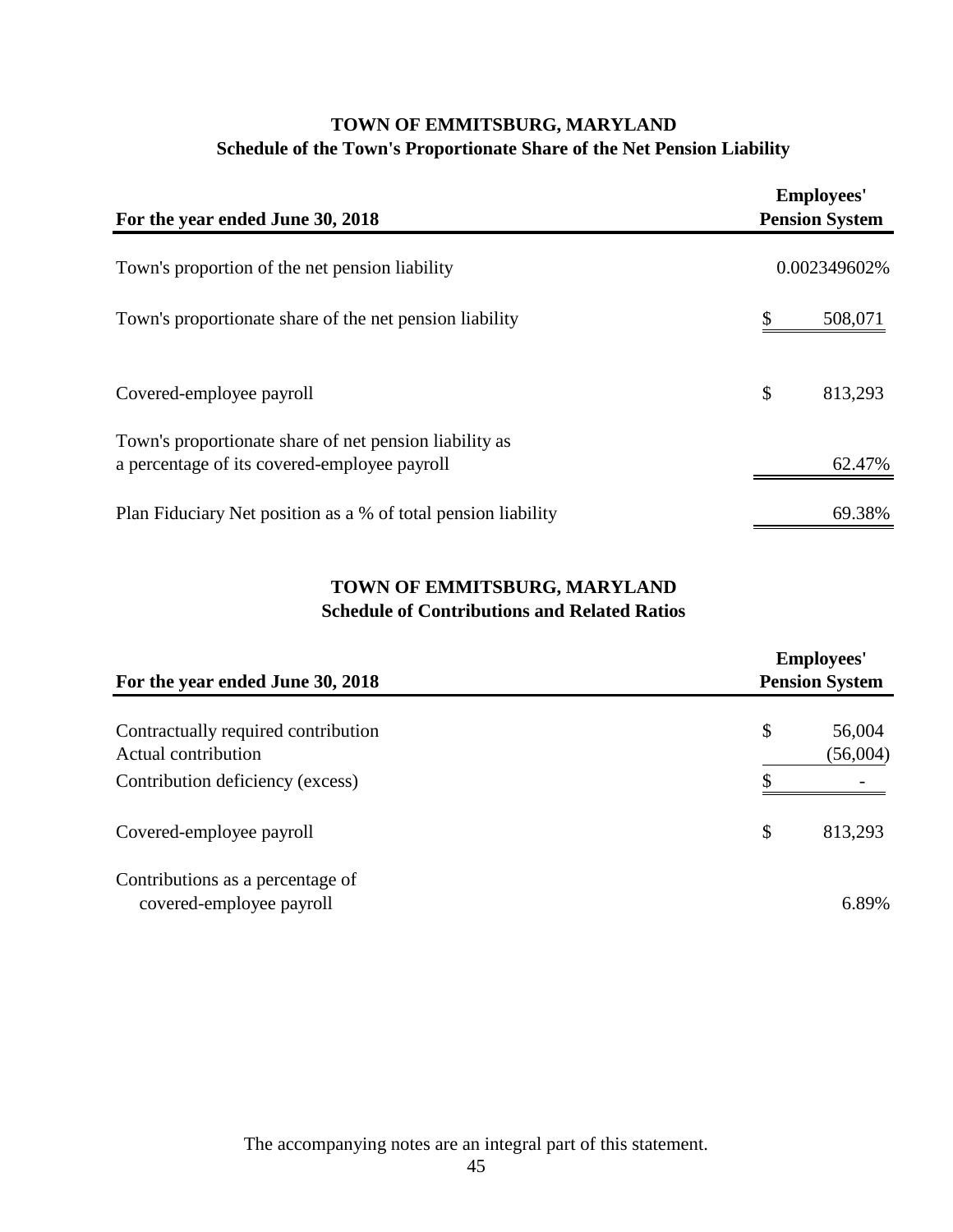| For the year ended June 30, 2017                                                                       | <b>Employees'</b><br><b>Pension System</b> |              |
|--------------------------------------------------------------------------------------------------------|--------------------------------------------|--------------|
| Town's proportion of the net pension liability                                                         |                                            | 0.002796106% |
| Town's proportionate share of the net pension liability                                                |                                            | 659,714      |
| Covered-employee payroll                                                                               | \$                                         | 772,254      |
| Town's proportionate share of net pension liability as<br>a percentage of its covered-employee payroll |                                            | 85.43%       |
| Plan Fiduciary Net position as a % of total pension liability                                          |                                            | 65.79%       |

# **Schedule of Contributions and Related Ratios TOWN OF EMMITSBURG, MARYLAND**

| For the year ended June 30, 2017                             | <b>Employees'</b><br><b>Pension System</b> |                     |
|--------------------------------------------------------------|--------------------------------------------|---------------------|
| Contractually required contribution<br>Actual contribution   | \$                                         | 47,822<br>(47, 822) |
| Contribution deficiency (excess)                             |                                            |                     |
| Covered-employee payroll                                     | \$                                         | 772,254             |
| Contributions as a percentage of<br>covered-employee payroll |                                            | $6.19\%$            |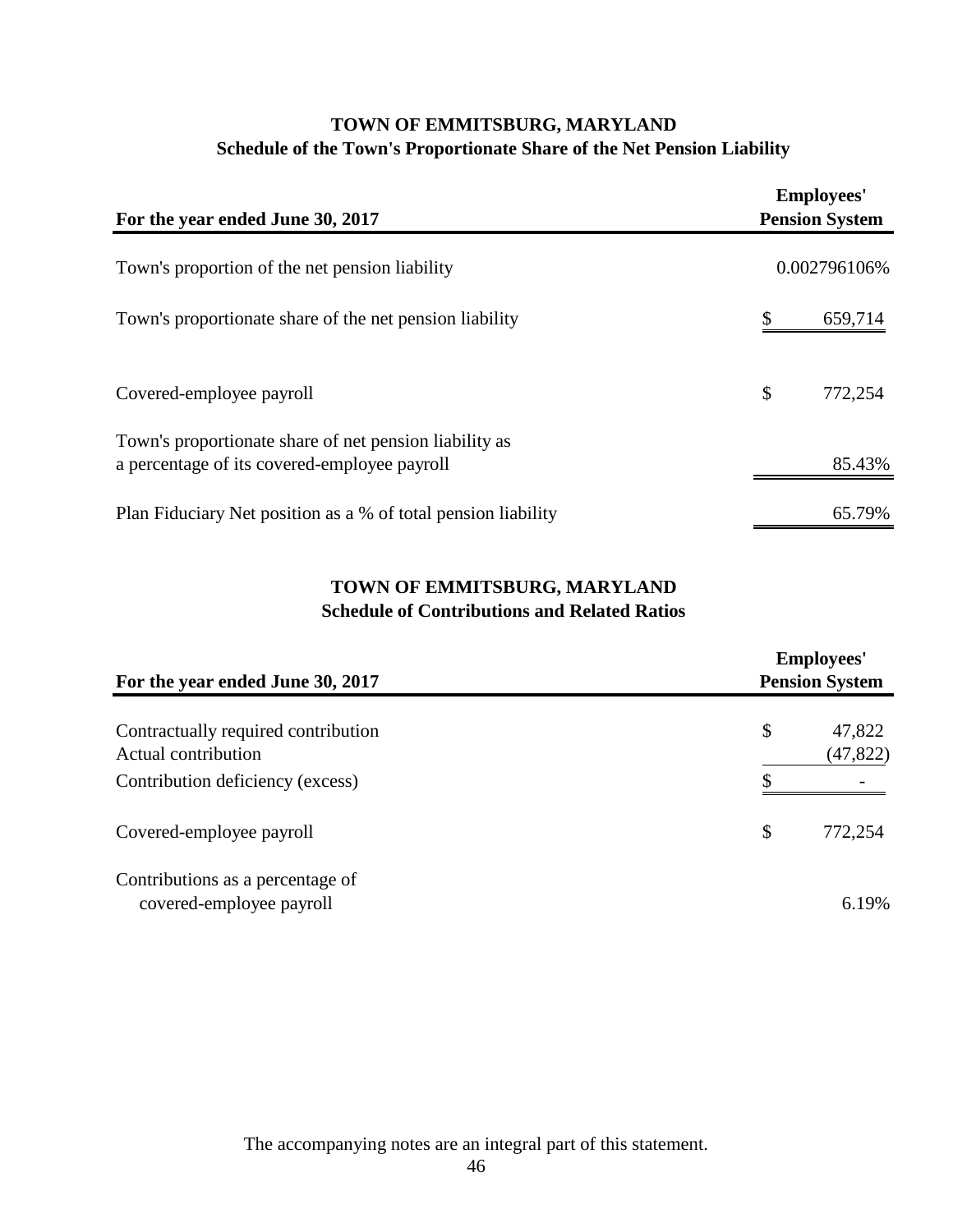| For the year ended June 30, 2016                                                                       | <b>Employees'</b><br><b>Pension System</b> |              |
|--------------------------------------------------------------------------------------------------------|--------------------------------------------|--------------|
| Town's proportion of the net pension liability                                                         |                                            | 0.002871145% |
| Town's proportionate share of the net pension liability                                                |                                            | 596,673      |
| Covered-employee payroll                                                                               | \$                                         | 761,803      |
| Town's proportionate share of net pension liability as<br>a percentage of its covered-employee payroll |                                            | 78.32%       |
| Plan Fiduciary Net position as a % of total pension liability                                          |                                            | 68.78%       |

## **TOWN OF EMMITSBURG, MARYLAND Schedule of Contributions and Related Ratios**

| For the year ended June 30, 2016                             | <b>Employees'</b><br><b>Pension System</b> |                     |
|--------------------------------------------------------------|--------------------------------------------|---------------------|
| Contractually required contribution<br>Actual contribution   | \$                                         | 54,470<br>(54, 470) |
| Contribution deficiency (excess)                             |                                            |                     |
| Covered-employee payroll                                     | \$                                         | 761,803             |
| Contributions as a percentage of<br>covered-employee payroll |                                            | 7.15%               |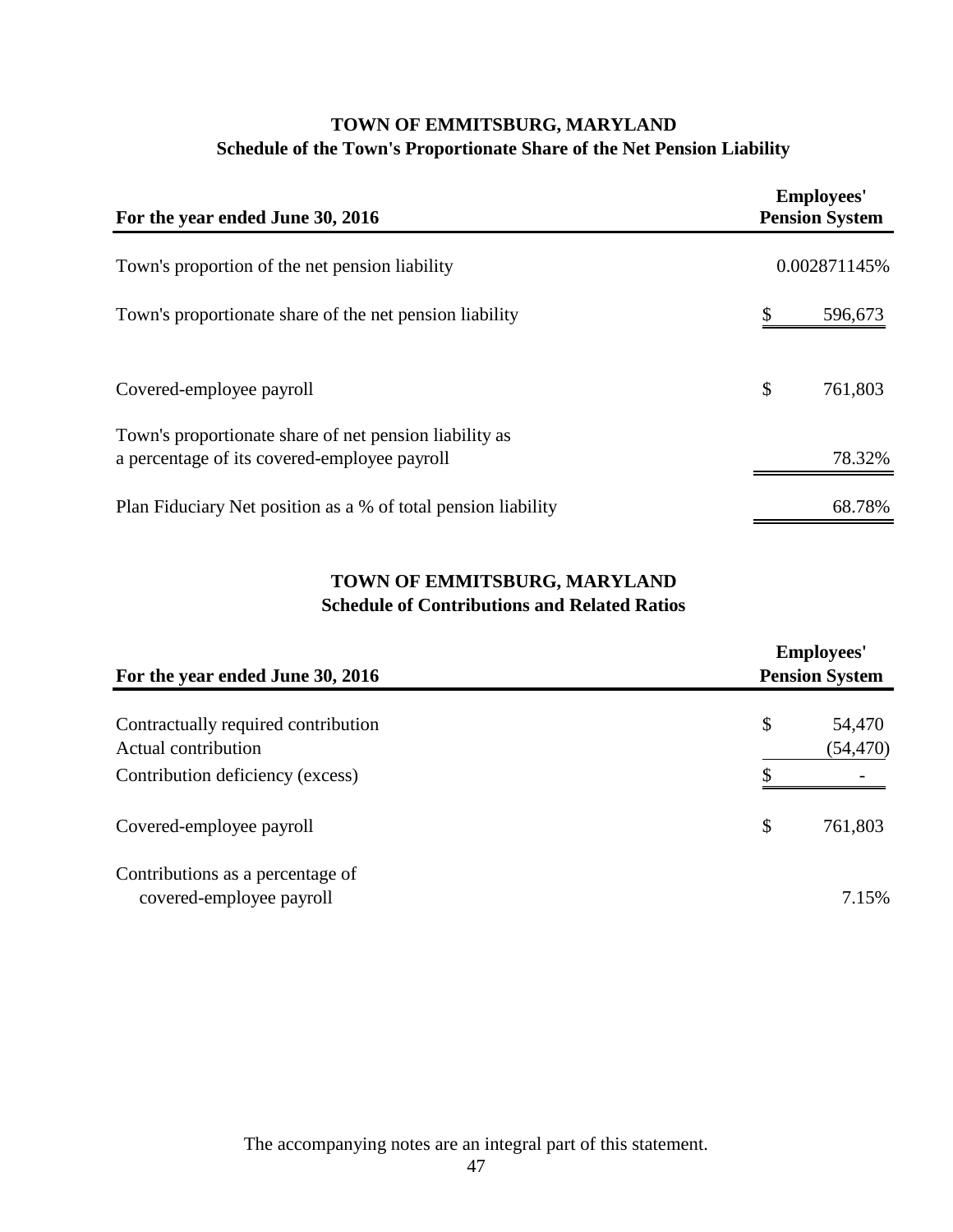| For the year ended June 30, 2015                                                                       |    | <b>Employees'</b><br><b>Pension System</b> |  |
|--------------------------------------------------------------------------------------------------------|----|--------------------------------------------|--|
| Town's proportion of the net pension liability                                                         |    | 0.002528922%                               |  |
| Town's proportionate share of the net pension liability                                                |    | 448,801                                    |  |
| Covered-employee payroll                                                                               | \$ | 759,020                                    |  |
| Town's proportionate share of net pension liability as<br>a percentage of its covered-employee payroll |    | 59.13%                                     |  |
| Plan Fiduciary Net position as a % of total pension liability                                          |    | 71.87%                                     |  |

## **TOWN OF EMMITSBURG, MARYLAND Schedule of Contributions and Related Ratios**

| For the year ended June 30, 2015                             | <b>Employees'</b><br><b>Pension System</b> |
|--------------------------------------------------------------|--------------------------------------------|
| Contractually required contribution<br>Actual contribution   | \$<br>60,516<br>(60, 516)                  |
| Contribution deficiency (excess)                             |                                            |
| Covered-employee payroll                                     | \$<br>759,020                              |
| Contributions as a percentage of<br>covered-employee payroll | 7.97%                                      |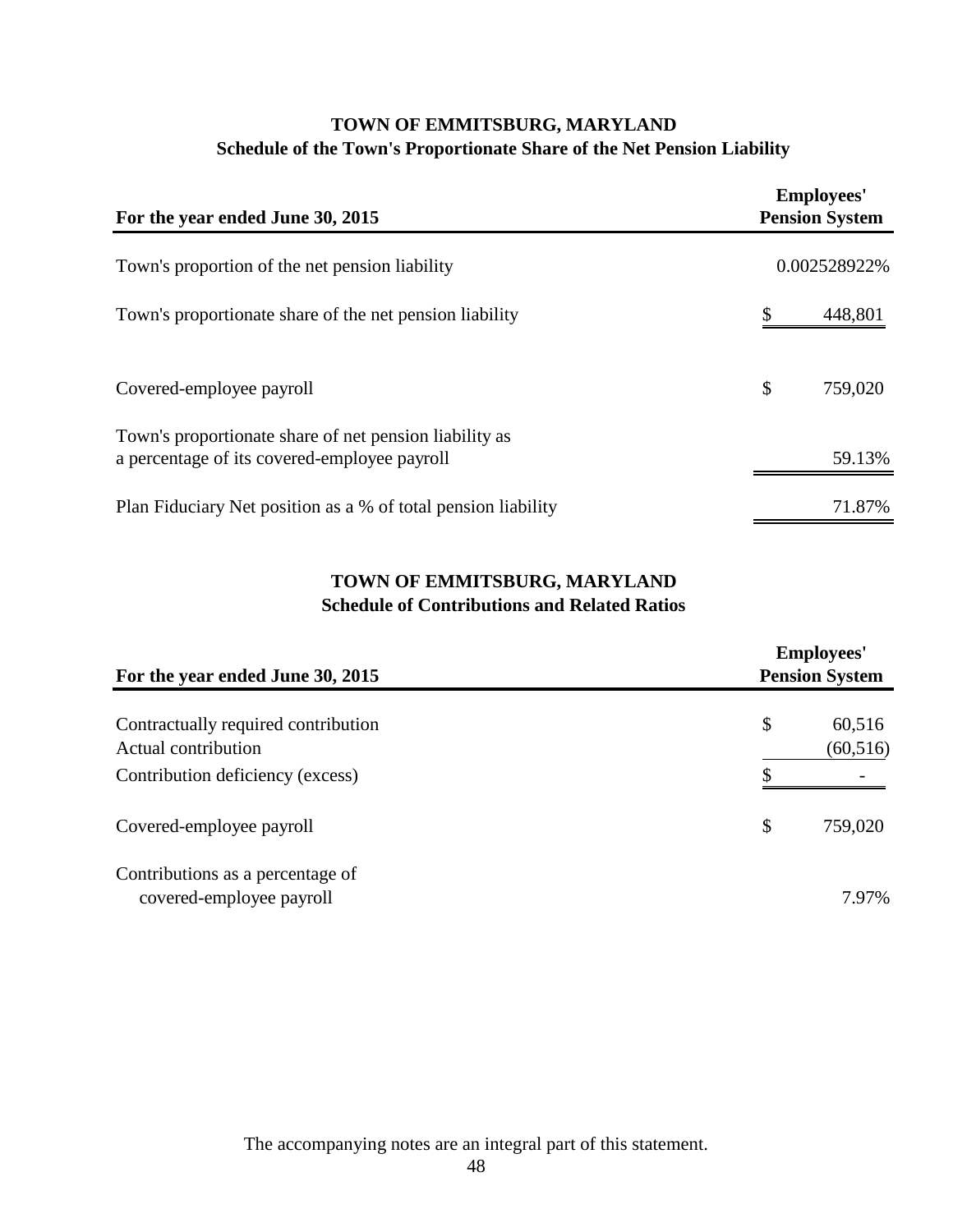

## **INDEPENDENT AUDITORS' REPORT ON INTERNAL CONTROL OVER FINANCIAL REPORTING AND ON COMPLIANCE AND OTHER MATTERS BASED ON AN AUDIT OF FINANCIAL STATEMENTS PERFORMED IN ACCORDANCE WITH GOVERNMENT AUDITING STANDARDS**

## **Mayor and Board of Commissioners Town of Emmitsburg, Maryland**

We have audited, in accordance with the auditing standards generally accepted in the United States of America and the standards applicable to financial audits contained in *Government Auditing Standards* issued by the Comptroller General of the United States, the financial statements of the governmental activities, the business-type activities, and each major fund, of the Town of Emmitsburg, Maryland, as of and for the year ended June 30, 2018, and the related notes to the financial statements, which collectively comprise the Town of Emmitsburg, Maryland's basic financial statements, and have issued our report thereon dated October 31, 2018.

#### **Internal Control over Financial Reporting**

In planning and performing our audit of the financial statements, we considered the Town of Emmitsburg, Maryland's internal control over financial reporting (internal control) to determine the audit procedures that are appropriate in the circumstances for the purpose of expressing our opinions on the financial statements, but not for the purpose of expressing an opinion on the effectiveness of the Town of Emmitsburg, Maryland's internal control. Accordingly, we do not express an opinion on the effectiveness of the Town of Emmitsburg, Maryland's internal control.

A *deficiency in internal control* exists when the design or operation of a control does not allow management or employees, in the normal course of performing their assigned functions, to prevent, or detect and correct, misstatements on a timely basis. A *material weakness* is a deficiency, or a combination of deficiencies, in internal control, such that there is a reasonable possibility that a material misstatement of the entity's financial statements will not be prevented, or detected and corrected on a timely basis. A *significant deficiency* is a deficiency, or a combination of deficiencies, in internal control that is less severe than a material weakness, yet important enough to merit attention by those charged with governance.